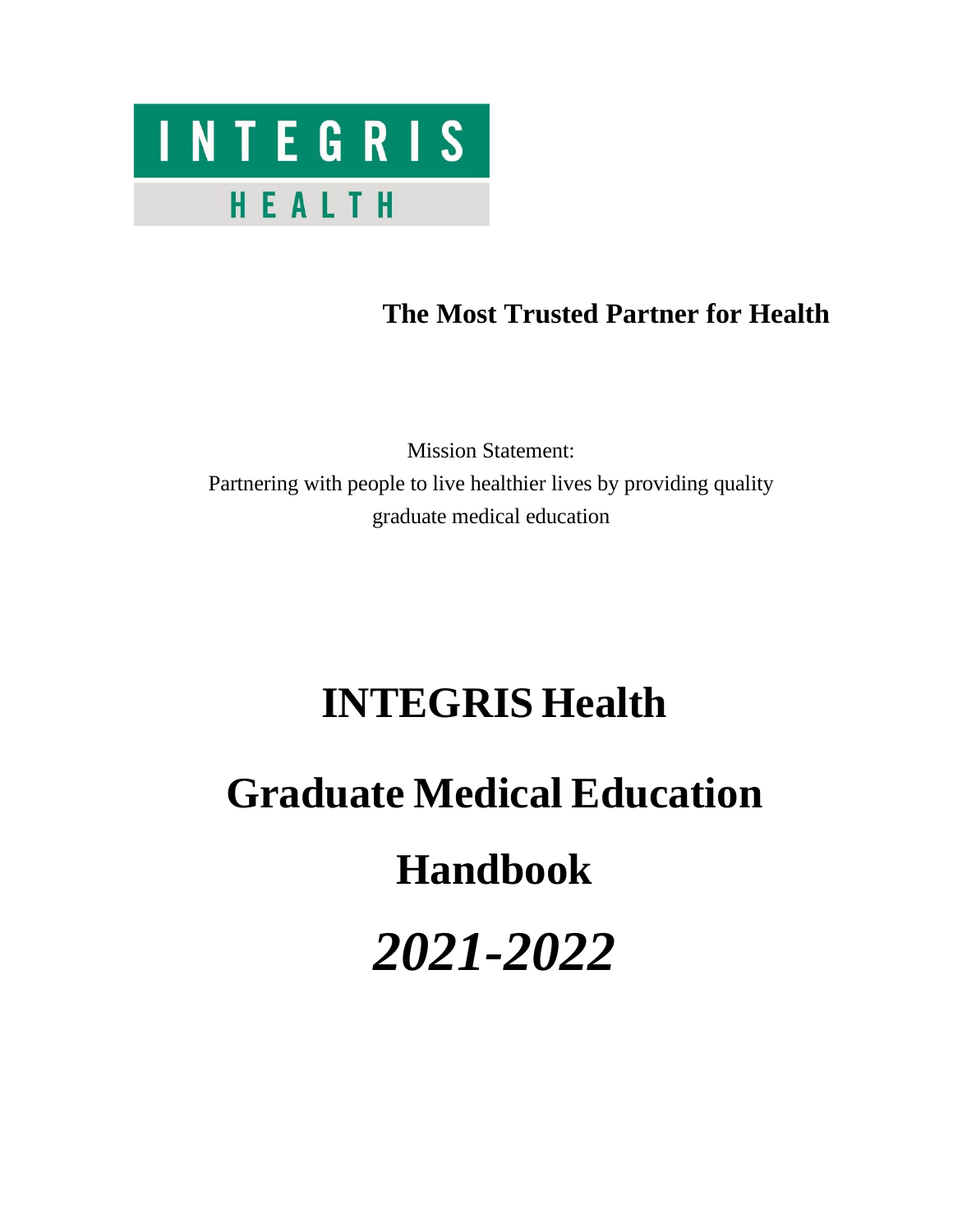## *Table of Contents*

| <b>Introduction</b>                                                                                                                                                 | 1                                |
|---------------------------------------------------------------------------------------------------------------------------------------------------------------------|----------------------------------|
| <b>Graduate Medical Education Structure</b>                                                                                                                         | 2                                |
| <b>Information for Applicants</b>                                                                                                                                   | 3                                |
| <b>Appointments to Residency Positions</b>                                                                                                                          | 4                                |
| <b>Employment Requirements</b>                                                                                                                                      | 7                                |
| <b>Licensure for Residents</b>                                                                                                                                      | 8                                |
| <b>Resident Contracts</b>                                                                                                                                           | 10                               |
| <b>Salaries</b>                                                                                                                                                     | 10                               |
| <b>Resident Benefits</b>                                                                                                                                            | 11                               |
| <b>Employment Policies</b><br><b>Caregiver Health</b><br><b>Leave of Absence</b><br><b>Computer Policy</b><br><b>Medical Records</b><br><b>Vendor Relationships</b> | 14<br>15<br>16<br>16<br>16<br>16 |
| <b>Resident Orientation</b><br>General<br>Program                                                                                                                   | 17<br>18                         |
| <b>Curriculum</b>                                                                                                                                                   | 20                               |
| <b>Evaluation Forms</b>                                                                                                                                             | 21                               |
| <b>Evaluation of Resident</b><br><b>Promotion of Residents</b><br><b>Certificate of Completion</b>                                                                  | 21<br>23<br>23                   |
| <b>Evaluation of Faculty</b>                                                                                                                                        | 24                               |
| <b>Evaluation of Program</b>                                                                                                                                        | 25                               |
| <b>Coaching and Counseling Procedure</b>                                                                                                                            | 26                               |
| <b>Disciplinary Procedure</b>                                                                                                                                       | 27                               |
| <b>Grievance Procedure</b>                                                                                                                                          | 30                               |
| <b>Process to Discuss Issues Confidentially</b>                                                                                                                     | 33                               |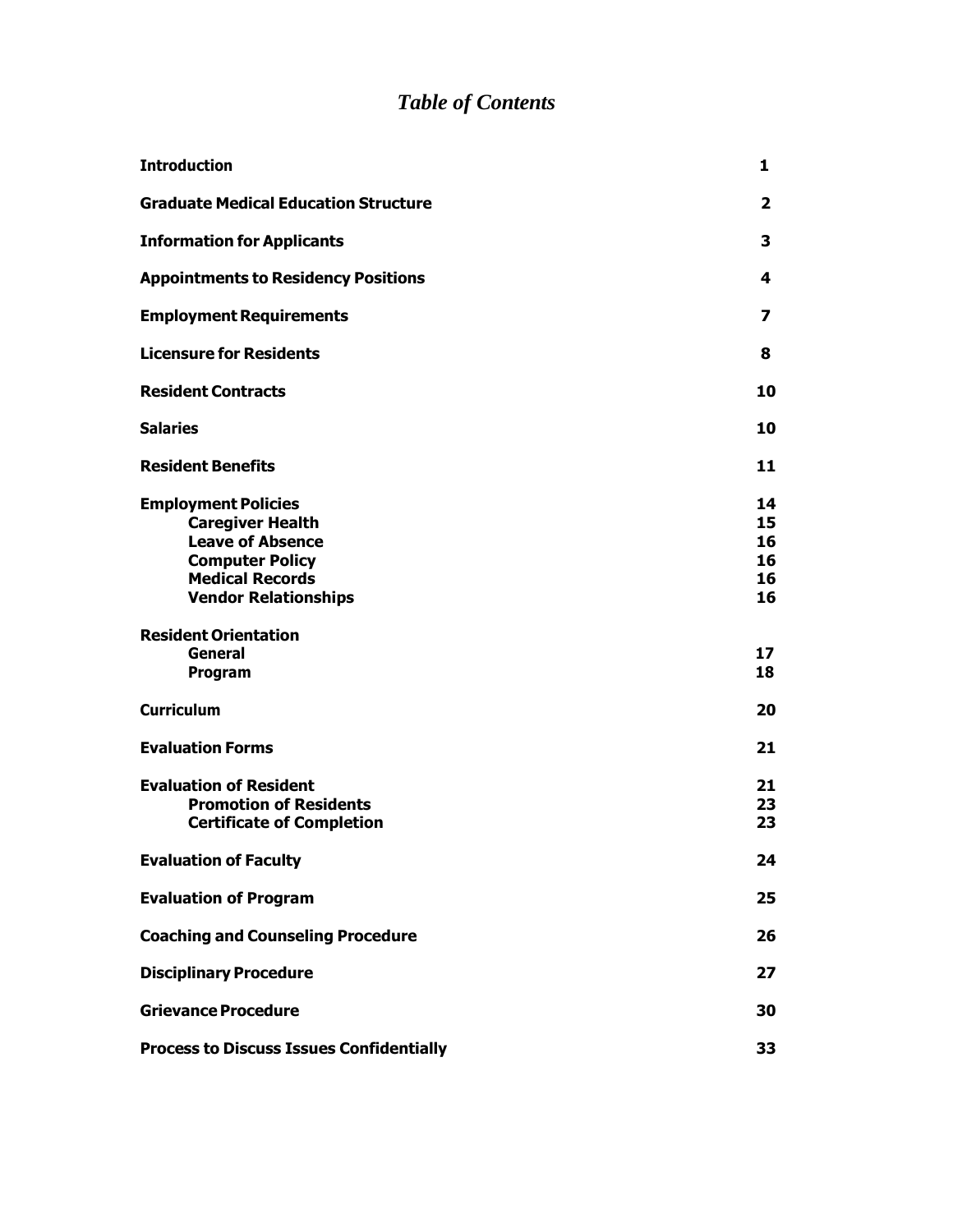## *Table of Contents (continued)*

| <b>Resident Forum</b>                                           | 35 |
|-----------------------------------------------------------------|----|
| <b>The Learning and Working Environment</b>                     | 36 |
| <b>Patient Safety and Quality Improvement</b>                   | 36 |
| <b>Supervision and Accountability</b>                           | 37 |
| <b>Residents in Surgery</b>                                     | 38 |
| <b>Residents in Labor and Delivery</b>                          | 39 |
| <b>Well-Being</b>                                               | 40 |
| <b>Counseling and Mental Health Services</b>                    | 41 |
| <b>Physician Impairment</b>                                     | 42 |
| <b>Fatigue Mitigation</b>                                       | 43 |
| <b>Teamwork</b>                                                 | 44 |
| <b>Transitions of Care</b>                                      | 44 |
| <b>Clinical Experience and Education</b>                        | 44 |
| <b>Moonlighting</b>                                             | 47 |
| <b>Educational Travel</b>                                       | 48 |
| <b>Educational and Related Allowances</b>                       | 49 |
| <b>Restrictive Covenant</b>                                     | 50 |
| <b>Disaster Management</b>                                      | 50 |
| <b>Program Closing/Program Size Reduction</b>                   | 51 |
|                                                                 |    |
| <b>ACGME Accreditation and Initiatives</b>                      |    |
| <b>Clinical Learning Environment Review (CLER)</b>              | 52 |
| <b>Self-Study</b>                                               | 53 |
| <b>Graduate Medical Education Committee</b>                     | 54 |
| <b>Clinical Learning Environment Review (CLER) Subcommittee</b> | 56 |
| <b>INTEGRIS Health Special Review Committee</b>                 | 57 |
| <b>Graduate Medical Education Department</b>                    | 59 |
| <b>Glossary of Abbreviations</b>                                | 61 |
| <b>Appendix</b>                                                 |    |
| <b>Policies</b>                                                 | 62 |
| <b>GMEC Organization Chart</b>                                  | 64 |
| <b>GME Personnel Organization Chart</b>                         | 66 |
| <b>Benefits</b>                                                 | 68 |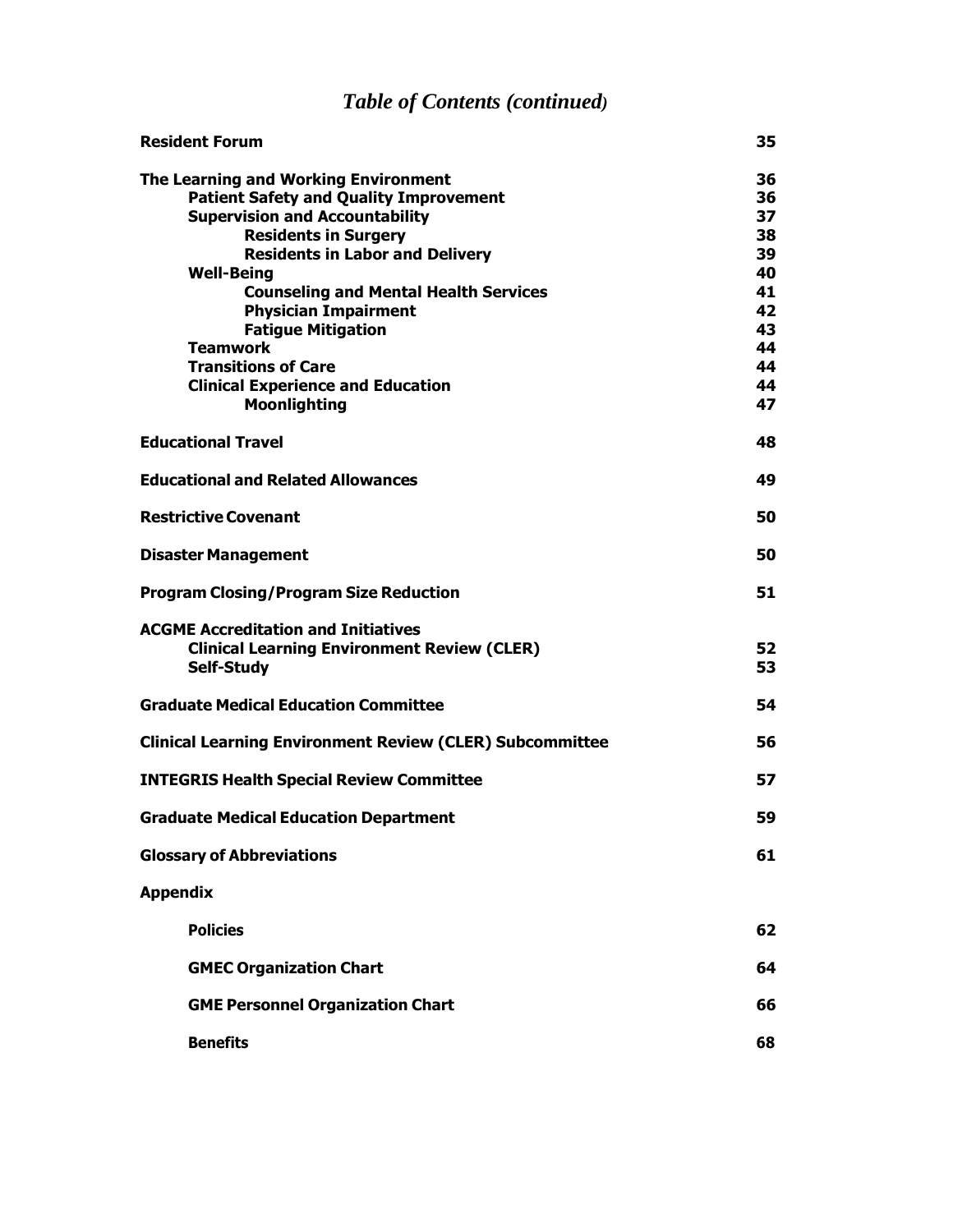## *Table of Contents (continued)*

| <b>Behavioral and Performance Assessment Document with</b><br><b>Corrective Action Plan</b> |    |
|---------------------------------------------------------------------------------------------|----|
| <b>Medicare Requirements</b>                                                                | 73 |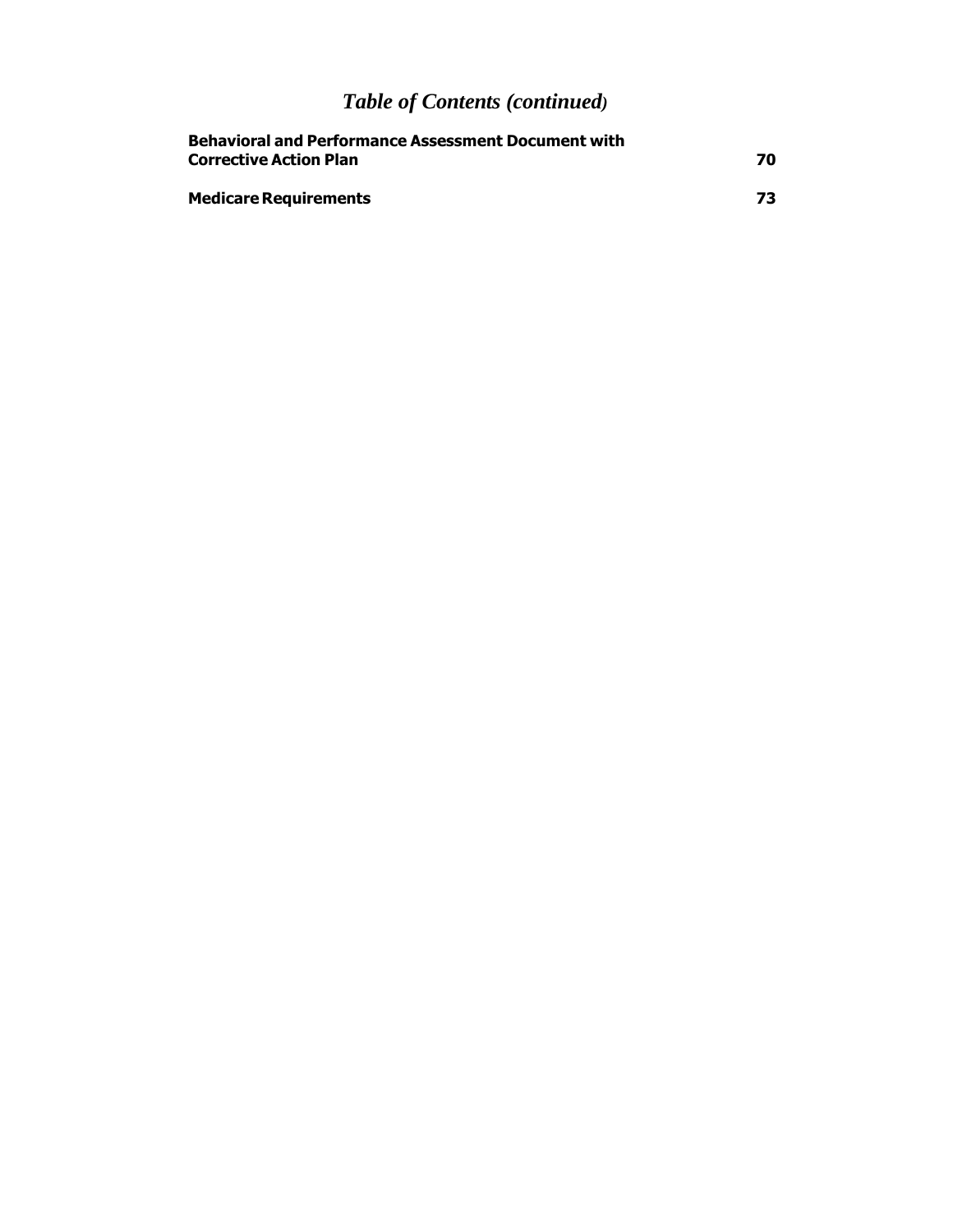## **Graduate Medical Education Resident Handbook Introduction**

INTEGRIS Health Graduate Medical Education Department publishes this official Graduate Medical Education Resident Handbook\* that is revised periodically and distributed to all residents. The Graduate Medical Education Committee, in compliance with institutional policies and procedures and with input from the administration and the Designated Institutional Official (DIO), is responsible for the content of the Handbook.

The Handbook is the official policy manual for residency programs sponsored by INTEGRIS Health. For any policy issue not specifically defined in this Handbook, INTEGRIS Health policies applicable to all other caregivers will apply. The manual includes the policies that govern the residency programs, salary and benefit information and additional information, e.g. medical and osteopathic licensure information for the State of Oklahoma. Residents are required to read the Handbook and abide by the policies, procedures and regulations in the Handbook. These policies must be attached, in summary or in complete form, to the information sent to serious applicants for residency programs and are available on the INTEGRIS Health Graduate Medical Education website [https://integrisok.com/careers/career-development/graduate-medical](https://integrisok.com/careers/career-development/graduate-medical-education)[education.](https://integrisok.com/careers/career-development/graduate-medical-education)

The Handbook provides an introduction to the Sponsoring Institution, INTEGRIS Health, and the primary clinical sites INTEGRIS Baptist Medical Center and INTEGRIS Southwest Medical Center, and the major policies and organizational structure within the institutions related to graduate medical education, and the residency programs. The Handbook is not an exclusive reference and is revised and updated as determined by the Graduate Medical Education Committee (GMEC). It is the responsibility of the resident to determine that he or she is relying on the most current version of any particular policy.

Individual residency programs will have program specific handbooks, which include program specific policies and procedures, curricular material, details concerning program specific resident responsibilities and duties, and other information, which supplements the institutional policies included herein. If there are any inconsistencies between program specific handbooks and the Graduate Medical Education Handbook, the Graduate Medical Education Handbook will be the overriding document.

The INTEGRIS Health Graduate Medical Education Committee approved the Graduate Medical Education Resident Handbook 2021-2022 on June 30, 2021.

\*The Graduate Medical Education Handbook is identified variously as the "Handbook", the "Resident Handbook", and the "Graduate Medical Education Handbook", all of which refer to this document. Any reference to "Resident" in the Handbook applies to residents, interns, and fellows unless otherwise indicated.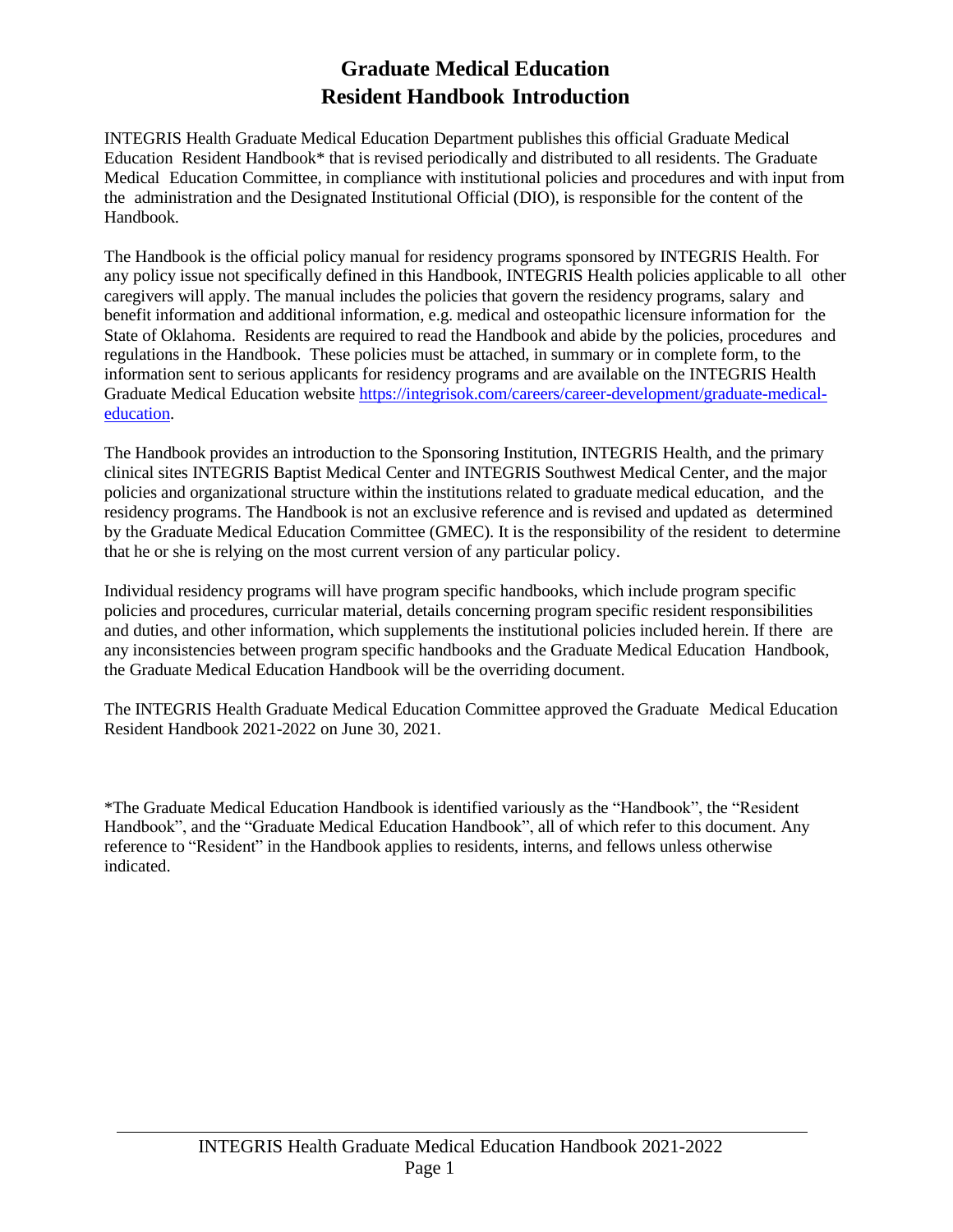## **Graduate Medical Education Structure**

<span id="page-5-0"></span>INTEGRIS Health is committed to the provision of quality resident education in an environment, which supports safe and effective patient care, and optimum development of the resident as a future medical professional. The INTEGRIS Health Board of Directors defines institutional commitment to Graduate Medical Education through a Letter of Commitment. The Letter of Commitment is updated a minimum of every five years and/or with any change of Institutional Board President or Chief Executive Officer (CEO). The Board provides final oversight for Graduate Medical Education activities through an established reporting structure.

The attached organizational charts demonstrate the structure of graduate medical education at INTEGRIS Health (See Appendices B & C). Diagnostic Radiology, Emergency Medicine, Hand Surgery, and Great Plains Family Medicine Programs are accredited by the Accreditation Council for Graduate Medical Education (ACGME).

All Residency Program Directors report to the Designated Institutional Official (DIO). The DIO provides an annual report, which includes an Executive Summary of the Annual Institutional Review, to the INTEGRIS Baptist Medical Center and INTEGRIS Southwest Medical Center Medical Executive Committees. The Executive Summary goes to the respective Boards of Directors of INTEGRIS Baptist Medical Center and INTEGRIS Southwest Medical Center and then to the INTEGRIS Health Board of Directors. The DIO reports to the SVP, Chief Medical Officer and is a member of the Medical Executive Committees of INTEGRIS Baptist Medical Center and INTEGRIS Southwest Medical Center. The Physician Operations Council reports to the SVP, Chief Medical Officer. The SVP, Chief Medical Officer through the CEO reports to the INTEGRIS Health Board. The Medical Executive Committees and the Boards of Directors provide feedback to the GMEC and the residency programs through the DIO.

The Boards of Directors and Medical Executive Committees of all INTEGRIS Health facilities have final authority and responsibility for the residency programs of INTEGRIS Health.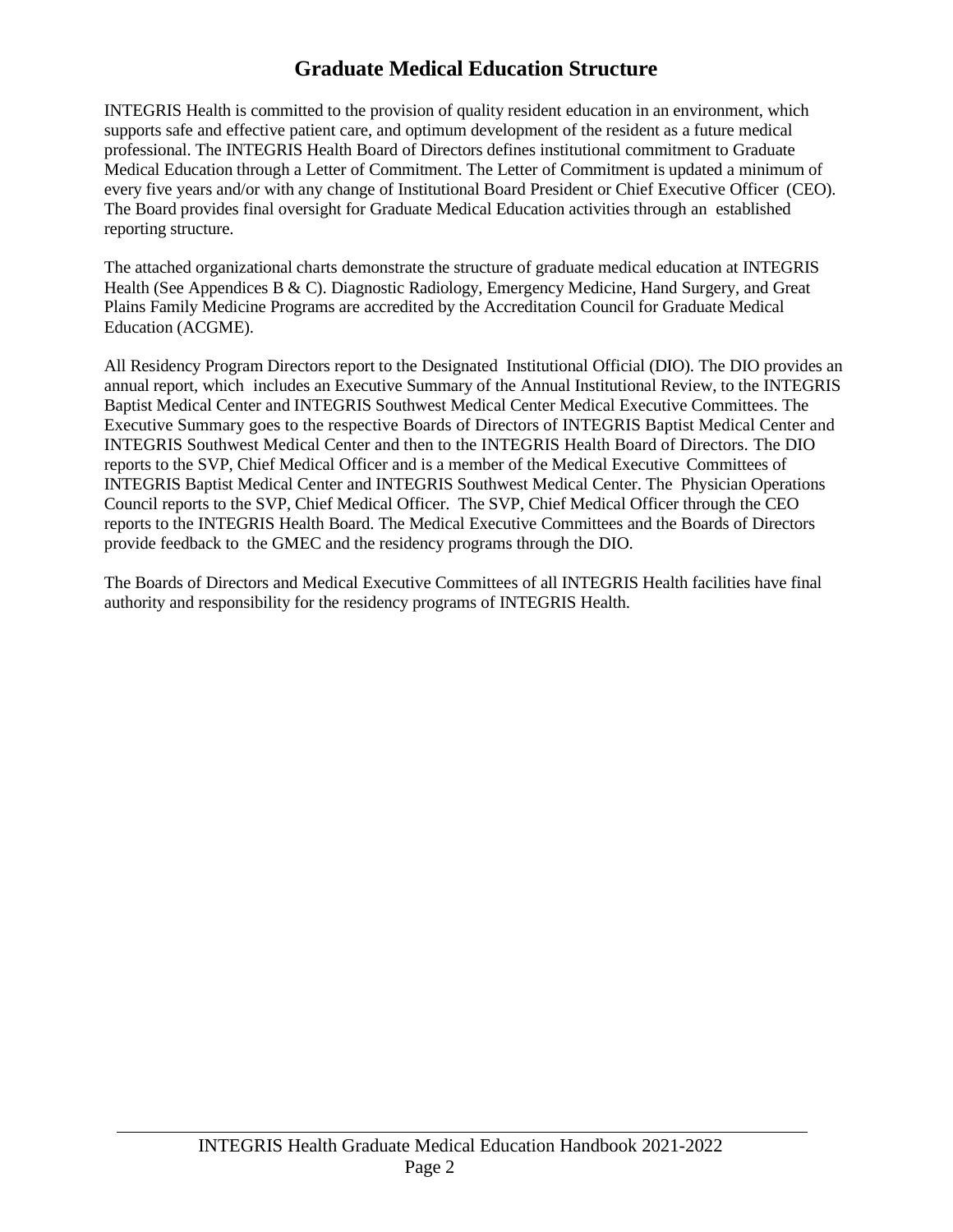## **Information for Applicants**

<span id="page-6-0"></span>In accordance with ACGME requirements, each Program Director or designee will provide the following information concerning the terms, conditions, and benefits of employment and board eligibility in writing or electronically to all applicants who are invited for an interview:

Financial support Vacations Leave: Professional, Parental and Sick Insurance: Professional liability, Health, Hospitalization, Disability and Other, including fellow, resident and dependent eligibility requirements Services: Meals, On call quarters, Laundry, Parking and Other Eligibility information for the relevant specialty board examination(s) Program aims (consistent with the Sponsoring Institution's mission)

The same information is available to all applicants on the INTEGRIS Health Graduate Medical Education website.

In accordance with requirements of the National Residency Matching Program (NRMP), a sample contract and the institution's policies on visa status and eligibility for appointment to a residency or fellowship position, as applicable will be available to applicants prior to the rank order list certification deadline. The policies and eligibility criteria are included within this Handbook. The sample contract will be available on the INTEGRIS Health Graduate Medical Education website.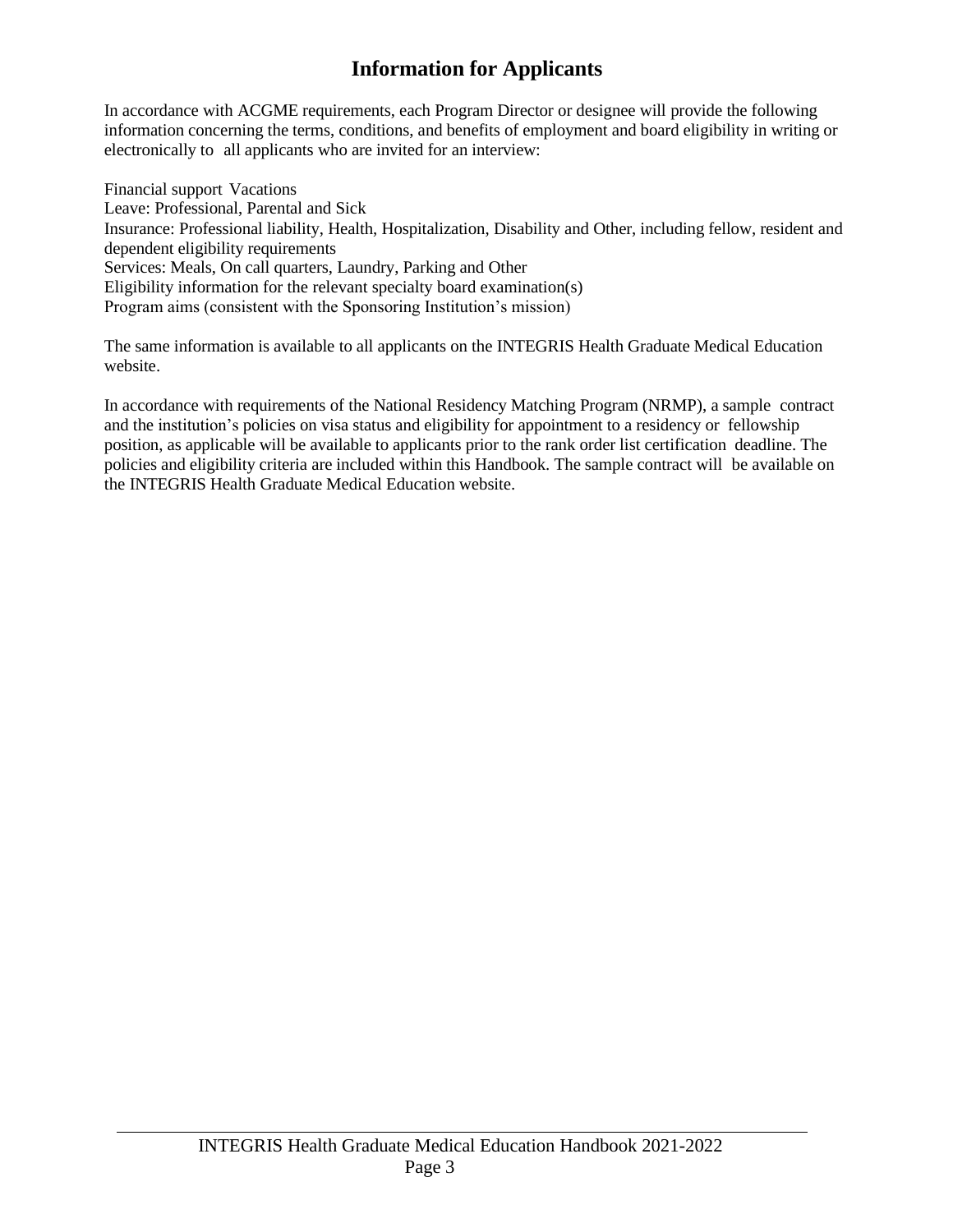## **Appointments to Residency Positions**

<span id="page-7-0"></span>General eligibility and selection criteria for all residency programs are defined below and are consistent with guidelines issued by the Accreditation Council for Graduate Medical Education. Programs may have additional criteria; the criteria should be explicit and communicated in writing or by electronic means to all applicants and individuals in the program who evaluate resident applications and/or are involved in the resident selection process.

#### **Eligibility Criteria**

Applicants for graduate medical education programs sponsored by INTEGRIS Health are eligible for appointment if they meet one of the following qualifications:

- Graduates of medical schools in the United States and Canada accredited by the Liaison Committee on Medical Education (LCME) who have passed the United States Medical Licensing Examination (USMLE) Step 1 and Step 2 Clinical Knowledge and Clinical Skills Examinations (CK and CS) and who hold a Special License for Training or regular medical license in the State of Oklahoma.
- Graduates of colleges of osteopathic medicine in the United States accredited by the American Osteopathic Association who have passed both the USMLE Step 1 and Step 2 (CK and CS) or the COMLEX-USA Level 1 and Level 2-CE and clinical skills examination.
- Graduates of medical schools outside the United States and Canada who meet the following qualifications:
	- o Hold a currently valid standard certificate from the Educational Commission for Foreign Medical Graduates (ECFMG) or have a full and unrestricted license to practice medicine in a United States licensing jurisdiction in his or her current ACGME specialty/subspecialty program and
	- o Are citizens of the United States OR hold either a J-1 visa or a permanent immigrant visa ("green card"), the requirements for which include passing Step 1 and Step 2 (CK and CS) of the USMLE, or

All applicants for positions at the level of PGY-2 or above must meet the following additional qualifications:

- Allopathic (MD) applicants must have passed Steps 1, 2, and 3 of the USMLE or Steps 1 and 2 and obtain specific approval from the Oklahoma State Board of Medical Licensure and Supervision.
- Osteopathic (DO) applicants must have passed either USMLE Steps 1-3 or the osteopathic examination, COMLEX-USA Levels 1-3.
- Hold a regular medical license, an extension to a Special License for Training, or an osteopathic medical license in the State of Oklahoma.
- Completion of all prerequisite training requirements to enter any program that begins at the PGY2 year or above.
	- Examples: 1) Radiology Applicants must successfully complete PGY1 training in an ACGME, AOA, RCPSC\*, or CPFC\* accredited residency or transitional year program which meets requirements defined by the Radiology ACGME RRC to be eligible for the first year of the Radiology Program. 2) Hand Surgery - Applicants must successfully complete a residency in an ACGME, AOA, or RCPSC\* accredited Orthopedics, Plastic Surgery, or General Surgery program to be eligible for the Hand Surgery fellowship.
- Program Directors must obtain verification of each residency applicant's or entering fellow's (as applicable) level of competency in the required field using ACGME/CanMEDS Milestones assessments from the prior (resident)/core (fellow) training program.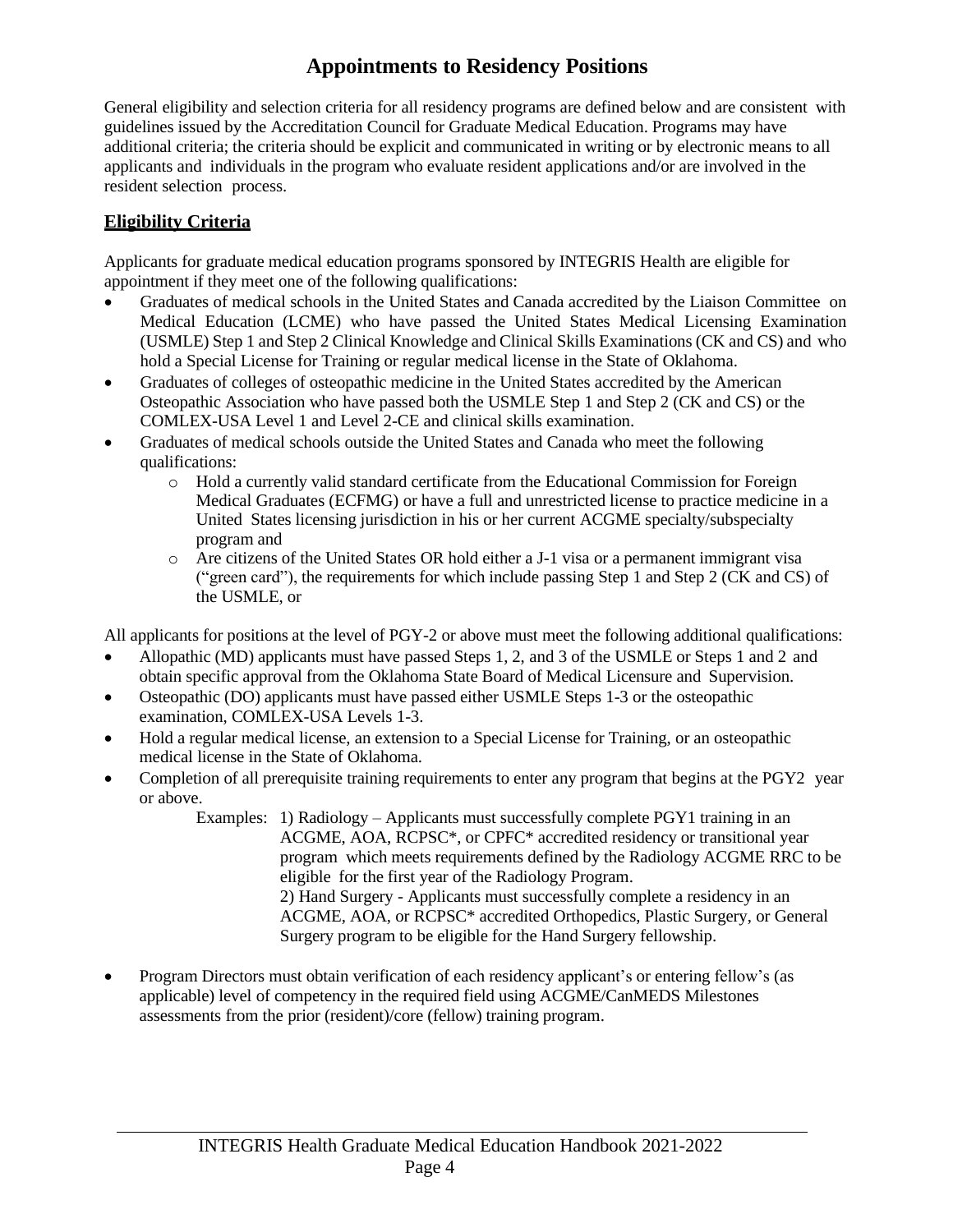## **Appointments to Residency Positions (continued)**

#### *Selection of Residents*

Residents for graduate medical education programs are selected according to the following criteria:

- Residents are selected from among eligible, qualified applicants on the basis of their academic credentials, abilities, aptitude, preparedness, communication skills, and personal qualities, including motivation and integrity.
- ACGME accredited programs: Positions will be selected through The Main Match of the National Resident Matching Program (NRMP), for programs to which the Main Match applies, and may be selected through the Specialty Matching Program for programs to which the Specialty Match applies.
- It is the policy of INTEGRIS Health to pledge its full support to equal employment opportunity for all persons, regardless of race, color, ethnicity, religion, sex, national origin, marital status, genetic information, sexual orientation, transgender status, gender identity, physical or mental disability, age, service in the uniformed services, status as a disabled veteran, recently separated veteran, other protected veteran, or Armed Forces service medal veteran, or membership in any other protected class as defined by applicable state or federal law.
- INTEGRIS Health is an Affirmative Action Employer and complies with all federal regulations related thereto.
- Programs may elect at the discretion of the Program Director to participate or not in the Supplemental Offer and Acceptance Program (SOAP).

\*RCPSC – Royal College of Physicians and Surgeons of Canada \*CFPC – College of Family Physicians of Canada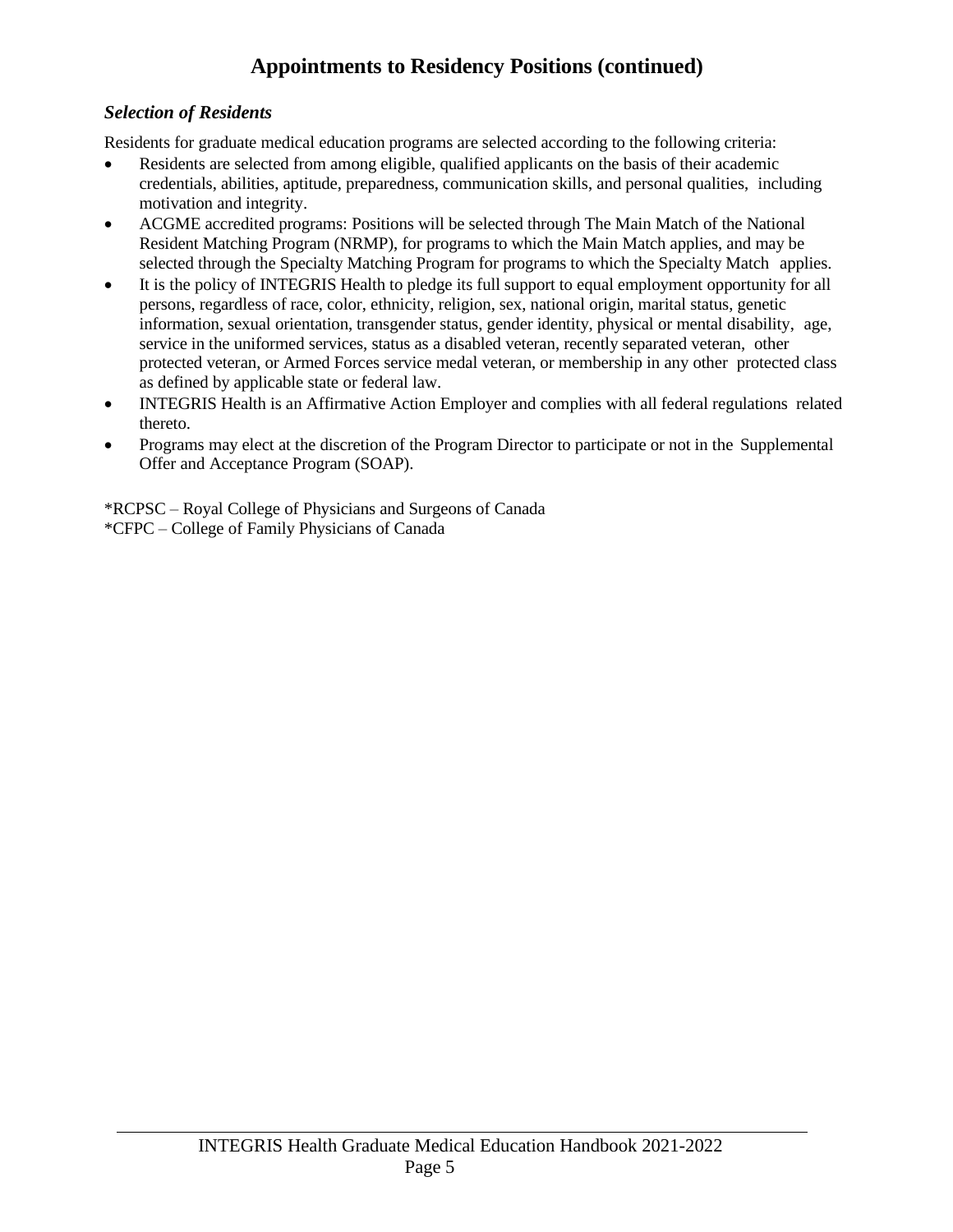## **Appointments to Residency Positions (continued)**

#### *Resident Transfer*

Applicants requesting transfer into a residency program beyond the first program year are eligible for consideration if:

- 1. There is an open position at the appropriate training level which the Program Director in consultation with the DIO agrees to fill.
- 2. The resident meets the following criteria:
	- a. All criteria as noted above for PGY2 training.
	- b. Satisfactory completion of all requirements of residency prior to the year of transfer documented in a letter from the previous Program Director. The letter must
		- i. Verify previous education experiences including specific rotations completed
		- ii. Document adequacy and evaluation of performance in each rotation
		- iii Document procedural/operative experience
		- iv Assess resident's overall competency-based performance in each of the following using ACGME or CanMEDS Milestones (summative evaluation):
			- 1. Patient Care and Procedural Skills
			- 2. Medical Knowledge
			- 3. Practical Based Learning and Improvement
			- 4. Interpersonal and Communications Skills
			- 5. Professionalism
			- 6. Systems Based Practice
	- c. Residents defined in 2) below require a letter from the PGY1 Program Director one to two months prior to completion of the year describing the resident's current standing. All documents must be included in the resident file.

The ACGME defines a "transfer resident" for whom the above requirements apply as:

- 1) A resident who moves from one program to another within the same or a different Sponsoring Institution
- 2) A resident who enters a PGY2 program requiring a preliminary year even if the resident was accepted into both the PGY1 and PGY2 year programs simultaneously (through the Match)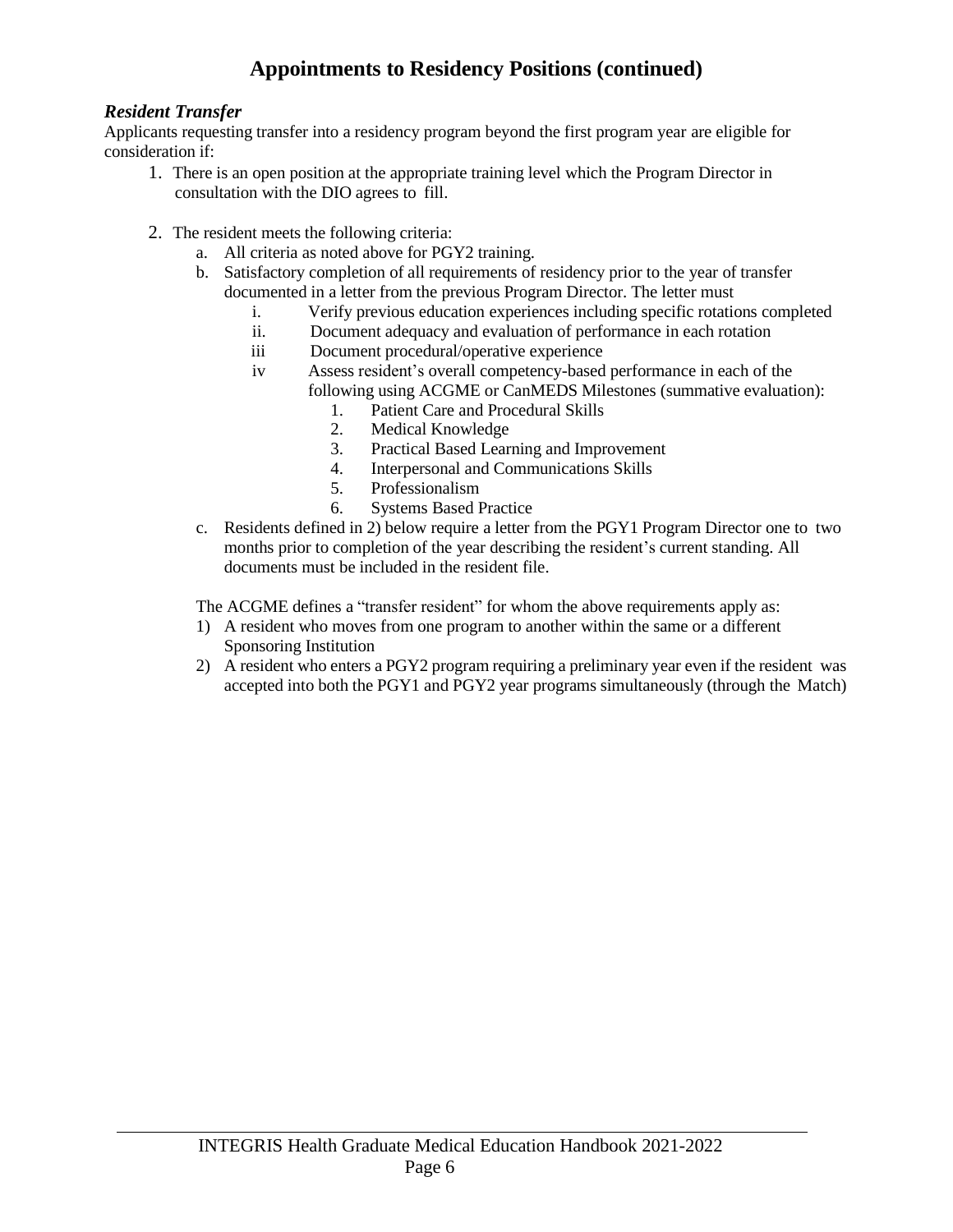## **Employment Requirements**

- <span id="page-10-0"></span>1. Residents must obtain and maintain medical licensure as defined in the Graduate Medical Education Handbook.
- 2. Residents must be eligible for participation in federally qualified health programs including but not limited to Medicare and Medicaid. A list of individuals with sanctions that would disqualify their participation can be found on the following website- [www.oig.hhs.gov.](https://oig.hhs.gov/exclusions/exclusions_list.asp)
- 3. Residents must satisfy background check requirements of INTEGRIS Health.
- 4. Each Resident must declare that he/she is not currently required to register under the provisions of the Oklahoma Sex Offenders Registration Act or the Mary Rippy Violent Crime Offenders Registration Act. In the event a Resident should be required to register under the provisions of the Oklahoma Sex Offenders Registration Act or the Mary Rippy Violent Crime Offenders Registration Act, he/she must notify the Graduate Medical Education Office immediately and shall not be allowed to participate in any clinical activities at INTEGRIS Health, Inc.
- 5. Any request for H1B Visa status must be reviewed and approved in advance by the DIO and the INTEGRIS Health Legal Department. Any resident hired under an H1B Visa status or who anticipates transition into an H1B status during the residency program will be responsible to communicate any visa notifications immediately with the Graduate Medical Education Office and will be responsible for all costs related to initiation and/or maintenance of the visa that are not required by law as the responsibility of the institution.
- 6. Residents must maintain appropriate Social Security cards and provide copies to the institution when requested.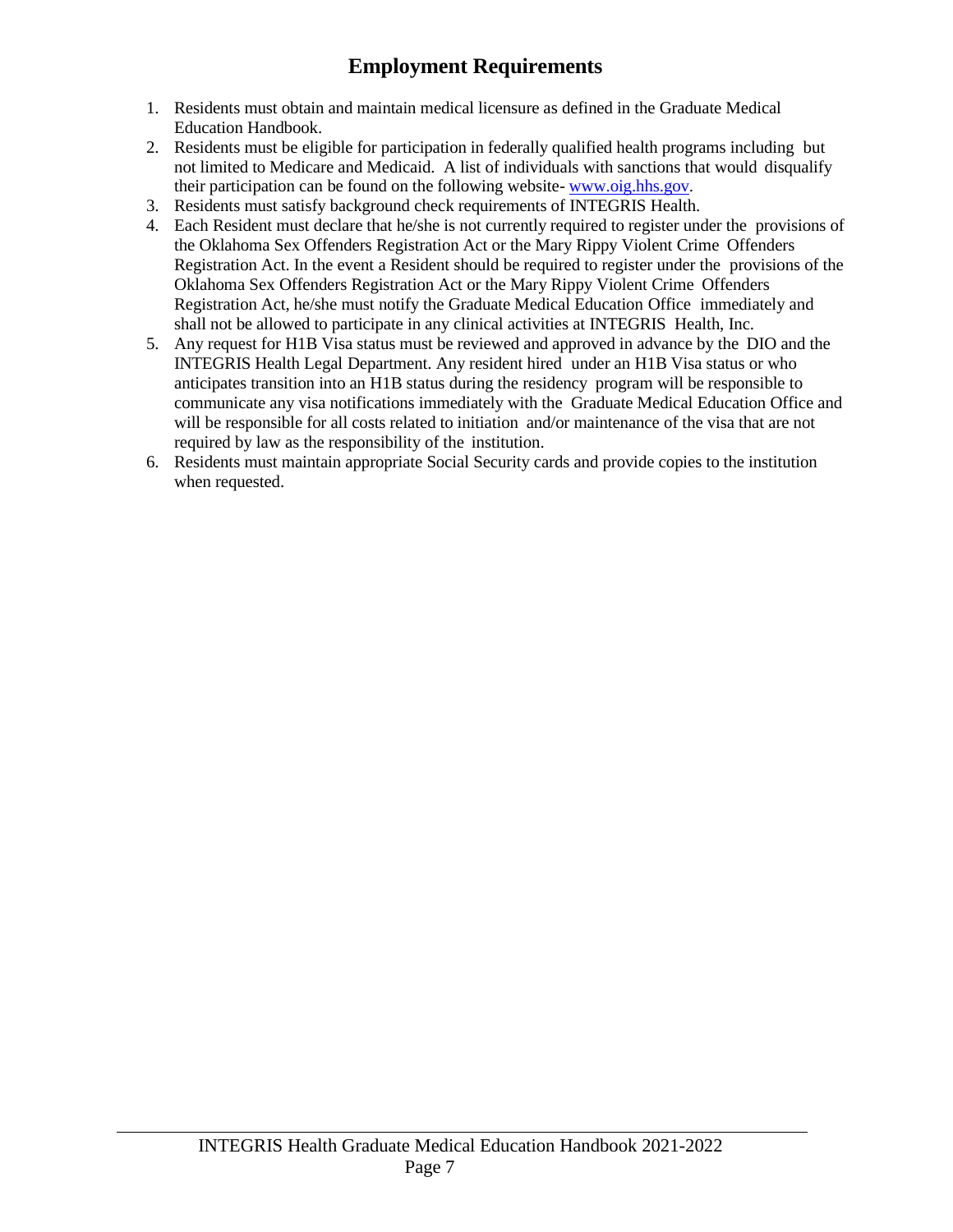## **Licensure for Residents**

#### <span id="page-11-0"></span>*Licensure for Residents*

Each Program Director must be aware of the medical and osteopathic licensure requirements. The Oklahoma Board of Medical Licensure and Supervision and the Oklahoma State Board of Osteopathic Examiners have strict guidelines and no tolerance for missed deadlines or incomplete applications. Residents may not participate in direct patient care unless they are properly licensed in the State of Oklahoma. First-year allopathic residents must obtain a Special License for Training before they begin residency. First-year osteopathic residents must obtain a Resident Training License before they begin residency.

The Graduate Medical Education Office and the Program Directors will include licensure information in their communications with residents.

It is the responsibility of each resident to submit all licensure applications and documents in compliance with established deadlines. Failure to comply with the medical licensure laws of the State of Oklahoma or the institutional requirements regarding licensure is sufficient grounds for suspension and/or termination of residency training.

**Failure to comply with the medical licensure laws of the State of Oklahoma or the institutional requirements regarding licensure is sufficient grounds for suspension and/or termination of residency training…**

#### *Allopathic Physicians (MD Degree)*

Allopathic medical graduates must obtain a medical license from the Oklahoma Board of Medical Licensure and Supervision (Oklahoma Medical Board). PGY-1 residents must obtain a Special License for Training. Residents in the PGY-2 year or beyond generally obtain a full license. (In certain situations determined by the licensure board, PGY-2 residents may renew a Special License for Training).

Residents should contact the licensure board directly for license applications and requirements. The process required to obtain a medical license is time consuming. Residency applicants should begin the process as soon as possible.

A resident may not begin the PGY-1 year and will not be placed on the payroll without an unrestricted medical license.

#### *Osteopathic Physicians (DO Degree)*

Osteopathic graduates must obtain a medical license from the Oklahoma State Board of Osteopathic Examiners. PGY-1 residents must obtain a Resident Training License. Residents in the PGY-2 year and beyond must obtain a regular license. Residents should contact the licensure board directly for license applications and requirements. The process required to obtain a medical license is time consuming. Residency applicants should begin the process as soon as possible.

A resident may not begin the PGY-1 year without a Resident Training License and may not begin the PGY-2 year without a full unrestricted license. A resident will not be placed on the payroll without the appropriate unrestricted license.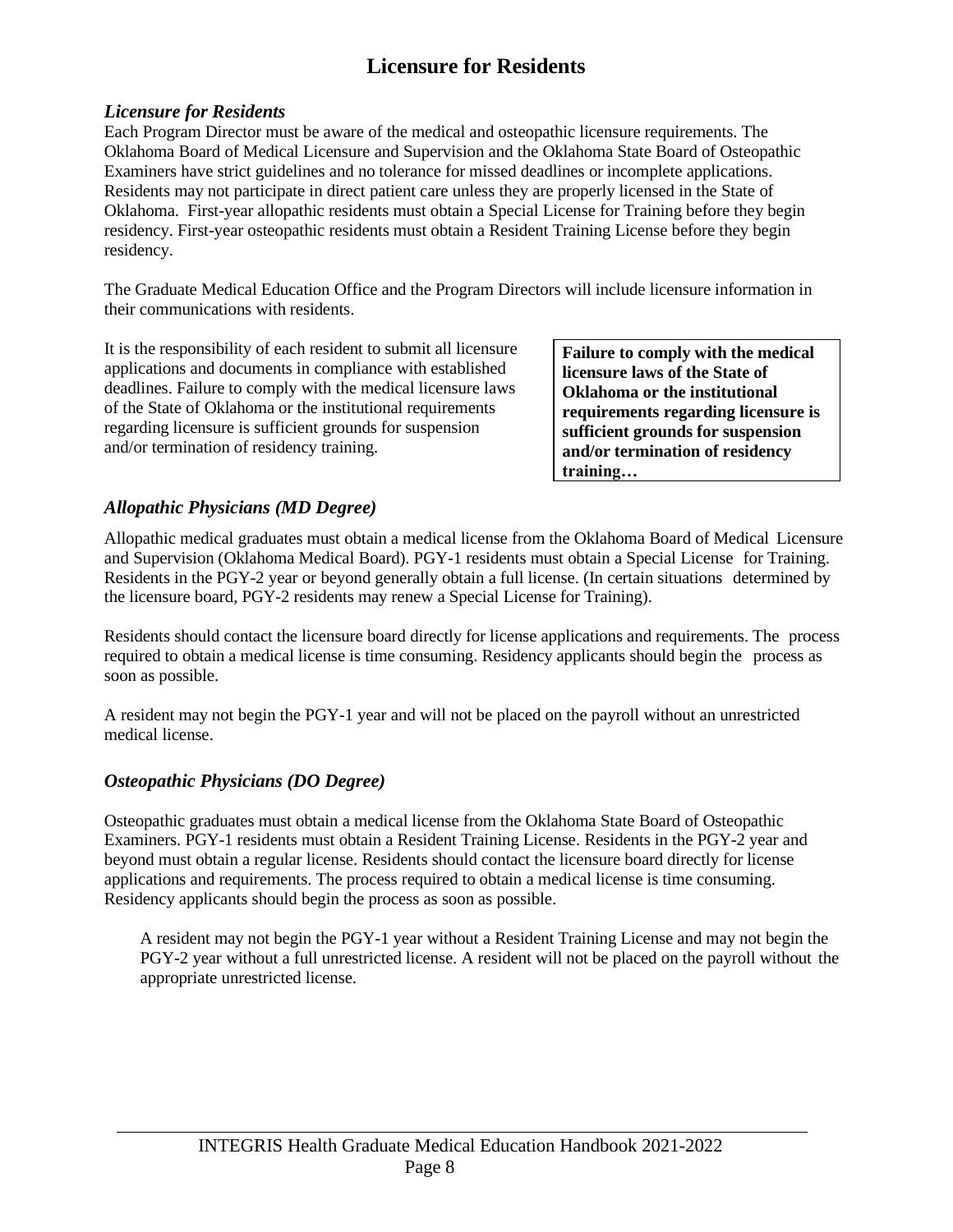## **Licensure for Residents (continued)**

#### *Licensure Board Address*

At the time of publication of this Handbook the mailing addresses for the Oklahoma State Board of Medical Licensure and Supervision and the Oklahoma State Board of Osteopathic Examiners are as listed below. Users are cautioned to check the current mailing address.

> Oklahoma Board of Medical Licensure and Supervision P.O. Box 18256 Oklahoma City, OK 73154-0256

> > Or

101 NE 51<sup>st</sup> Street Oklahoma City, OK 73105 Telephone: (405) 962-1400 Fax: (405) 962-1440

Oklahoma Board of Osteopathic Examiners State of Oklahoma 4848 N. Lincoln Blvd., Suite 100 Oklahoma City, OK 73105 Telephone: (405) 528-8625 Fax: (405) 557-0653

#### *USMLE Step 3*

USMLE Step 3 is a joint program of the Federation of State Medical Boards of the United States, Inc. and the National Board of Medical Examiners and must be scheduled through the Prometric website. To be eligible to sit for USMLE Step 3, see <https://www.usmle.org/> and applicable Oklahoma Medical Board regulations. Residents should take the examination to obtain scores within time to obtain a full medical license by the beginning of the PGY-2 year.

## *COMLEX USA 3*

The National Board of Osteopathic Medical Examiners administers Step 3 of the COMLEX USA examination. See [https:/www.nbome.org/exams-assessments/comlex-usa/.](https://www.nbome.org/exams-assessments/comlex-usa/) Osteopathic residents usually take the COMLEX examination in December of the PGY 1 year and must pass the examination to be eligible for full Osteopathic licensure at the end of the PGY 1 year. Residents should take the examination to obtain scores within time to obtain an osteopathic license by the beginning of the PGY-2 year.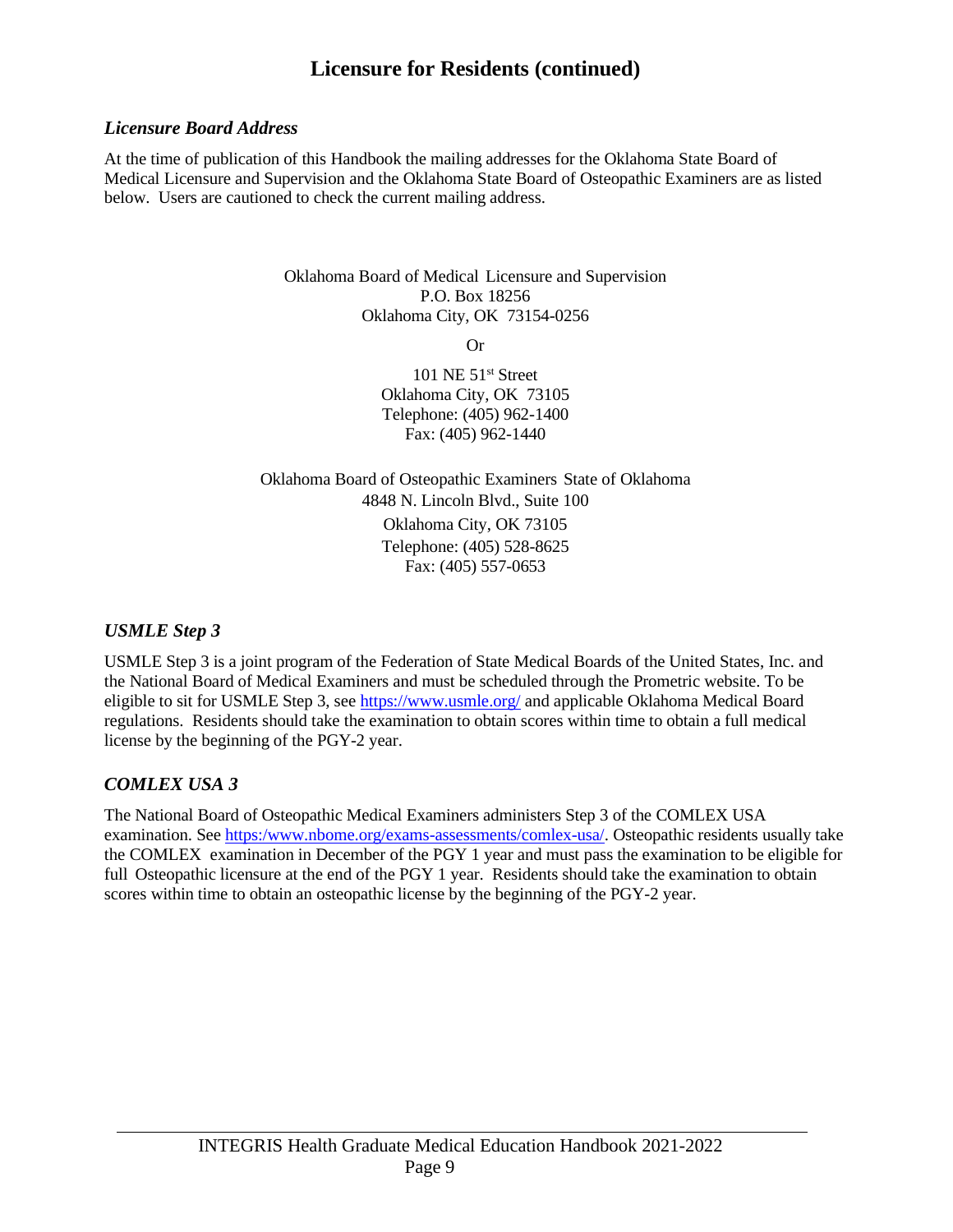## **Resident Contracts**

<span id="page-13-0"></span>INTEGRIS Health will provide each resident with an employment agreement outlining the terms and conditions of appointment including but not limited to resident responsibilities and salary and benefit information, requirements for contract renewal, or contract termination and any additional contract terms/conditions as defined by the ACGME. This Handbook and the policies herein are incorporated into each Resident Employment Agreement by reference. A copy of the signed Employment Agreement will be maintained in each resident's file.

#### S**alaries**

<span id="page-13-1"></span>Resident salary schedule for: 2021-2022

| $PGY-1$      | \$55,912 |
|--------------|----------|
| $PGY-2$      | \$57,785 |
| PGY-3        | \$59,764 |
| $PGY-4$      | \$62.168 |
| <b>PGY-5</b> | \$64,694 |
| <b>PGY-6</b> | \$67,015 |
| $PGY-7$      | \$69,353 |
| $PGY-8+$     | \$72,613 |
|              |          |

Residents must complete all training requirements of the 2020-2021 academic year to transition to the 2021-2022 salary schedule.

This page will be revised annually.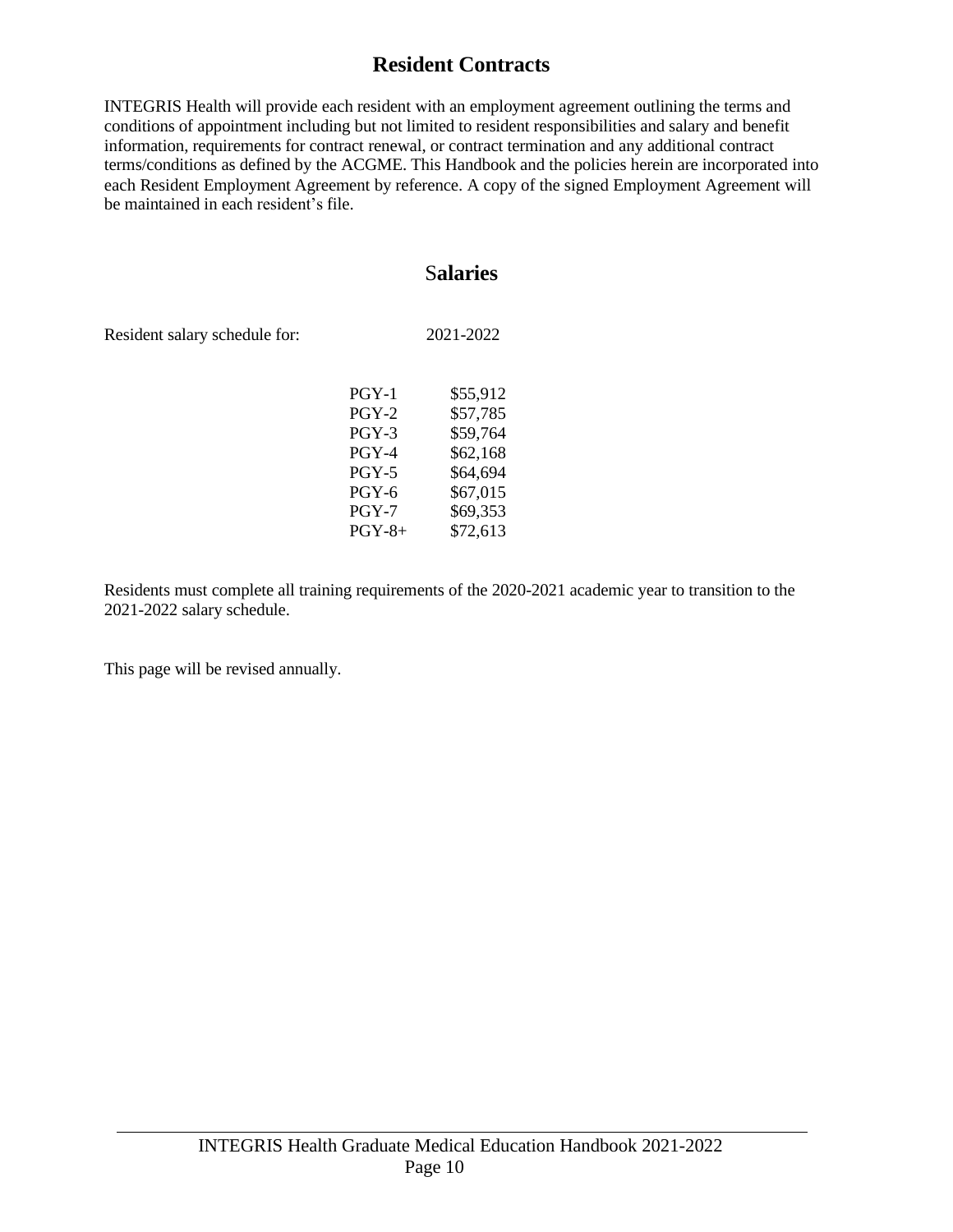## **Resident Benefits**

#### <span id="page-14-0"></span>**Insurance Benefits**

Residents who are caregivers of INTEGRIS Health are provided group health, dental, disability, professional liability and life insurance on the same terms as any other full-time caregivers of INTEGRIS Health, with exceptions as noted below. (See Appendix D for links to online Benefits Handbook). If there are any differences between this document and the Benefit Plan Documents, the Benefit Plan Documents including any updates thereto will override.

| Health:                                          | INTEGRIS Health Caregiver Benefit Plan as outlined in the INTEGRIS<br>Health Benefits Handbook.                                                                                                 |
|--------------------------------------------------|-------------------------------------------------------------------------------------------------------------------------------------------------------------------------------------------------|
| Dental:                                          | INTEGRIS Health Caregiver Benefit Plan as outlined in the INTEGRIS<br>Health Benefits Handbook.                                                                                                 |
| <b>Benefit Reimbursement</b><br><b>Accounts:</b> | INTEGRIS Health Caregiver Benefit Plan as outlined in the INTEGRIS<br>Health Benefits Handbook.                                                                                                 |
| <b>Group Term Life</b><br><b>And Accident:</b>   | INTEGRIS Health Caregiver Benefit Plan as outlined in the INTEGRIS<br>Health Benefits Handbook.                                                                                                 |
| <b>Group Short-Term</b><br>Disability:           | INTEGRIS Health Caregiver Benefit Plan as outlined in the INTEGRIS<br>Health Benefits Handbook.                                                                                                 |
| <b>Group Long-Term</b><br>Disability:            | INTEGRIS Health Caregiver Benefit Plan as outlined in the INTEGRIS<br>Health Benefits Handbook.                                                                                                 |
| <b>Professional</b><br>Liability:                | For INTEGRIS Health employed residents, minimum coverage shall be<br>consistent with and meet the requirements of INTEGRIS Health and the<br>Medical Staff Bylaws of the Primary Clinical Site. |
| Workers'<br><b>Compensation:</b>                 | Provided pursuant to state statutory requirements.                                                                                                                                              |
| <b>Retirement Benefits</b>                       |                                                                                                                                                                                                 |
| Dotiromont Covings                               |                                                                                                                                                                                                 |

| <b>Retirement Savings</b> |                                                                    |
|---------------------------|--------------------------------------------------------------------|
| <b>Plans:</b>             | INTEGRIS Health Caregiver Benefit Plan as outlined in the INTEGRIS |
|                           | Health Benefits Handbook.                                          |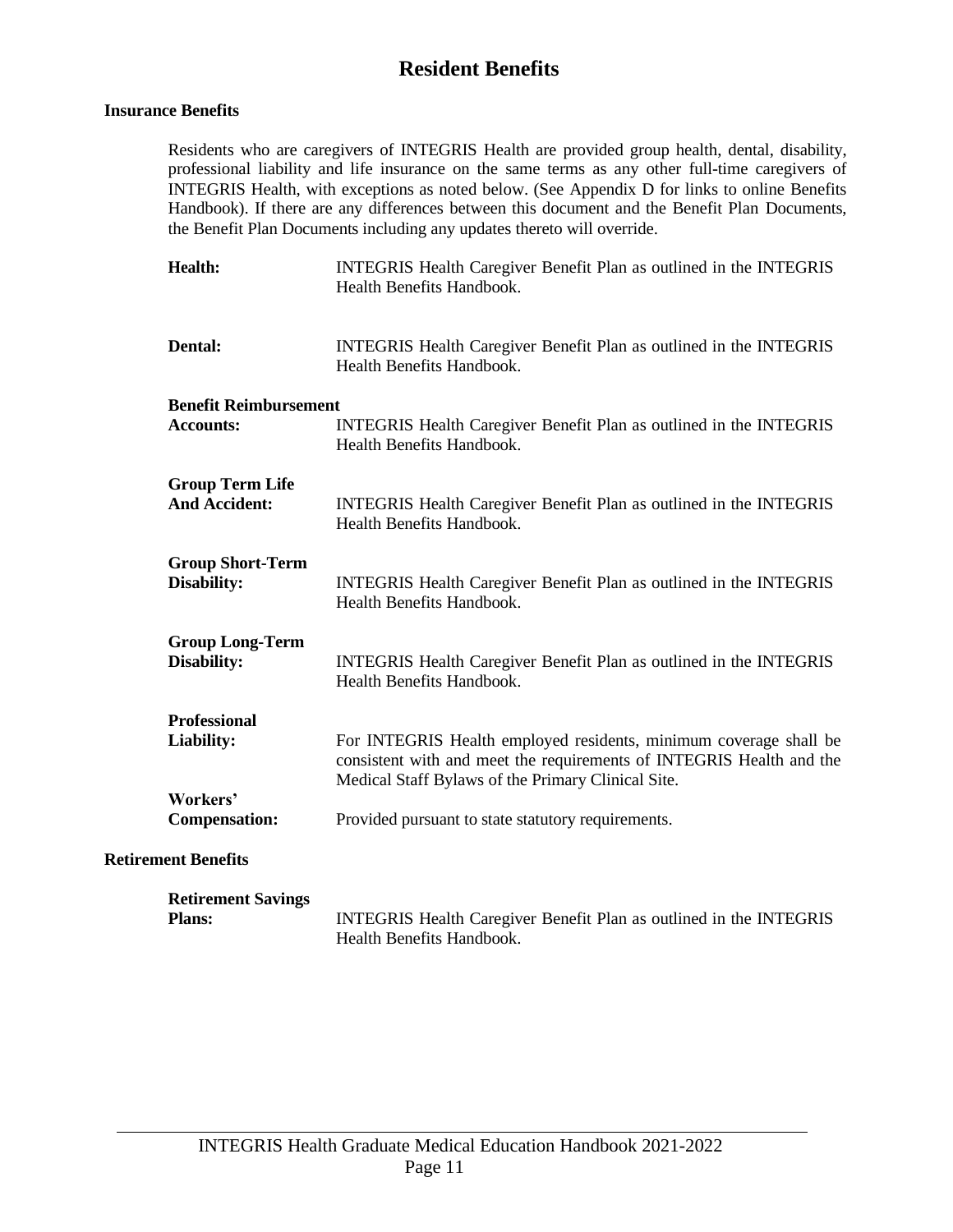## **Resident Benefits (continued)**

#### **Paid Personal Leave (PPL)**

**and Extended Illness Accrual Bank (EIAB): See INTEGRIS Health Policy SYS-HR-250 for definitions of and acceptable uses for PPL and EIAB.**

> a. Physician is credited with 176 hours (22 days) PPL into physician's PPL bank on his or her date of hire and on physician's annual PPL service date (typically July 1).

b. Physician can carry forward a maximum of 300 hours PPL at the end of physician's PPL calendar year (typically June 30).

c. Physician is eligible to receive payment of PPL balance prorated in accordance with INTEGRIS Health policy HR-SYS-250 at the time of physician's termination or change to ineligible status.

d. Physician accrues EIAB hours each pay period up to a maximum of 40 hours per year.\*

e. Physician can carry forward a maximum of 1040 EIAB hours on physician's annual service date.

f. Physician is not eligible to receive payment of EIAB balance at time of physician's termination or change to ineligible status.

\*based on 80 hours paid per pay period.

#### **Family Leave - Federal Guidelines:**

Federal law mandates that after one (1) year of employment with INTEGRIS Health residents may take up to twelve (12) weeks (combined paid and unpaid) leave during a twelve (12) month period for the birth or adoption of a child, or placement of a foster child, in order to care for the child. This time must end not later than twelve (12) months after the day of birth or placement of the child. Similarly, such leave can be used for medical reasons or to care for a seriously ill spouse, child or parent consecutively or on an intermittent or reduced time basis with acceptable documentation from a physician.

#### **INTEGRIS Health Graduate Medical Education Leave Policy:**

INTEGRIS Health will allow up to six (6) weeks of time away from training for purposes of parental, caregiver, and medical leave once during training without exhausting all other allowed time away from training and without extending training. The Program Director and Clinical Competency Committee will determine whether a resident has met training requirements or must extend his/her training period because of additional leave time.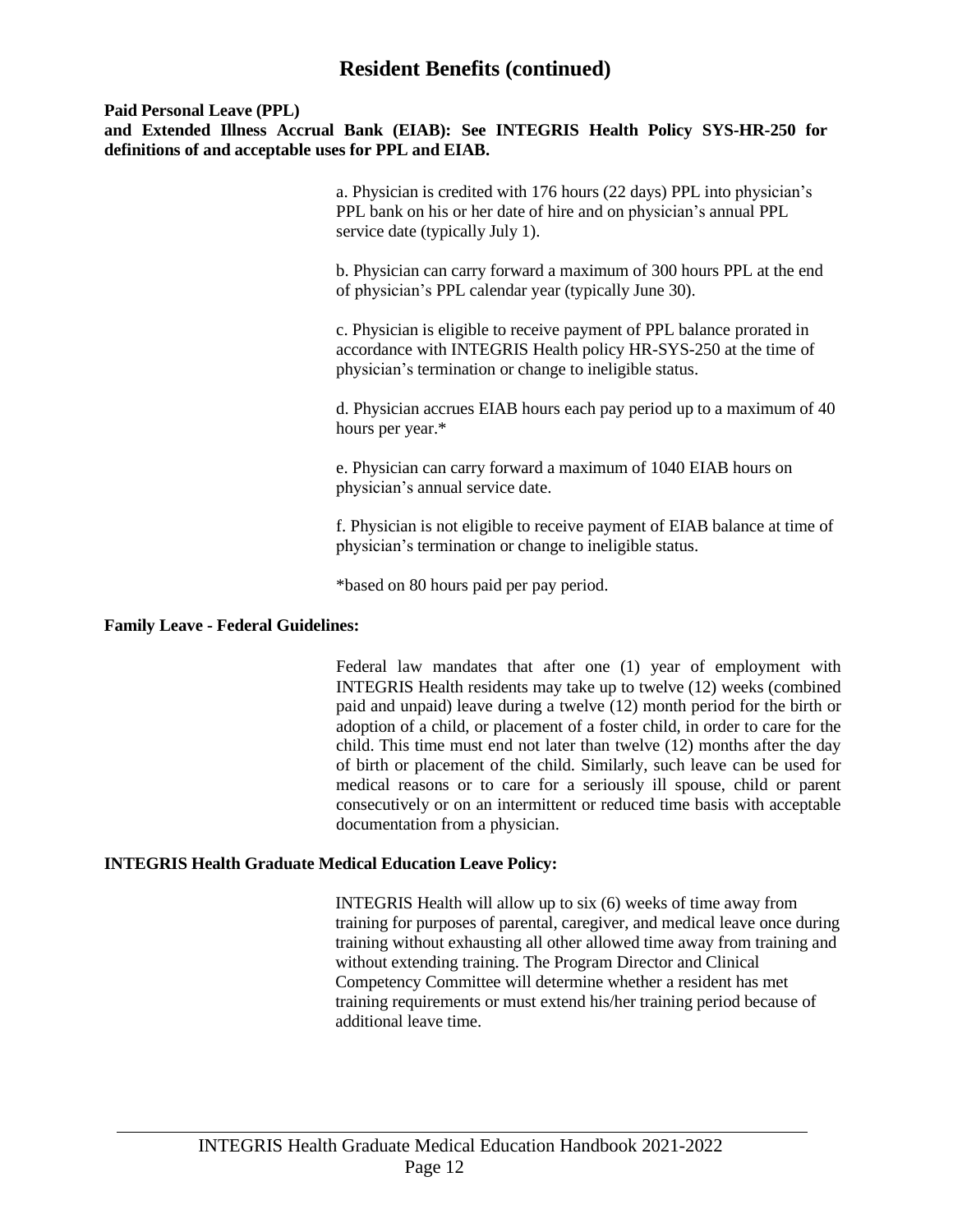## **Resident Benefits (continued)**

| <b>Educational Leave:</b>                                     |                                                                                                                                                                                                                                                                                                                                                                                                                                                                                                                 |  |
|---------------------------------------------------------------|-----------------------------------------------------------------------------------------------------------------------------------------------------------------------------------------------------------------------------------------------------------------------------------------------------------------------------------------------------------------------------------------------------------------------------------------------------------------------------------------------------------------|--|
|                                                               | Days used for travel to and from meetings and attendance at the meeting<br>must be defined in advance of the meeting as professional leave or other<br>type of leave. As defined by Program and Institutional policy, expenses<br>may be reimbursed or subject to limited reimbursement. Travel and<br>lodging arrangements must be made in advance and are subject to the<br>approval of the DIO or his/her designee, if reimbursement is to be<br>allowed.                                                    |  |
| <b>Other Leave:</b>                                           | Other leave may be granted as available per INTEGRIS Health Policies.                                                                                                                                                                                                                                                                                                                                                                                                                                           |  |
| <b>Counseling Services:</b>                                   | Residents that are INTEGRIS Health caregivers are provided counseling<br>services through the Caregiver Assistance Program.                                                                                                                                                                                                                                                                                                                                                                                     |  |
| <b>Other Benefits:</b>                                        |                                                                                                                                                                                                                                                                                                                                                                                                                                                                                                                 |  |
| Call Quarters:                                                | Call quarters and amenities are available as needed.                                                                                                                                                                                                                                                                                                                                                                                                                                                            |  |
| Library/Internet<br>Access and<br><b>Education Materials:</b> | Access to library facilities, including books, journals, online databases,<br>computer programs, online educational programs, and medical librarian<br>assistance is available for clinical decision-making and research as<br>required by the individual program. Professional expenses for additional<br>education items are available per the individual program's budget.                                                                                                                                   |  |
| Parking:                                                      | Free parking is available in the Primary Clinical Site parking areas and at<br>designated locations for certain external rotations, or as designated by the<br>DIO, Program Director, or his/her designee. The DIO, Program Director,<br>or his/her designee will make parking assignments depending on the<br>location of a specific rotation. Residents must abide by all rules of<br>INTEGRIS Health, Inc. and other rotation sites regarding parking<br>registration, parking cards, parking stickers, etc. |  |
| Meals:                                                        | Meals are furnished at no charge, if a resident is on call.                                                                                                                                                                                                                                                                                                                                                                                                                                                     |  |
| Scrubs:                                                       | Scrubs, lab coats and laundry are available per individual program.                                                                                                                                                                                                                                                                                                                                                                                                                                             |  |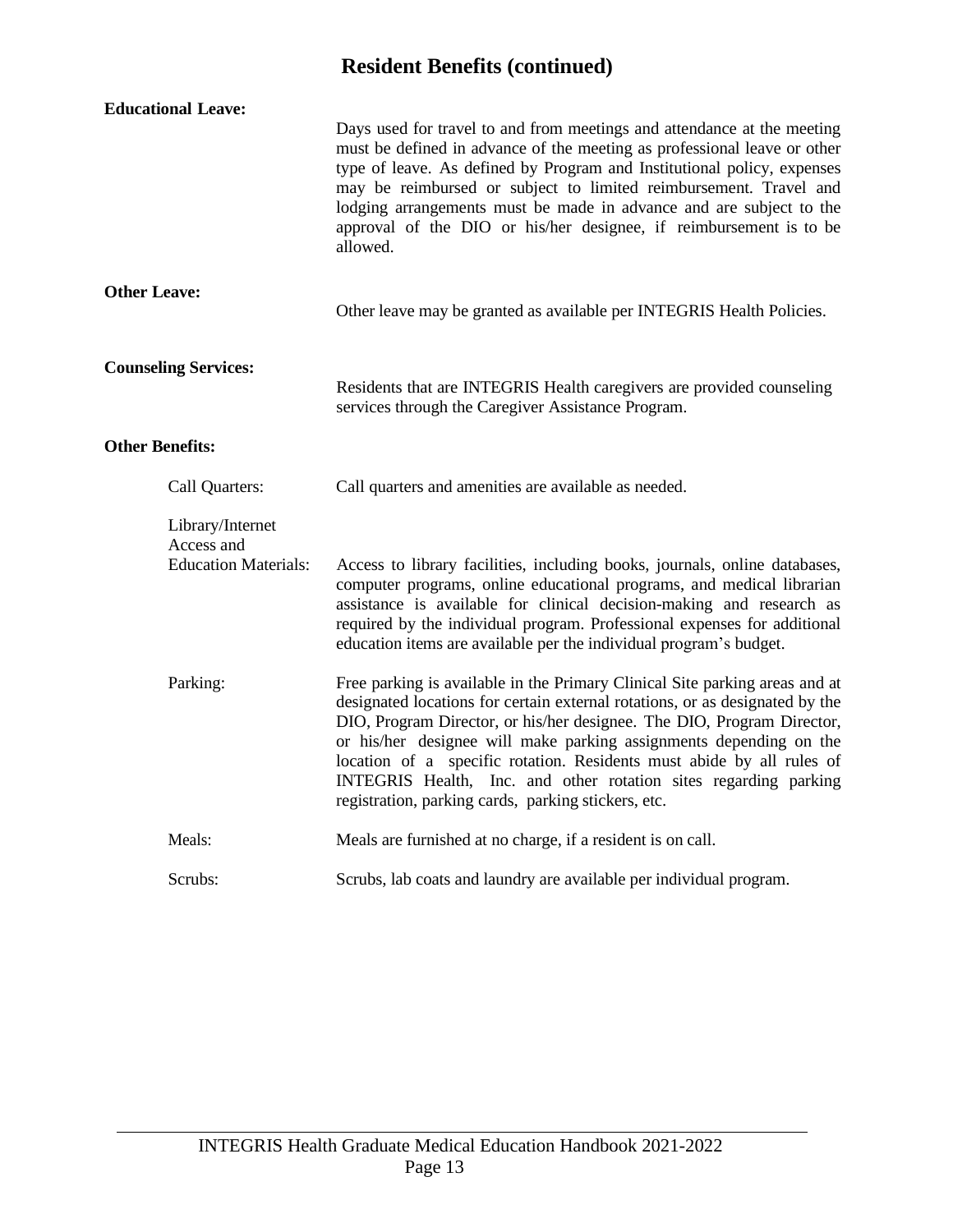## **Employment Policies**

<span id="page-17-0"></span>Unless this Graduate Medical Education Handbook defines otherwise, INTEGRIS Health Institutional policies that apply to all other caregivers also apply to residents.

The following policies, which apply to caregivers of INTEGRIS Health including residents are available on the INTEGRIS Health Policies webpage which is referenced in Appendix A. These policies are referenced because of their particular relevance to residents and/or the residency programs.

| $\bullet$ | Emergency Response Team for Non-Nursing and Public Areas       | MET-RM-140         |
|-----------|----------------------------------------------------------------|--------------------|
| $\bullet$ | Parking                                                        | MET-ADM-250        |
| $\bullet$ | Non-Retaliation                                                | SYS-CMP-108        |
| $\bullet$ | Non-Monetary Compensation and Incidental Benefits to Referring |                    |
|           | Physicians                                                     | SYS-CMP-109        |
| ٠         | Caregiver Gifts, Awards and Bonuses                            | SYS-CMP-111        |
| $\bullet$ | <b>Emergency Operations Plan</b>                               | SYS-ESOP-4000      |
| $\bullet$ | <b>CODE BLACK Severe Weather Response</b>                      | SYS-ESOP-4002      |
| $\bullet$ | Overnight Travel                                               | <b>SYS-FIN-103</b> |
| $\bullet$ | <b>Business Expense Reimbursement</b>                          | $SYS-FIN-110$      |
| $\bullet$ | <b>Dress Code</b>                                              | <b>SYS-HR-131</b>  |
| ٠         | <b>Funeral Leave</b>                                           | <b>SYS-HR-151</b>  |
| $\bullet$ | <b>Equal Employment Opportunity</b>                            | <b>SYS-HR-204</b>  |
| $\bullet$ | Accommodating Qualified Individuals with Disabilities          | <b>SYS-HR-206</b>  |
| $\bullet$ | <b>Affirmative Action</b>                                      | <b>SYS-HR-207</b>  |
| ٠         | Leaves of Absence (Family, Medical, Personal and Military)     | <b>SYS-HR-210</b>  |
| $\bullet$ | Harassment                                                     | <b>SYS-HR-213</b>  |
| $\bullet$ | Paid Personal Leave (PPL)/EIAB Plan                            | <b>SYS-HR-250</b>  |
| ٠         | PPL Leave Sharing                                              | <b>SYS-HR-252</b>  |
| $\bullet$ | Workplace Violence Prevention Program                          | <b>SYS-HR-320</b>  |
| ٠         | Continuation of Operations During Inclement Weather            | <b>SYS-HR-412</b>  |
| $\bullet$ | Solicitation and Distribution                                  | <b>SYS-HR-606</b>  |
| ٠         | Drug and Alcohol-Free Workplace                                | <b>SYS-HR-609</b>  |
| ٠         | Social Media                                                   | <b>SYS-HR-704</b>  |
| $\bullet$ | <b>Staff Immunizations</b>                                     | SYS-IP-0202        |
| ٠         | Mandatory Seasonal Influenza Vaccination Program               | SYS-IP-0203        |
| $\bullet$ | <b>Tuberculin Screening</b>                                    | SYS-IP-0205        |
| ٠         | <b>Information Security</b>                                    | <b>SYS-IM-100</b>  |
| $\bullet$ | <b>Email Security</b>                                          | SYS-IM-106         |
| $\bullet$ | Record Retention and Destruction                               | SYS-LGL-109        |
| ٠         | <b>Vendor Relationships</b>                                    | SYS-MAT-105        |
|           |                                                                |                    |

The Human Resources Department will provide each resident with a copy of "Code of Conduct" prior to Orientation. The resident is expected to sign confirming receipt of the document and to read the document.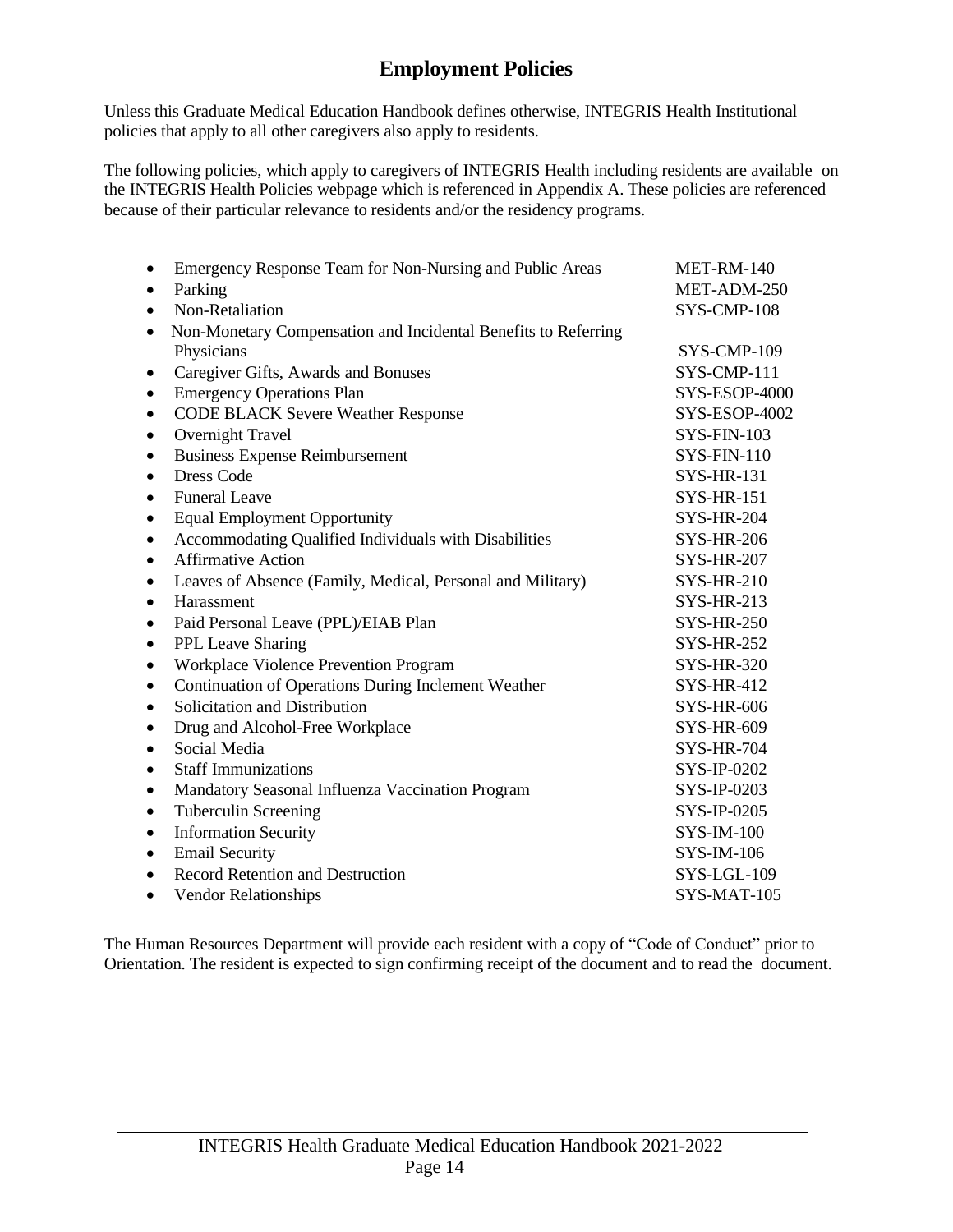## **Employment Policies (continued)**

#### **Caregiver Health Policies**

| Caregiver Health telephone numbers: |  |
|-------------------------------------|--|
| On Call Nurse570-0112               |  |
|                                     |  |
|                                     |  |
|                                     |  |

Residents are expected to comply with all applicable INTEGRIS Health caregiver health and infection control policies and procedures. The following immunizations (or documentation of same) are required:

Measles – 2 doses Mumps – 2 doses Rubella – 1 dose Varicella – 2 doses Hepatitis B vaccine strongly encouraged

Tuberculosis screening by PPD or symptom survey is required annually and is facility/unit/job specific as determined by the Annual Facility TB Risk Assessment. Influenza Vaccine is provided annually and is required unless the resident provides documentation of a waiver for medical/religious reasons.

Compliance with universal precautions and institution-provided OSHA training is required. Blood or body fluid exposures should be reported immediately to the Program Director, Administrative Supervisor on duty and/or INTEGRIS Caregiver Health.

Residents are expected to comply with all institutional Infection Control Policies including hand washing policies. Personal Protective Equipment will be provided; the Environmental Health and Safety Department will fit test applicable residents for appropriate respirator masks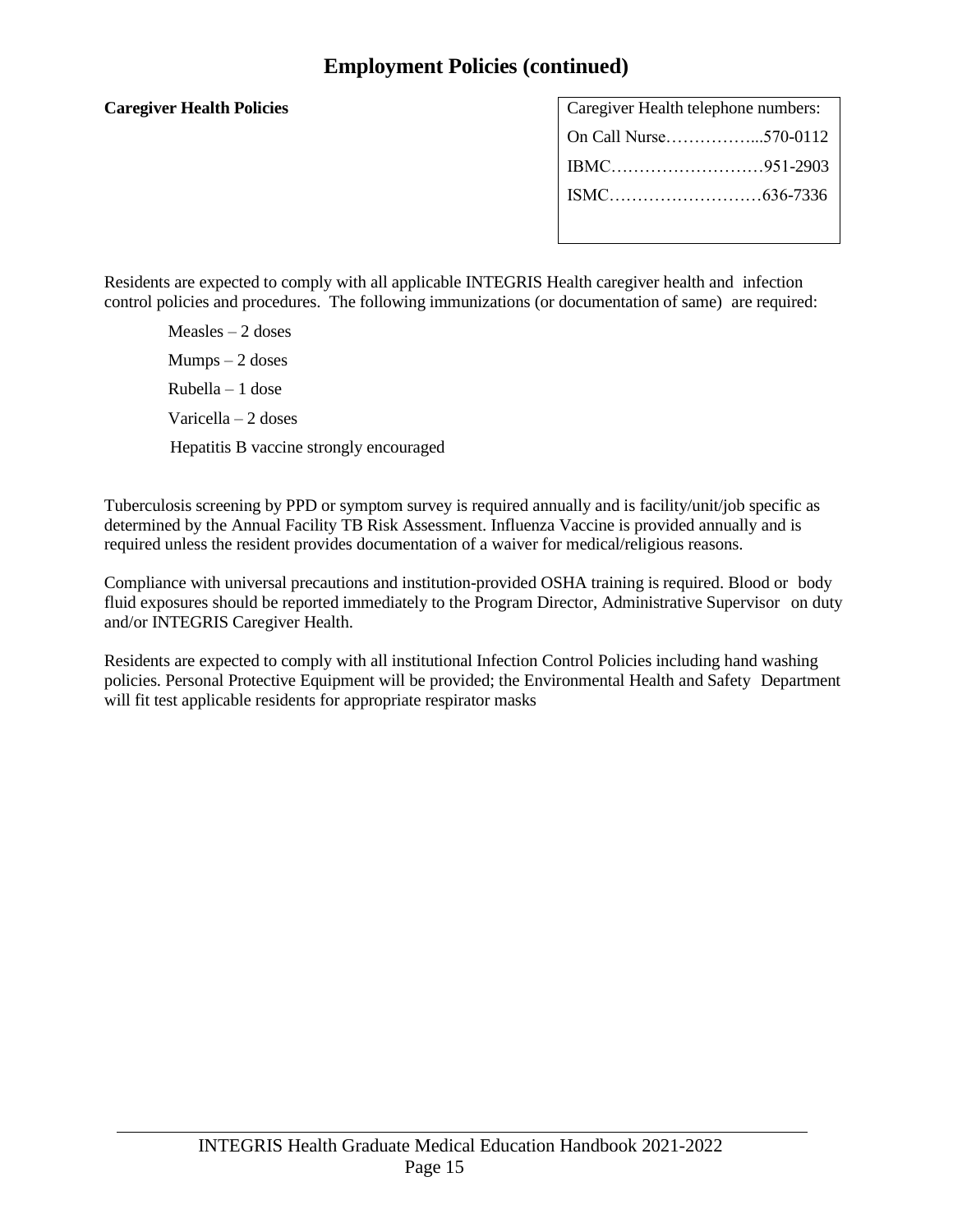## **Employment Policies (continued)**

#### **Leave of Absence**

The ACGME, and/or certification boards define maximum allowed leave during resident training and may define minimum leave which must be provided. Program Directors are required to monitor resident leave to ensure all leave meets requirements of the ACGME and the applicable certification board. In addition, any leave taken must be in compliance with federal and state laws and regulations, INTEGRIS Health Policies, Employment Agreements, and policies defined by individual programs, to ensure residents meet all educational requirements for program completion, and all requirements for eligibility to sit for specialty board examinations. The Program Director must provide the resident with a written statement of the effect of the leave of absence on completion of the training program and a similar statement or documents issued by the applicable certifying board of the effect of the leave on the resident's eligibility to sit for the specialty certification examination. A copy of the written statements/certifying board documents must be included in the resident file. Programs must establish leave policies, which are in compliance with the requirements of the appropriate Residency Review Committee of the ACGME.

Any request for leave outside the program specific policy limits must be approved in advance and in writing by the Program Director. Arrangements must be made to complete all educational requirements of the program. Maternity leave, military leave, or other unanticipated extended leave may require program adjustment or extension and must be developed and approved in advance (when possible) by the Program Director (see INTEGRIS Health Graduate Medical Education Leave Policy on page 12). The DIO must approve in advance extensions beyond the standard program time limits.

#### **Computer Policy**

Each resident will be assigned an INTEGRIS Health email address. The resident is expected to check his/her email daily. All computer use must comply with Information Security Policy. All e-mail use must comply with the Email Security Policy.

See Information Security (SYS-IM-100) and Email Security Policies (SYS-IM-106): Appendix A

#### **Medical Records**

Residents are expected to comply with all institutional policies related to electronic and/or paper medical record documentation and completion. Details are documented in the Medical Staff Rules and Regulations of the applicable hospital which are available electronically to all residents. Training for software programs: Epic and PACS (radiology) is provided during resident orientation. Additional training can be provided if requested.

#### **Vendor Relationships**

It shall be the responsibility of the Program Director to establish policies and/or guidelines for resident interactions with vendors. Such policies/guidelines should provide a model for ethical development for residents. The policies/guidelines must at a minimum comply with INTEGRIS Health policy "Vendor Relationships" (SYS-MAT-105) (See Appendix A) and any subsequent or related policies and must be consistent with the principles and standards of conduct defined in the INTEGRIS Health Caregivers "Code of Conduct".

Program Directors are responsible to ensure residents and fellows are provided education concerning the "Sunshine Act", and to remain cognizant of the fact that faculty physicians, fellows in training, INTEGRIS Health and each INTEGRIS facility including the two primary clinical sites IBMC and ISMC are subject to manufacturer reporting requirements under the "Act".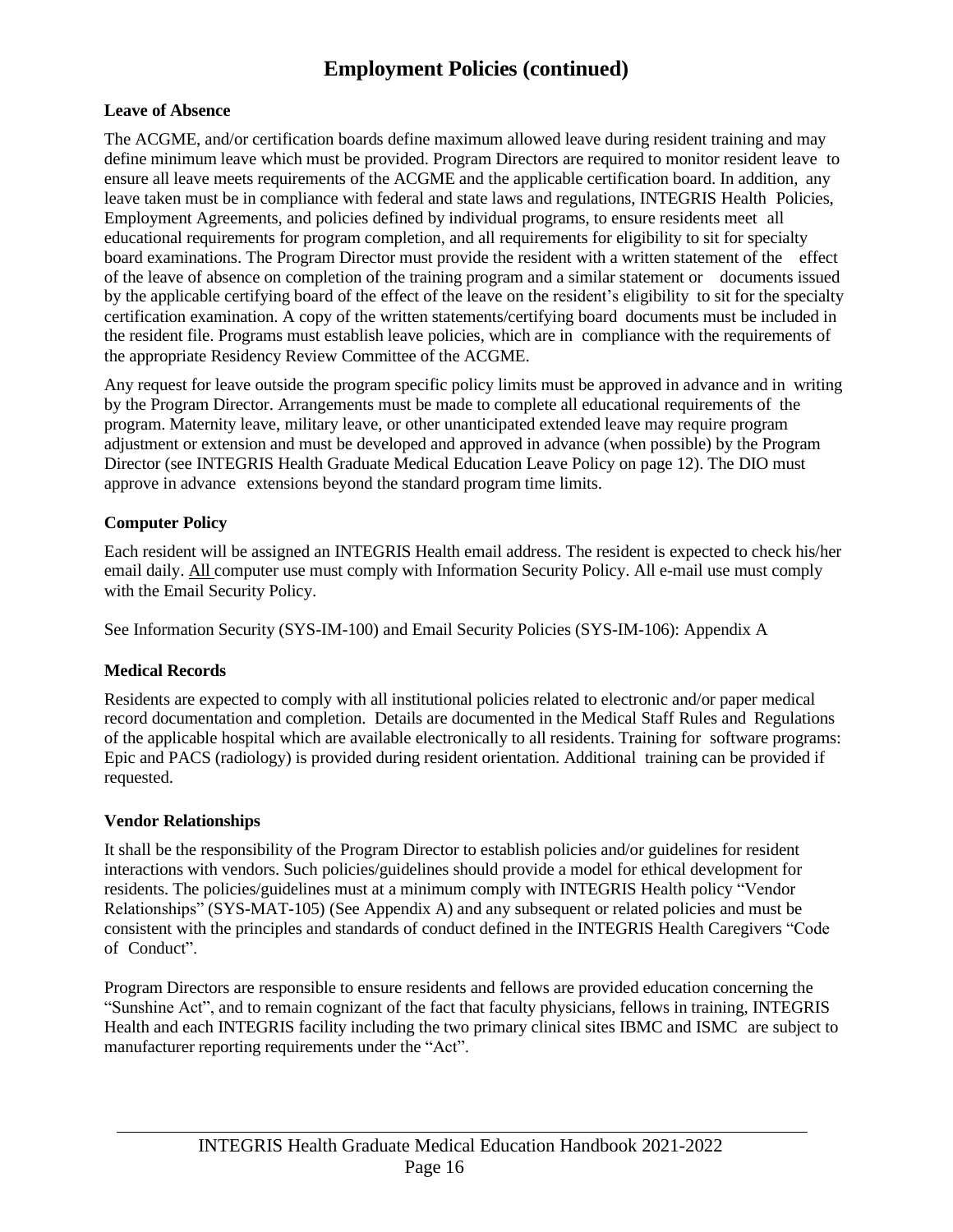## **Resident Orientation**

<span id="page-20-0"></span>The Graduate Medical Education office will conduct a general orientation for residents at the beginning of each academic year in late June or July. The orientation will include caregiver orientation information required by INTEGRIS Health. The Program Directors will provide program specific orientation as appropriate. The Graduate Medical Education Office will notify residents of the date, time, and place of the orientation. Attendance is mandatory.

#### **General Orientation (Graduate Medical Education Office)**

The general orientation will provide residents with an overview of INTEGRIS Health and the primary clinical sites INTEGRIS Baptist Medical Center and INTEGRIS Southwest Medical Center and the policies of the institutions, which apply to all residents. The Graduate Medical Education Staff will make a current copy of the Resident Handbook available and will review Handbook contents including but not limited to the evaluation process, disciplinary and grievance procedures, counseling services available and services available to address physician impairment. Speakers will discuss the following topics and may provide handouts at their discretion:

- Introduction to INTEGRIS Health mission, vision, values, patient rights, and ethical standards
- Introduction to various hospital departments which provide support services to residents and other personnel (examples: Pharmacy, Information Technology, etc.)
- Hospital policies that affect residents (medical records, confidentiality, and compliance including HIPAA, Code of Conduct, on call quarters, meals, conferences, etc.)
- Parking and Security
- Infection prevention and methods to address exposures
- Environment of care (safety hazards in the hospital setting), and emergency codes
- Patient care responsibilities, graded supervision, relationships with attending physicians, other residents, and allied health care personnel
- Information systems
- Medical record documentation requirements
- The Learning and Work Environment requirements and methods to monitor and address resident fatigue, and the effects of sleep deprivation
- Graduate Medical Education and other committees
- Resident Forum
- Resident participation in Quality and Performance Improvement activities
- Stress management, counseling resources available, and services available to address physician impairment
- Disciplinary and Grievance Procedures and methods available to address issues confidentially
- Introduction to accreditation agencies and their requirements with particular focus on the six ACGME competencies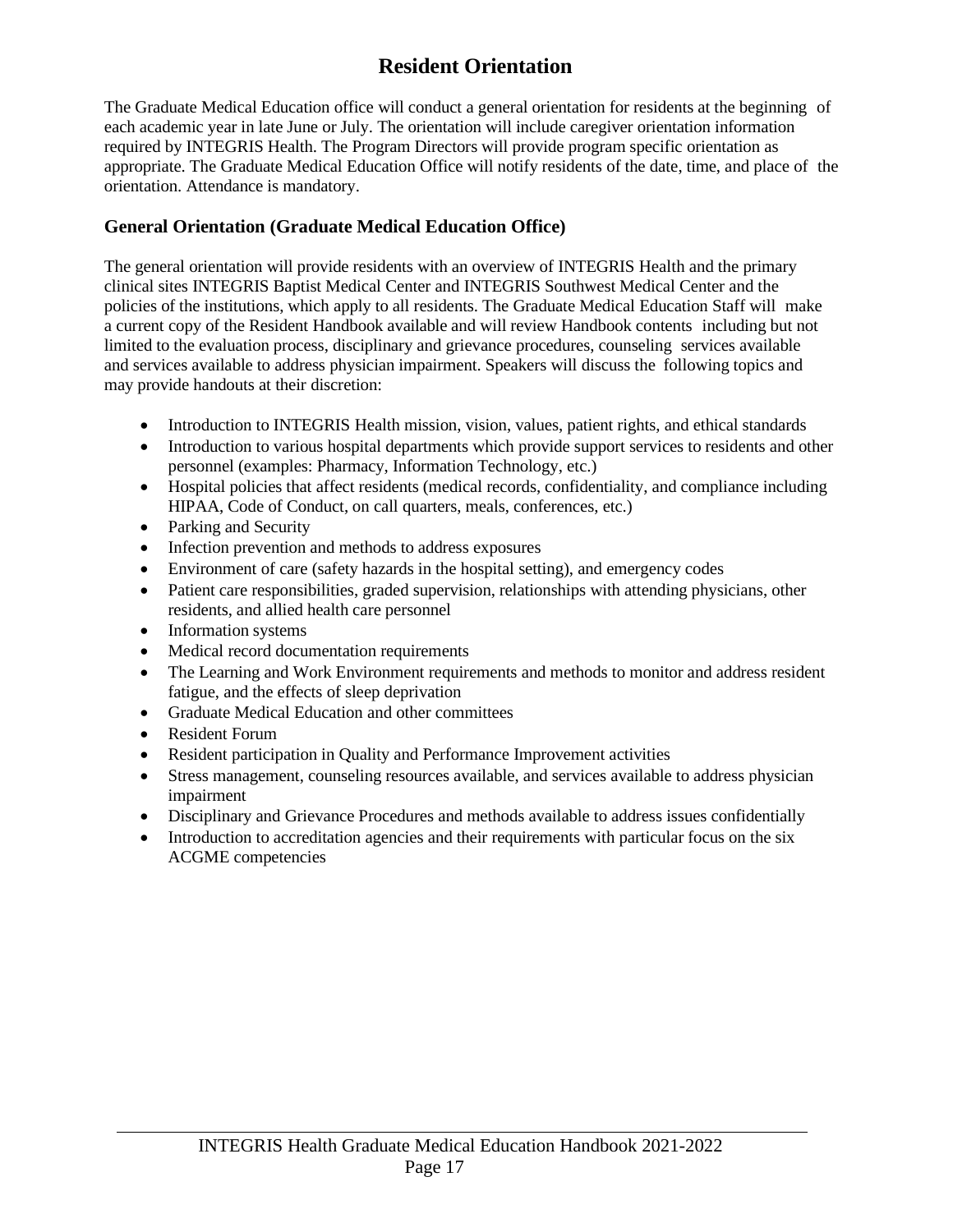## **Resident Orientation (continued)**

- Clinical Learning Environment Review (CLER) site visits including but not limited to:
	- Resident integration into institutional quality improvement processes including demonstration of impact.
	- Resident integration into institutional patient safety processes including demonstration of impact.
	- Methods to reduce disparities in health care delivery
	- Supervision
	- Teaming
	- Well-Being
	- Professionalism

Caregiver benefits will be reviewed, and arrangements made for residents to sign up for benefits.

#### **Program Specific Orientation (Program Directors)**

Each Program Director will provide a program specific orientation; the orientation will include an overview of the topics listed below as each topic relates to the specific program. Resident attendance is mandatory.

- Organization and conduct of the training program, including any changes made in the last year
- Introduction to the key persons in the program
- Rotation and call schedules
- Vacation requests and scheduling
- Distribution of program policies and/or a program handbook
- Distribution of program educational goals and objectives and training program requirements
- Patient care responsibilities, graded supervision, relationships with attending physicians, other residents, and allied health care personnel
- Documentation requirements, including electronic and/or paper procedure logs requirements
- Medical record documentation requirements
- Call coverage responsibilities
- Expectations for residents' participation in lectures, conferences, journal clubs, and other educational sessions, including attendance requirements
- Expectations concerning participation in scholarly activity including any requirements for research and/or publication
- Resident evaluations including specific assessment tools or procedures used to evaluate the six ACGME competencies
- Introduction to the ACGME Milestones tracking process
- Faculty and program evaluations
- Moonlighting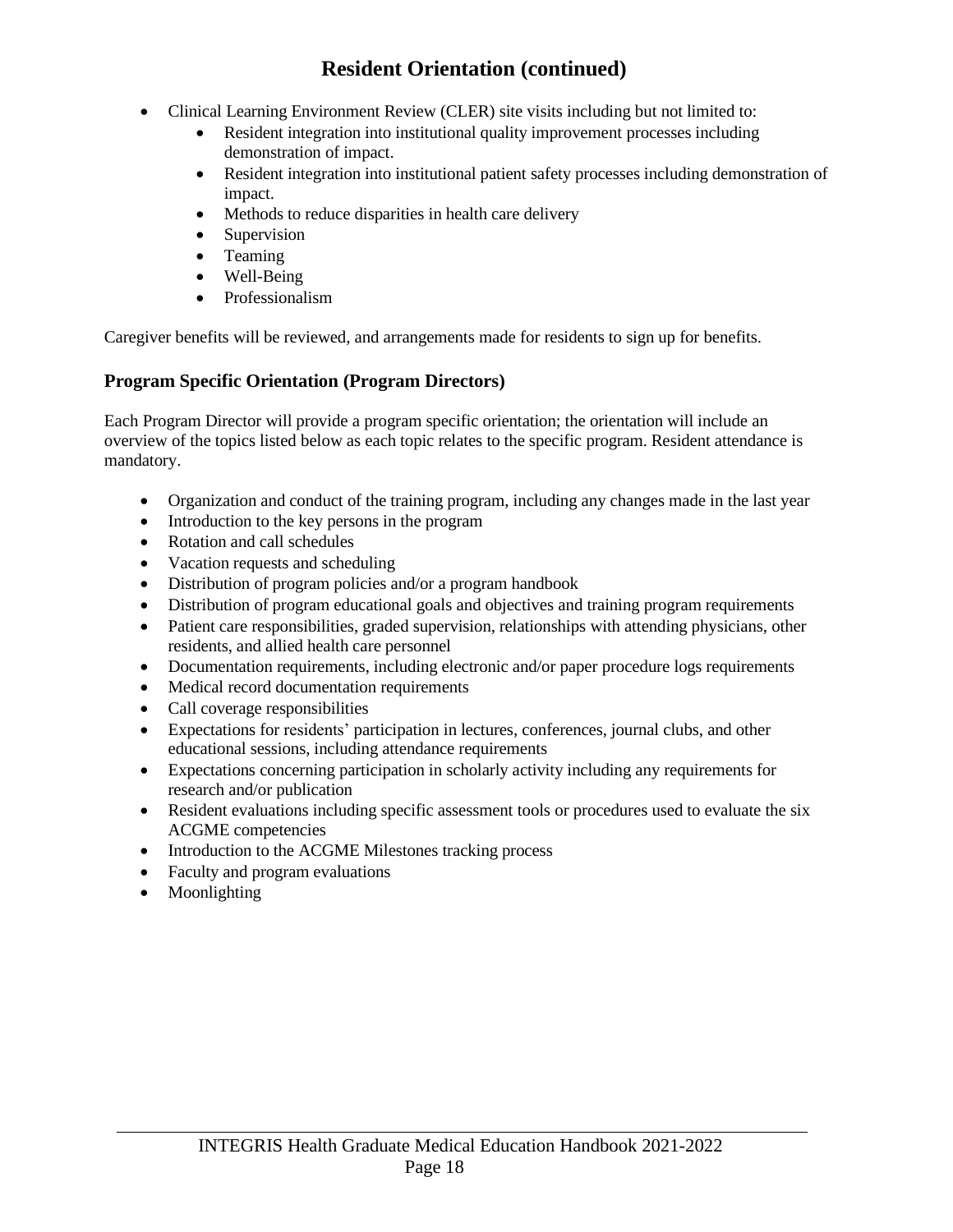## **Resident Orientation (continued)**

The Graduate Medical Education Committee will monitor the following program specific educational sessions which will be required for each Residency Program annually. Resident attendance is mandatory.

- Harassment in the Workplace
- Medical Marijuana
- HIPAA/Advance Directives/EMTALA/Fraud and Abuse
- Sleep Deprivation and Fatigue
- Pain Management
- Risk Management
- Introduction to the IRB and for programs which perform scholarly activities that require IRB review and/or approval – CITI
- Hand-offs/Care Transitions
- Patient Safety/Quality Improvement Processes IHI Open School
- Physician Impairment/Substance Abuse
- Teamwork
- AIDET (Interpersonal Skills)

The Graduate Medical Education Office will arrange, as part of orientation, for training for the electronic medical record (Epic) and the residency tracking system (New Innovations).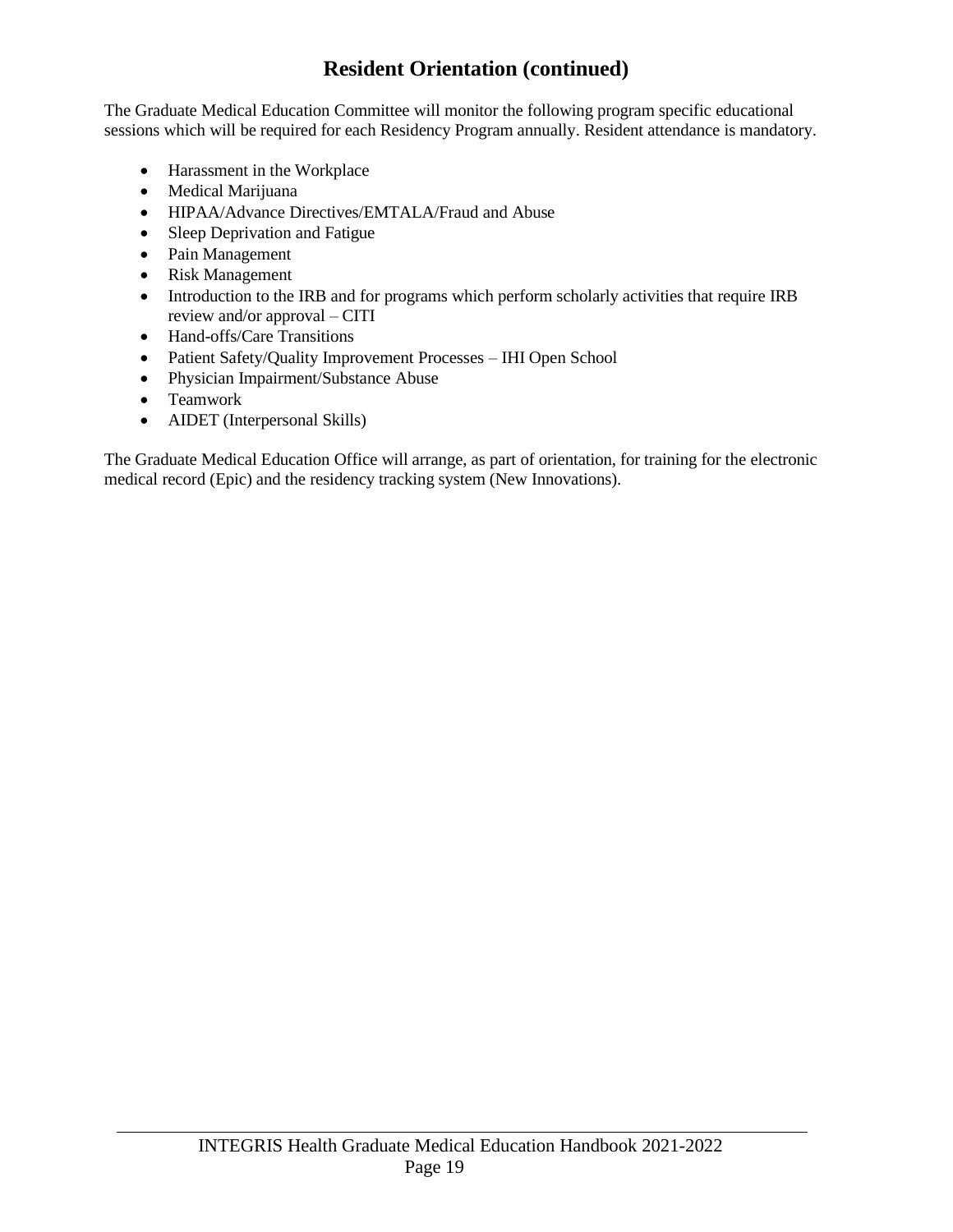## **Curriculum**

<span id="page-23-0"></span>The Program Director is responsible for oversight of all educational activities of the residency program. Each program must comply with common and specialty specific requirements of the applicable Residency Review Committee of the ACGME. Each program's curriculum must contain the following educational components:

- 1. A set of program aims consistent with the Sponsoring Institution's mission, the needs of the community it serves, and the desired distinctive capabilities of its graduates;
- 2. Competency-based goals and objectives for each educational experience designed to promote progress in a trajectory to autonomous practice;
- 3. Delineation of resident responsibilities for patient care, progressive responsibility for patient management, and graded supervision;
- 4. A broad range of structured didactic activities;
- 5. Advancement of residents' knowledge of ethical principles foundational to medical professionalism; and,
- 6. Advancement in the residents' knowledge of the basic principles of scientific inquiry, including how research is designed, conducted, evaluated, explained to patients, and applied to patient care.

Each program must integrate the following ACGME Competencies into its curriculum:

- 1. Professionalism
- 2. Patient Care and Procedural Skills
- 3. Medical Knowledge
- 4. Practice-based Learning and Improvement
- 5. Interpersonal and Communication Skills
- 6. Systems-based Practice

The Program Director is responsible to ensure:

- 1. Faculty guide residents in the development of a program of ongoing professional growth and development.
- 2. Residents participate fully in scholarly and educational activities of the program.
- 3. Residents complete all documents provided directly by the accreditation agencies including but not limited to procedure logs and resident surveys.
- 4. Senior residents assume increasing responsibility for patient care and oversight/teaching of other residents and students.

#### **Scholarly Activity**

Resident and faculty requirements for participation in scholarly activity and off-site educational programs are specialty specific and are defined by the respective ACGME-RRC.

The Program Director is responsible to ensure appropriate resident participation in the required scholarly activity and off-site educational program requirements and to notify the GME office and/or DIO sufficiently in advance to prepare appropriate legal documents for and to budget for the training.

## **International Training Experiences**

Any request for an international training experience must be submitted in sufficient time to review all documents and any questionable issue. The DIO must personally approve each request. The training experience must include appropriate supervision, educational goals and objectives, an appropriate evaluation of resident performance, and oversight of the experience by a reputable organization as determined by INTEGRIS Health. The resident is responsible for costs of the experience e.g. travel, lodging, any professional liability coverage beyond that provided by INTEGRIS Health coverage and the costs and management of documents, immunizations, etc. required for international travel.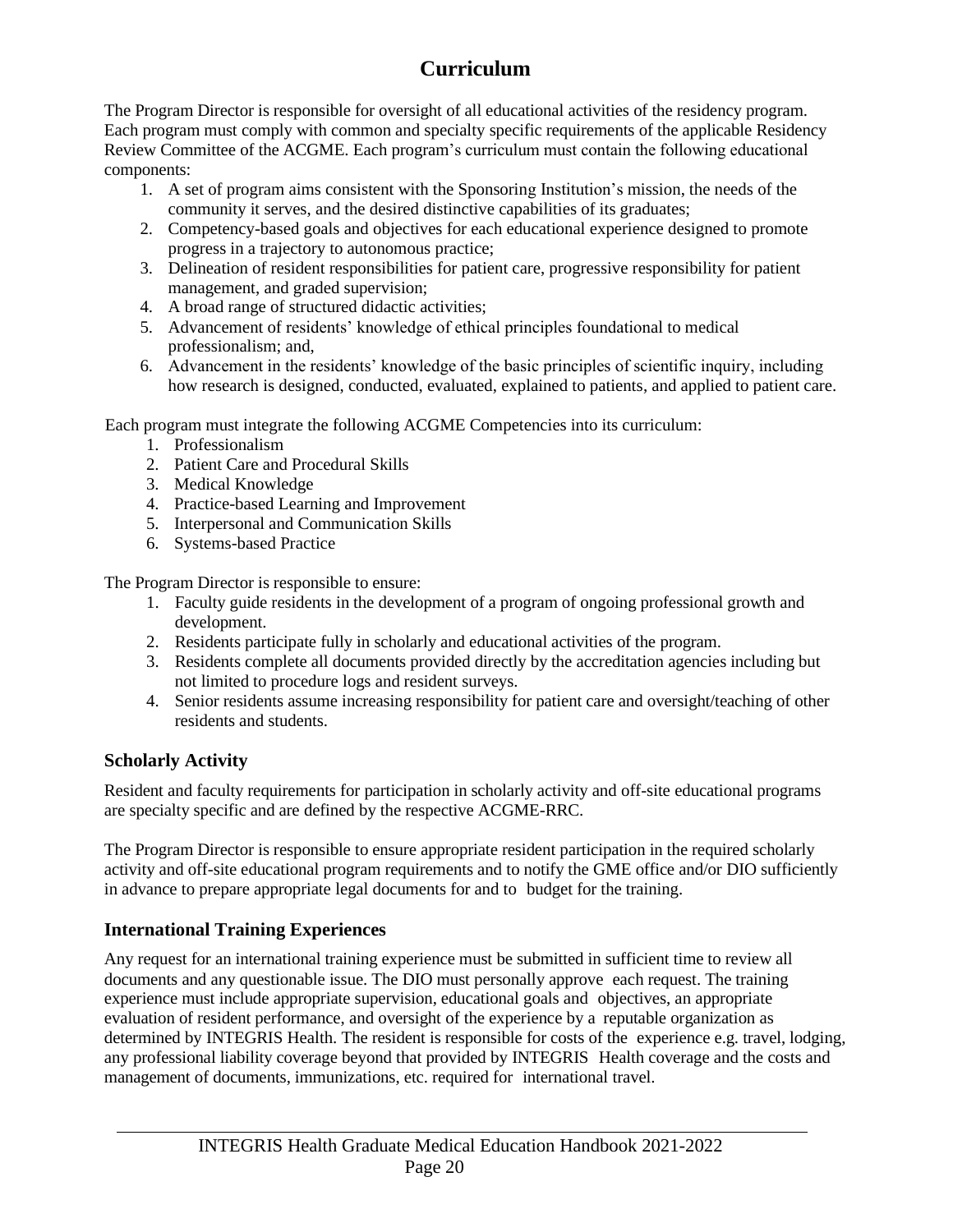## **Evaluation Forms**

<span id="page-24-0"></span>The following evaluations can be located in New Innovations: Evaluation of the Resident Evaluation of the Faculty Evaluation of the Rotation Evaluation of the Program Program-Specific Evaluations Summative Evaluation of Resident Final Evaluation of Resident

<https://www.new-innov.com/login/>

## **Evaluation of Resident**

#### **Purpose of Evaluations**

The purpose of resident evaluations is to provide information on resident performance:

- 1. To assess resident competence, and the acquisition of the knowledge, skills, and behaviors required to enter autonomous practice.
- 2. To determine whether the resident's acquisition of knowledge, skills, and behaviors progresses on a trajectory adequate to demonstrate competency at the time of anticipated program completion.
- 3. To identify resident deficiencies and initiate corrective measures to enhance professional development.
- 4. To make decisions on promotion.
- 5. To provide data to specific boards for certification.
- 6. To write letters of recommendation.
- 7. To identify strengths and weaknesses in the program that may require modification.

#### *ACGME Requirements*

Each specialty's Residency Review Committee (RRC) establishes specific guidelines for evaluation of residents. These guidelines are found in the Program Requirements for each residency training program available on the ACGME web site. The ACGME requires the Graduate Medical Education Committee provide oversight of the evaluation process to ensure the process meets general ACGME and specific Program requirements. Resident evaluations required of all programs include:

#### **1. Rotation/Assignment Evaluation**

Evaluations designed to assess resident competence in patient care, medical knowledge, practicebased learning and improvement, interpersonal and communications skills, professionalism and system-based practice as defined in the Program Requirements. Evaluations must be performed and documented at the completion of each rotation or similar educational assignment. For block rotations of greater than three months in duration, evaluation must be documented at least every three months. Appropriate and timely feedback to the resident is required. Evaluations must be maintained in the resident's file and must be available only to the resident and other authorized personnel.

The evaluation tools must provide an accurate assessment of the resident's competence in each of the areas listed above and should relate to specific educational objectives for individual rotations or other educational experiences as often as possible. Results of resident assessments should be used to develop learning plans for each individual resident and to develop improvements in the overall training process. The program must use multiple evaluators (e.g., faculty members, peers, patients, and other professional staff members).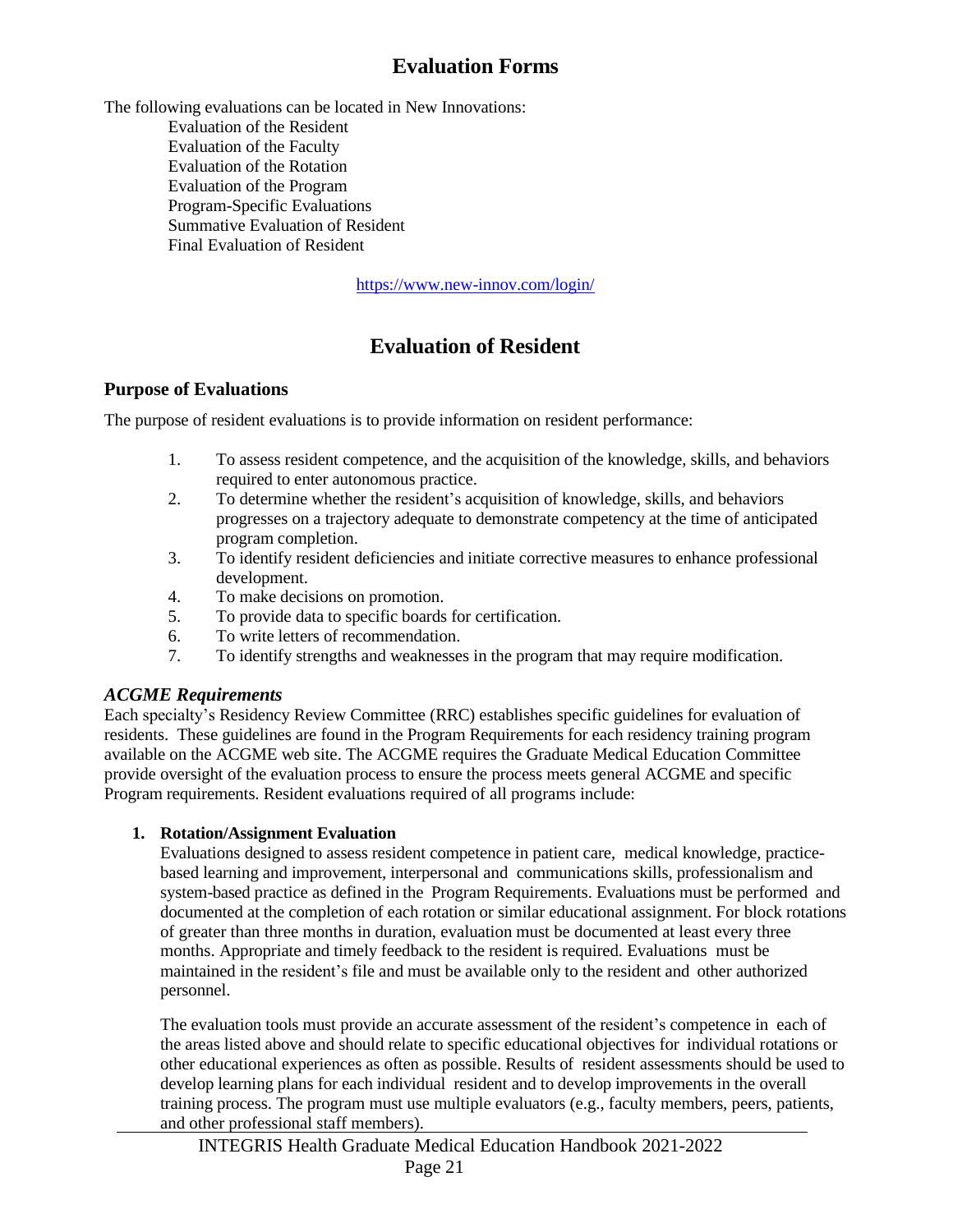## **Evaluation of Resident (continued)**

#### **2. Semi-Annual Evaluation and Milestones**

The ACGME, in coordination with each individual RRC, the applicable certification board, specialty society, and Program Director organization has developed specific training expectations, which residents must accomplish to be considered competent to enter autonomous practice. These expectations are delineated in the specialty specific Milestones. The Milestones detail the progress of a resident in attaining skill in each competency domain.

Each Program Director will be responsible to establish a Clinical Competency Committee (CCC) consisting of a minimum of three faculty members, at least one of whom is a core faculty member, and may include others as defined by the ACGME. The CCC must review all aspects of resident performance semi-annually, determine each resident's progress on achievement of specialtyspecific Milestones, submit reports to the ACGME electronically, and meet prior to the resident's semi-annual evaluations and advise the Program Director concerning resident progress including promotion, remediation, and dismissal. The Program Director is responsible to ensure there is a written description of the responsibilities of the CCC. The GMEC will provide oversight of the process through the Annual Institutional Review in accordance with ACGME requirements.

Evaluations are communicated to the resident by the Committee and/or Program Director. The evaluations and any associated counseling must be documented, maintained permanently in the resident's file and be available only to the resident and other authorized personnel.

#### **3. Summative Evaluation**

At least annually, each resident must receive a summative evaluation that includes their readiness to progress to the next year of the program, if applicable.

#### **4. Final Evaluation**

The Program Director must provide a final evaluation for each resident upon completion of the program, which must include a review of the resident's performance in the final period of the residency and must verify the resident has demonstrated the knowledge, skills, and behaviors necessary to enter autonomous practice. Specialty-specific Milestones, and when applicable the specialty-specific Case Logs, must be used as tools to ensure residents are able to engage in autonomous practice upon completion of the program. Recommendations from the Clinical Competency Committee should also be considered. The final evaluation must be shared with the resident upon completion of the program and maintained in the resident's permanent record.

#### *Institution Requirements*

INTEGRIS Health and the Graduate Medical Education Committee have established basic institutional requirements for evaluation of residents.

Evaluation of residents by attending physicians on a standardized program-specific form should be completed and submitted to the Program Director within two weeks of the end of the designated rotation (or evaluation period). Each faculty member has as part of his/her basic responsibility appropriate and timely completion of resident evaluations. INTEGRIS Health uses New Innovations software to document and track monthly resident evaluations. Faculty members should submit evaluations using the online software as determined by the GME office. The Program Director should discuss any failure of faculty members to cooperate with this requirement with the DIO.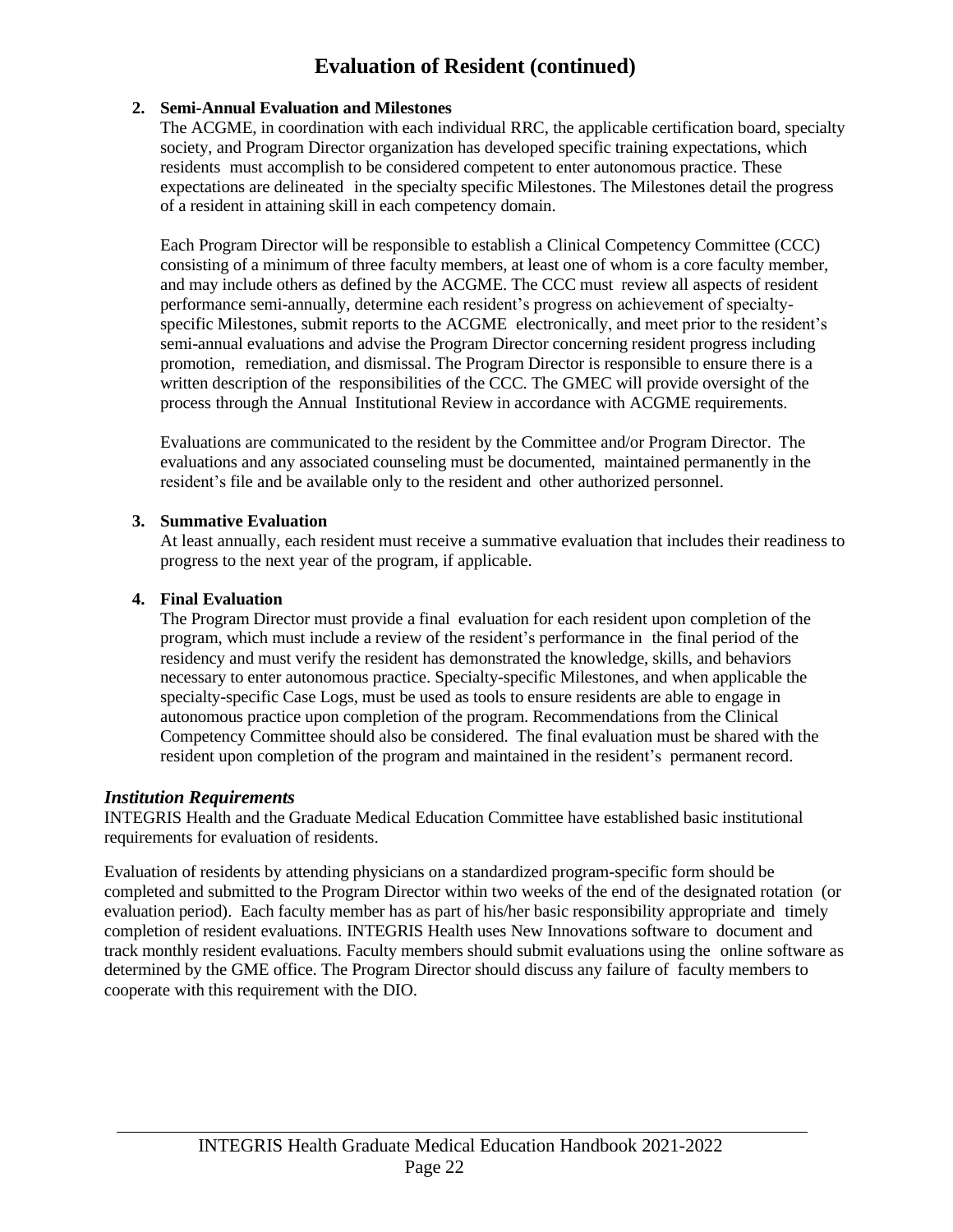## **Evaluation of Resident (continued)**

At designated intervals determined by the ACGME Residency Review Committee, each resident must be given a summary of his/her performance evaluations and advised regarding his/her progress in residency training. Program Directors should discuss with the resident, carefully and in detail, any deficiencies that could place the resident on probation or in any way delay the resident's progression through the training program and must provide an opportunity to improve. The content of such discussions must be documented and included in the resident file. Coaching, counseling, and follow-up of remediation plans must comply with ACGME Residency Review Committee requirements and timelines and with INTEGRIS Health GME policies.

Program Directors must document educational and assessment techniques used for each of the competencies on the ACGME ADS system. The ADS information will be used during accreditation site visits.

#### **Promotion of Residents**

Promotion from one Graduate Medical Education level to the next is contingent upon the resident satisfactorily meeting the program's and accreditation agency's performance standards for all six ACGME defined competencies and satisfactorily completing the requirements stipulated by the residency program and/or specialty certifying board. The program should establish criteria or standards the resident must achieve to earn promotion to the next level of training. Such standards should include knowledge, skills, and behaviors defined in a graded, progressive fashion. ACGME programs should base requirements on specialty-specific Milestones but should make final decisions on information that includes but is not limited to the Milestones. The specialty certifying board, or the major professional society in the specialty may also have guidelines or specific requirements for resident promotion. Requirements for promotion must be incorporated into the general educational goals and objectives provided in writing to residents beginning the program.

A resident's continuation in the program is dependent, not only on academic progress but also, upon demonstration of appropriate communication skills and professional and ethical standards, in the care of patients and in interactions with others on the health care team. The resident's evaluations will include an assessment of interpersonal and communication skills, professionalism and ethical standards, as demonstrated by the resident's behavior.

The Program Director and Clinical Competency Committee utilize a variety of methods to determine whether a resident will be promoted. A decision *not* to promote a resident to the next level of training is a serious issue. It is the responsibility of the Program Director to inform the resident orally (at a meeting) and in writing of the reasons for the decision to deny promotion and to include in the resident file both the documentation of reasons for the decision and the process of communication with the resident. The resident must be given the opportunity to request review of the decision through the grievance process.

A decision *not* to renew the appointment of a resident for the next year should be made as early as possible during the training year. Communication with the resident should be verbal (a meeting) and must also be in writing. Any and all meetings and discussions with the resident and reasons for decisions made should be documented in the resident's file. The resident must be given the opportunity to request review of the decision through the grievance process.

#### **Certificate of Completion**

INTEGRIS Health will provide a certificate of completion at the end of the training program to each resident who successfully completes all program requirements, for whom the Program Director can verify the resident has demonstrated the knowledge, skills, and behaviors necessary to enter autonomous practice. A copy of the certificate will be maintained permanently in the resident file.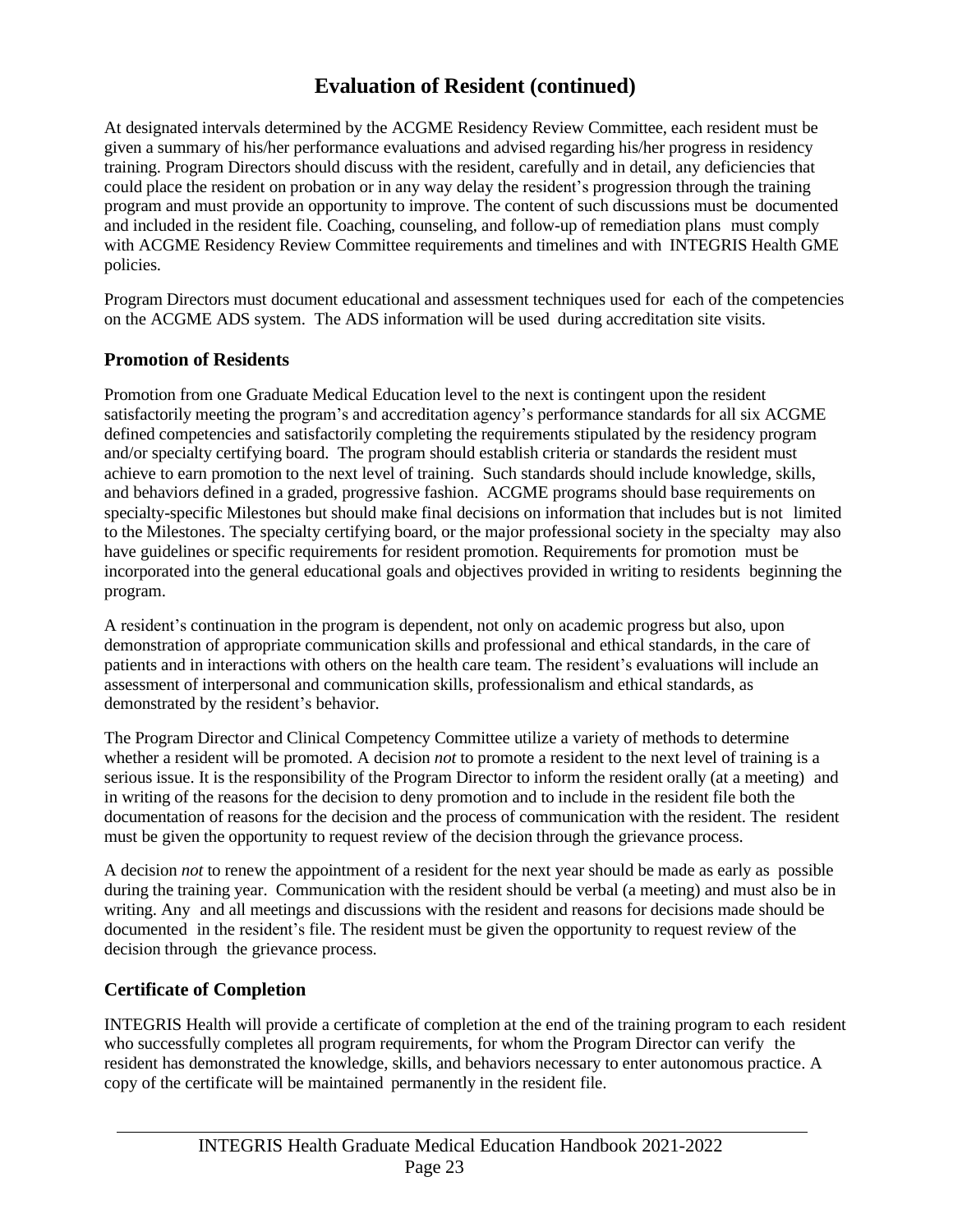## **Evaluation of Faculty**

#### **Faculty Evaluation**

Evaluation of the faculty is required for accreditation; it is the Program Director's responsibility to ensure residents evaluate faculty annually, at a minimum, and that evaluations remain confidential. Faculty evaluations must be performed consistently, effectively, and confidentially.

The program should review the evaluation form annually. The form may include resident assessment of:

- 1) Effectiveness in serving as a role model of professionalism
- 2) Availability including frequency of rounds and responsiveness on call
- 3) Demonstration of commitment to delivery of safe, quality, cost-effective, patient-centered care
- 4) Demonstration of interest in education of residents
- 5) Participation in organized clinical discussions e.g., rounds, journal clubs, and conferences
- 6) Effectiveness in establishing an environment of inquiry and leading and/or mentoring scholarly activities as defined by the applicable ACGME RRC
- 7) Participation in and effectiveness in teaching/mentoring/modeling participation in institutional and/or program specific patient safety and quality improvement activities

The program must establish a process to review and must review the results of all evaluations annually. The form and evaluation process will be reviewed during the Annual Institutional Review when indicated, and by the ACGME during accreditation site visits.

The Program Director must ensure that each faculty member receives an annual evaluation. The evaluation should include an assessment of clinical teaching abilities, engagement with the educational program, participation in faculty development related to their skills as an educator, clinical performance, professionalism, and scholarly activities. Results from anonymous and confidential resident evaluations must be included.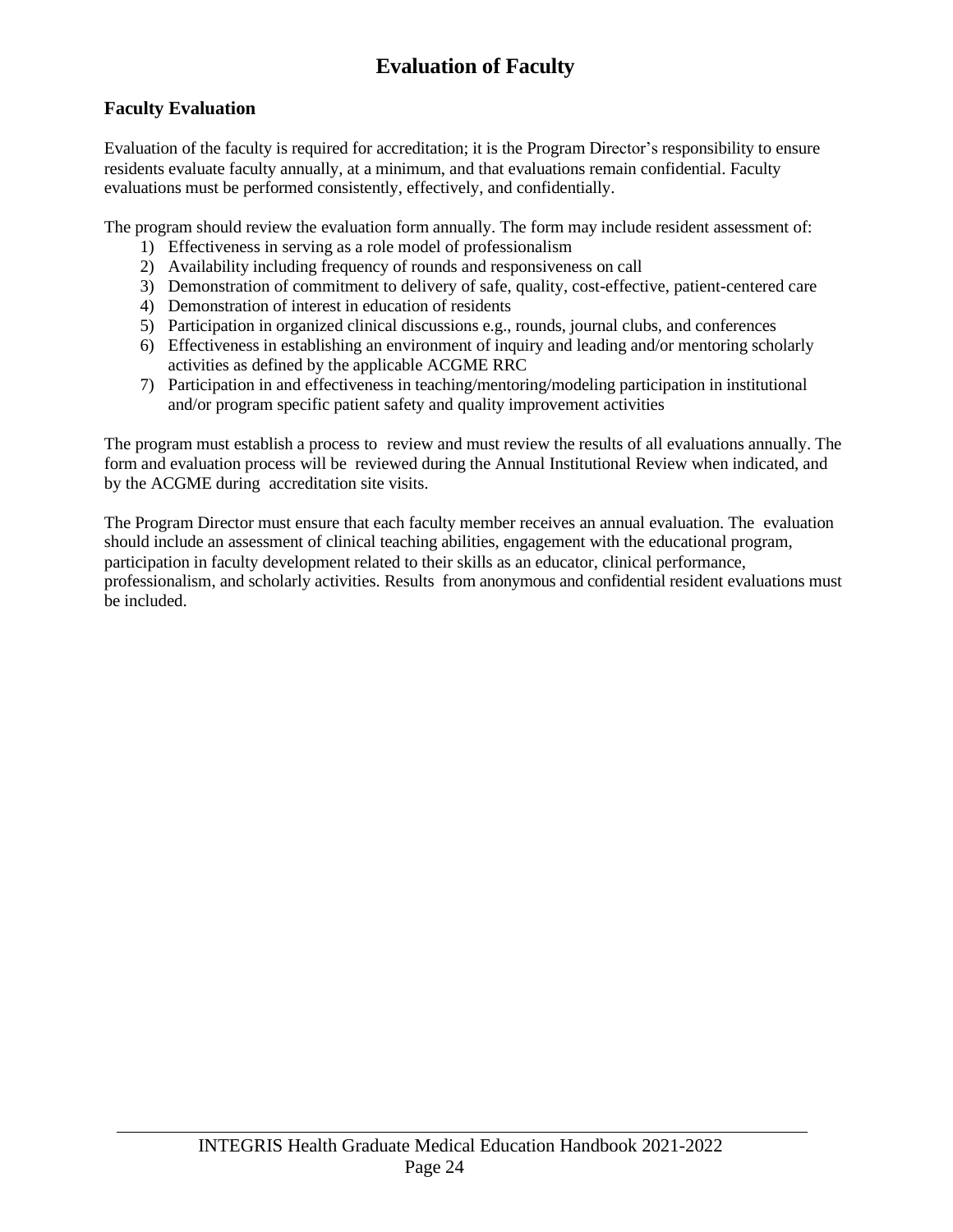## **Evaluation of Program**

#### **Program Evaluation**

The Program Director must appoint a Program Evaluation Committee to conduct and document the Annual Program Evaluation as part of the program's continuous improvement process. The Committee must be composed of at least two program faculty members, at least one of whom is a core faculty member, and at least one resident.

The Program Evaluation Committee responsibilities must include:

- 1) acting as an advisor to the Program Director, through program oversight;
- 2) review of the program's self-determined goals and progress toward meeting them;
- 3) guiding ongoing program improvement, including development of new goals, based upon outcomes; and,
- 4) review of the current operating environment to identify strengths, challenges, opportunities, and threats as related to the program's mission and aims

The Program Evaluation Committee should consider the following elements in its assessment of the program:

- 1) curriculum
- 2) outcomes from prior Annual Program Evaluation(s)
- 3) ACGME letters of notification, including citations, Areas for Improvement, and comments
- 4) quality and safety of patient care
- 5) aggregate resident and faculty:
	- a. well-being
	- b. recruitment and retention
	- c. workforce diversity
	- d. engagement in quality improvement and patient safety
	- e. scholarly activity
	- f. ACGME Resident and Faculty Surveys
	- g. written evaluations of the program
- 6) aggregate resident:
	- a. achievement of the Milestones
	- b. in-training examinations (where applicable)
	- c. board pass and certification rates
	- d. graduate performance
- 7) aggregate faculty:
	- a. evaluation
	- b. professional development

The annual review, including the action plan, must be distributed to and discussed with members of the teaching faculty and the residents and be submitted to the DIO.

The GMEC will determine the timeline for submission of the Annual Program Evaluations. Annual Program Evaluations must be available for:

- 1) Special Reviews (as applicable)
- 2) ACGME Self-Study and Site Visit (as determined by the ACGME)

Action plans and progress to address actions identified should be tracked in an ongoing document (e.g., a spreadsheet). Action plans, progress to address the plans, and results accomplished will provide a base for each 10-year Self-Study.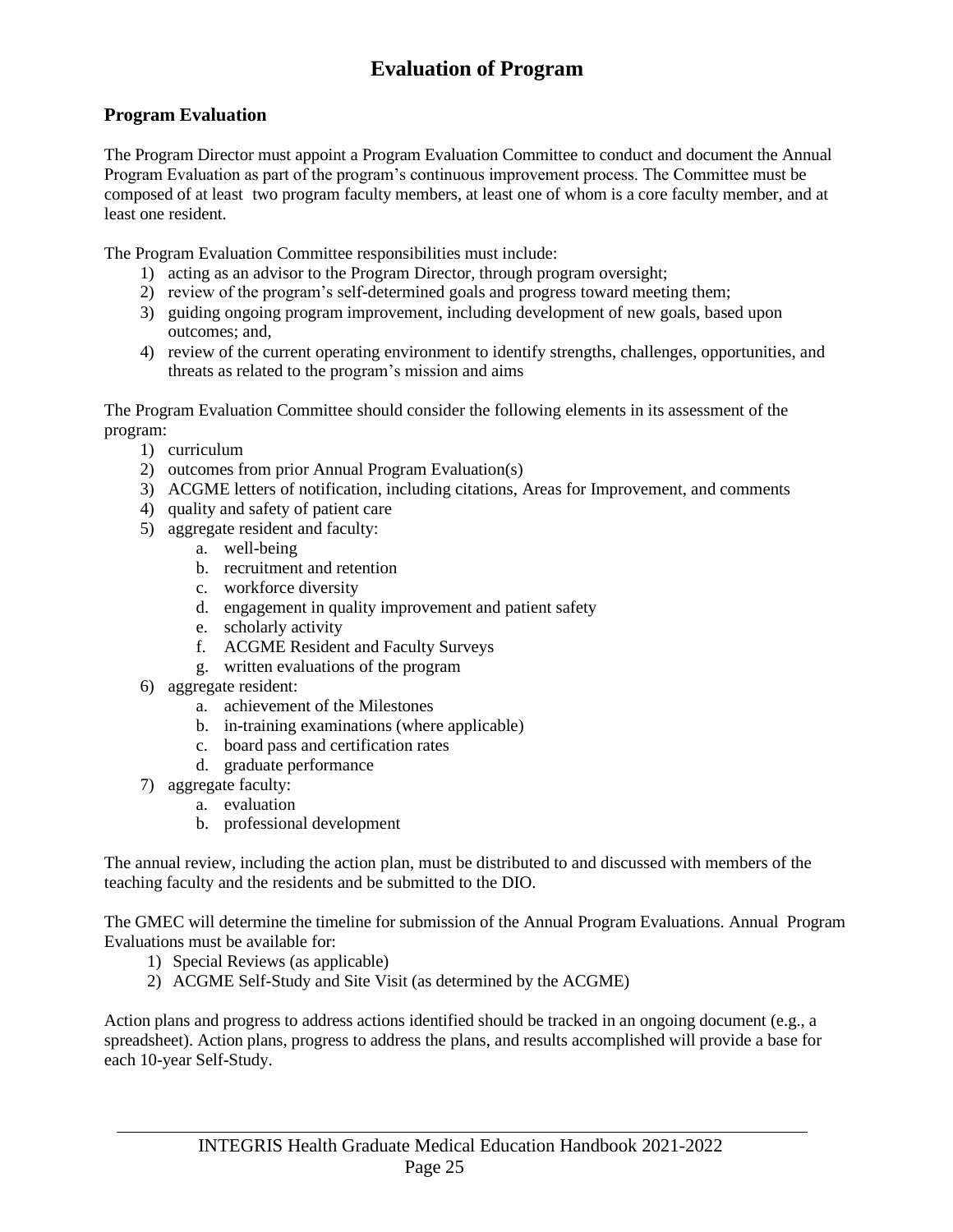## **Coaching & Counseling/Remediation Procedure**

The purpose of this Coaching and Counseling/Remediation Procedure is to improve Resident and Fellow performance and behavior; to promote the quality and safety of care for patients and a professional and appropriate working environment. This procedure sets forth the general processes for INTEGRIS Health regarding resident coaching, counseling, and remediation.

These procedures are designed to assist Program Directors in establishing consistent processes for the provision of coaching, counseling and remediation. The procedures that follow include a step approach to encourage positive change in resident behavior and clinical and academic performance. The initial step (coaching) should be an ongoing part of the training program. Each step thereafter should be documented using the attached documentation form and should be included in the resident file. Any resident who fails to demonstrate appropriate improvement as defined in this Coaching and Counseling/Remediation Procedure may, at the discretion of the Program Director and/or DIO, be advanced for further management according to the Disciplinary Procedure. The Graduate Medical Education Office and the DIO should be notified of any resident entering the formal disciplinary process. The process may proceed in the order defined below; however, depending on the severity of the circumstances, the Institution reserves the right to combine, shorten, or eliminate any steps in the process.

- 1) Coaching Coaching is an ongoing part of resident training. There should be continual feedback to residents concerning their performance with documentation accordingly in the resident's file. (See section "Resident Evaluation and Feedback").
- 2) Counseling/Remediation Counseling/Remediation is appropriate when coaching sessions do not result in acceptable performance and behavior. The Program Director should review all information available including but not limited to semi-annual assessments by the Clinical Competency Committee and progress documented through the Milestones, investigate any outstanding questions or issues, assess all competencies relevant to the issues under consideration, and determine necessary improvements in performance and/or behavior. The Program Director should then meet with the resident, discuss the issues and, with the resident, develop an action plan to accomplish the necessary improvements. The issues, the needed improvements, and the action plan should be documented. The action plan should include expected timeframes to accomplish the needed changes and a planned formal reassessment date which should occur at a minimum within the subsequent two months. The Program Director and the resident should both sign and date the document, the original of which will be maintained in the resident file. The Program Director and the resident should both receive a copy of the document. If the Program Director elects to have another faculty member or another Institutional representative present during the discussion, that person should also sign and date the document.
- 3) Progressive Counseling/Remediation If the Counseling/Remediation provided above does not result in the needed improvement in behavior and performance, the Program Director at his or her discretion may elect to repeat the Counseling/Remediation process with an advanced action plan that requires more specific or frequently measured performance standards, closer monitoring by faculty and/or Institutional officials, or other forms of more intense management. Evaluations of the issues, development of an action plan, meetings with the resident, and documentation requirements should follow the same guidelines as those listed under Counseling/Remediation above.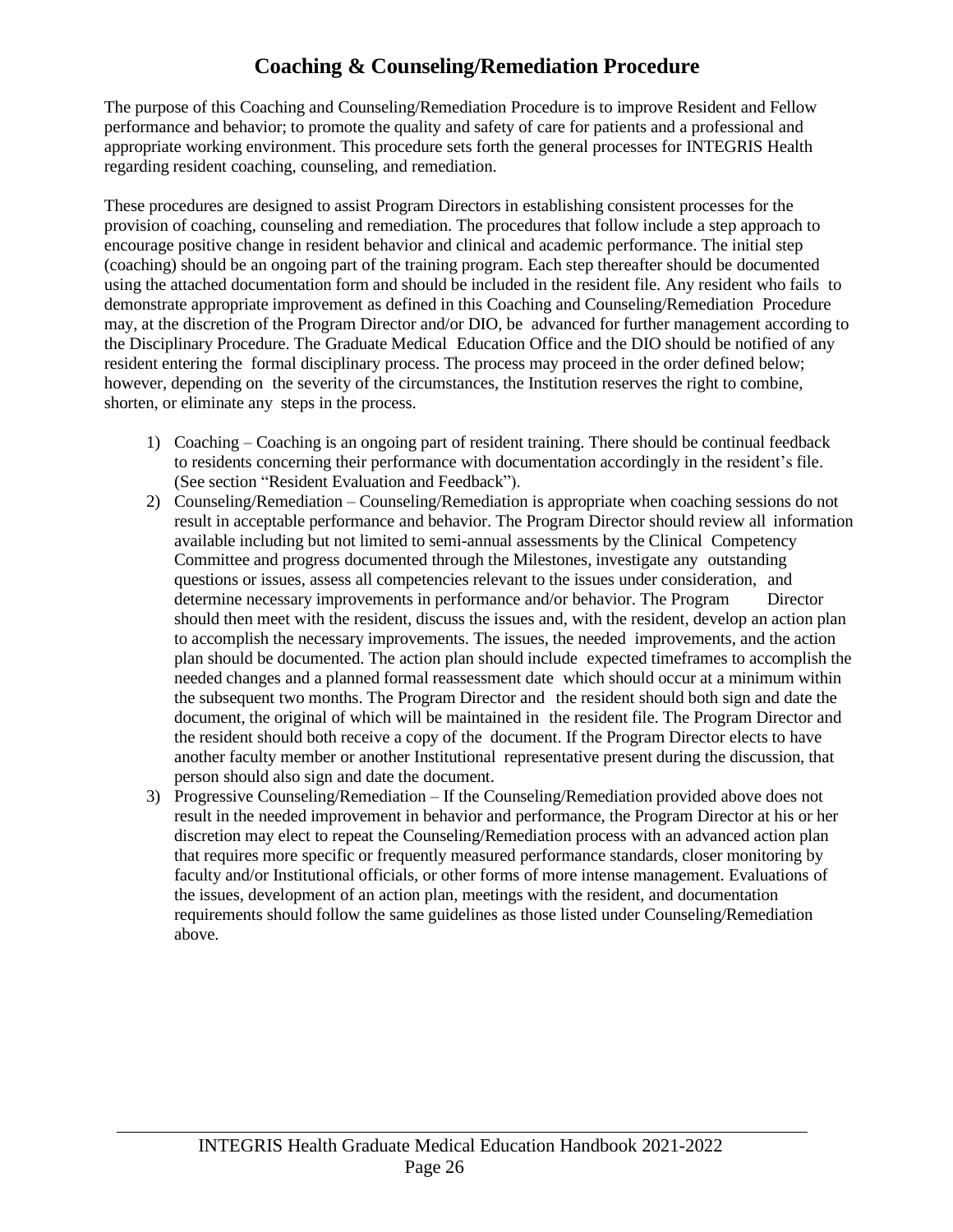## **Disciplinary Procedure**

<span id="page-30-0"></span>The purpose of this Disciplinary Procedure is to encourage consistent and equitable treatment of Residents and Fellows; to promote the quality and safety of care for patients and a professional and appropriate working environment; and to ensure resident adherence to acceptable and reasonable standards of performance and conduct. This procedure sets forth the general practices, policies, and procedures of INTEGRIS Health regarding resident discipline.

These procedures are designed to assist Program Directors in determining when and how to impose discipline and to inform residents of the Institution's policies and practices concerning discipline. The procedures that follow include a step approach to encourage positive change in resident behavior and clinical and academic performance. This Discipline Procedure should be implemented if/when residents fail to show appropriate improvement as defined in the Coaching and Counseling/Remediation Procedure. The initial step (coaching) should be an ongoing part of the training program. Each step hereafter is considered part of the formal disciplinary process, should be documented using the attached documentation form, and should be included in the resident file. The Graduate Medical Education Office and the DIO should be notified of any resident entering the formal disciplinary process. The process may proceed in the order defined below; however, depending on the severity of the circumstances, the Institution reserves the right to combine, shorten, or eliminate any steps in the process, and if appropriate to initiate the process without prior coaching, counseling, or remediation.

1) Probation – If a resident fails to meet the necessary improvements defined in the Coaching and Counseling/Remediation Policy by the Program Director following the Counseling/Remediation sessions and action plans; if the resident repeats the same unacceptable behavior in spite of Counseling/Remediation sessions provided recently or in the past; or if the initial behavior or performance issue is egregious, the Program Director may at his/her discretion place a resident on Probation. As above, the Program Director should review all information available, investigate any outstanding questions or issues, assess all competencies relevant to the issues under consideration, and determine necessary improvements in performance and/or behavior required for the resident to be removed from Probation. The issues, the needed improvements, and the action plans should be documented on the attached form (Appendix E). The Program Director should notify the DIO prior to placing any resident on Probation, and should discuss the issue(s), the investigation, and the plan of action prior to discussion with the resident. A witness should be present during the Program Director discussion with the resident. The reasons for the Probation, the requirements for the resident to be removed from Probation, and time frame for the next assessment of resident performance and behavior which must occur at a minimum within the subsequent two months should be specifically stated and included on the attached documentation form (Appendix E). The Program Director, the resident, and the witness should each sign and date the document. The original will be maintained in the resident file. The Program Director and the resident should both receive a copy. At the discretion of the Program Director, the witness may also keep a copy.

The resident may appeal the Probation using the Grievance Procedure. The Probation will remain in force pending completion of the Grievance Procedure proceedings.

- 2) Suspension The Program Director may at his/her discretion, suspend a resident from patient care activities at any time if needed to ensure the safety and quality of care for patients. The resident may be suspended from the Program for any of the following:
	- a. Failure to meet the requirements of the Probation corrective action plan
	- b. Resident actions that present a danger to patients, in the opinion of the Program Director or the DIO following consultation with the Program Director
	- c. Legal or regulatory, professional or ethical charges brought against the resident deemed to be of a serious nature by the Program Director or the DIO in consultation with the Program Director
	- d. Failure to comply with any specific Institutional Policy or practice for which the Institution includes specific disciplinary action that may include suspension.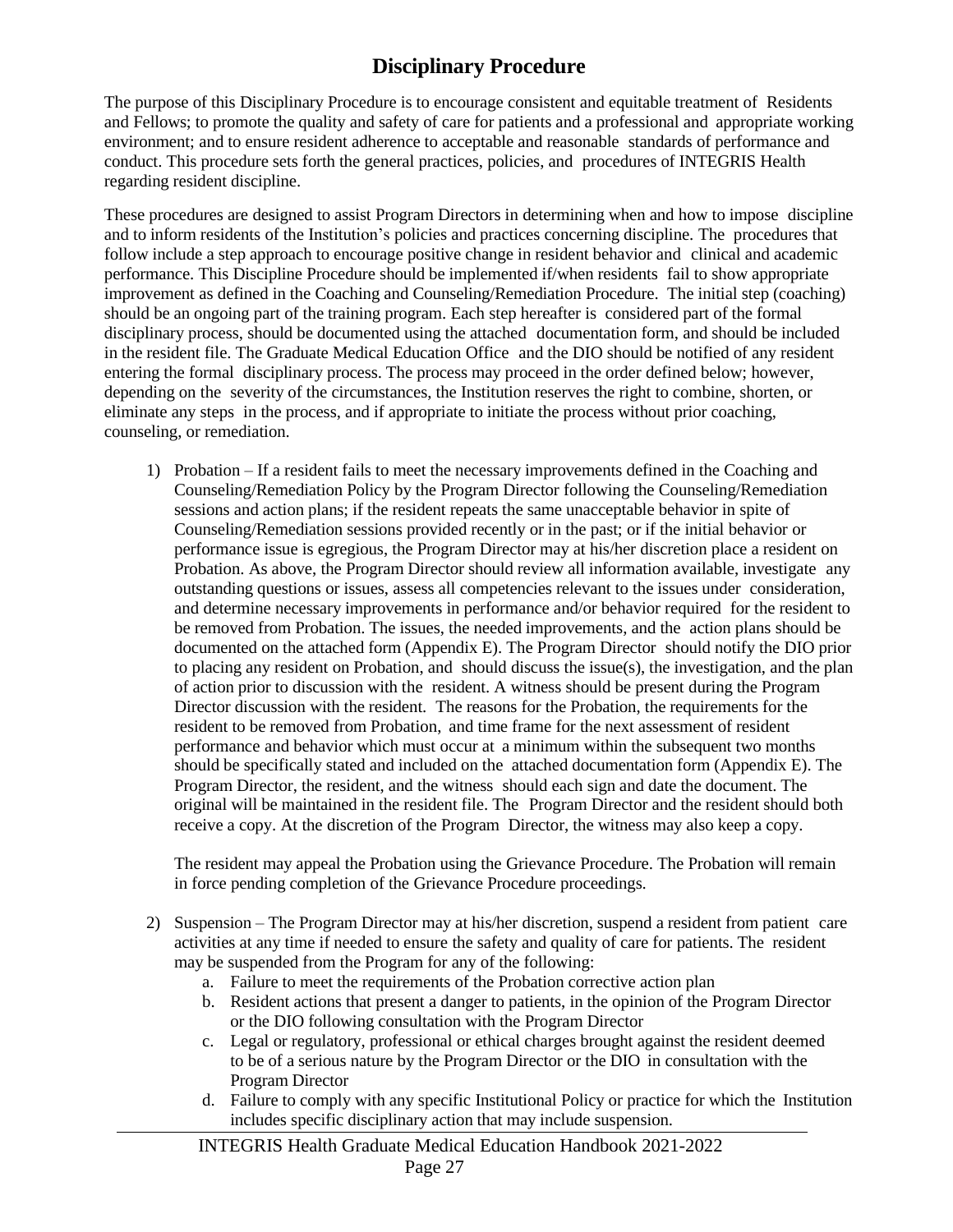## **Disciplinary Procedure (continued)**

The Program Director should notify the DIO prior to suspending any resident from the Program. The DIO will notify Human Resources and/or the Legal Department, as appropriate. The Program Director and the DIO in consultation with Human Resources and/or the Legal Department will review all information available, investigate any outstanding questions or issues, assess all competencies relevant to the issues under consideration, and determine necessary improvements in performance and/or behavior required for the resident to be removed from Suspension. The Program Director will document the issue(s), the investigation, and the plan of action on the attached forms (Appendix E), then discuss the document with the resident. A witness should be present during the Program Director discussion with the resident. The reasons for the Suspension, the requirements for the resident to be removed from suspension, and time frames should be specifically stated and included on the attached documentation form (Appendix E). The Program Director, the resident, and the witness should each sign and date the document. The original will be maintained in the resident file. The Program Director and the resident should both receive a copy. At the discretion of the Program Director, the witness may also keep a copy. The resident may appeal the Suspension using the Grievance Procedure. The Suspension will remain in force pending completion of the Grievance Procedure proceedings. During Suspension, the resident will be placed on "administrative leave" and may not participate in regular duties, rounds, or educational conferences. Subsequent to a Suspension, a resident may be:

- a. Reinstated with no qualifications
- b. Reinstated on Probation
- c. Continued on Suspension pending further review
- d. Terminated from the program
- 3) Termination Any termination of a resident will occur only following Program Director consultation with the DIO, with Human Resources, and with the Legal Department. If the resident performance and/or behavior do not improve following, or the performance and/or behavior recurs in spite of, corrective action steps as defined above; if the investigation of the Suspension reveals conduct or performance of such severity that termination is deemed appropriate by the Program Director; or if the original behavior and/or performance that precipitated the disciplinary procedure is of such severity that termination is appropriate whether or not prior corrective action has been implemented, the Program Director in consultation with the DIO, Human Resources, and the Legal Department may terminate a resident from the Residency Program and from employment by INTEGRIS Health. The Program Director with a witness should meet with the resident and provide to the resident in writing the reasons for the termination. A copy of the Grievance Procedure should be provided with the termination notice. The resident may appeal the termination using the Grievance Procedure.
- 4) Reasons to invoke the Disciplinary Procedure may include but will not be limited to any of the following list. The degree of discipline will be determined by the individual circumstances of each case and may include any of the steps defined above up to and including termination.
	- 1. Failure to meet the performance standards of an individual rotation.
	- 2. Failure to meet the performance standards of the Program.
	- 3. Failure to successfully complete a rotation.
	- 4. Failure to perform assigned duties so as to meet stated or implied standards of performance.
	- 5. Failure to seek help when needed.
	- 6. Failure to carry out rotation or call responsibilities.
	- 7. Failure to be present and on time for required educational activities, including conferences, clinics and rotations.
	- 8. Documented and recurrent failure to complete records in a timely fashion.
	- 9. Misrepresentation in any fashion of clinical work documentation.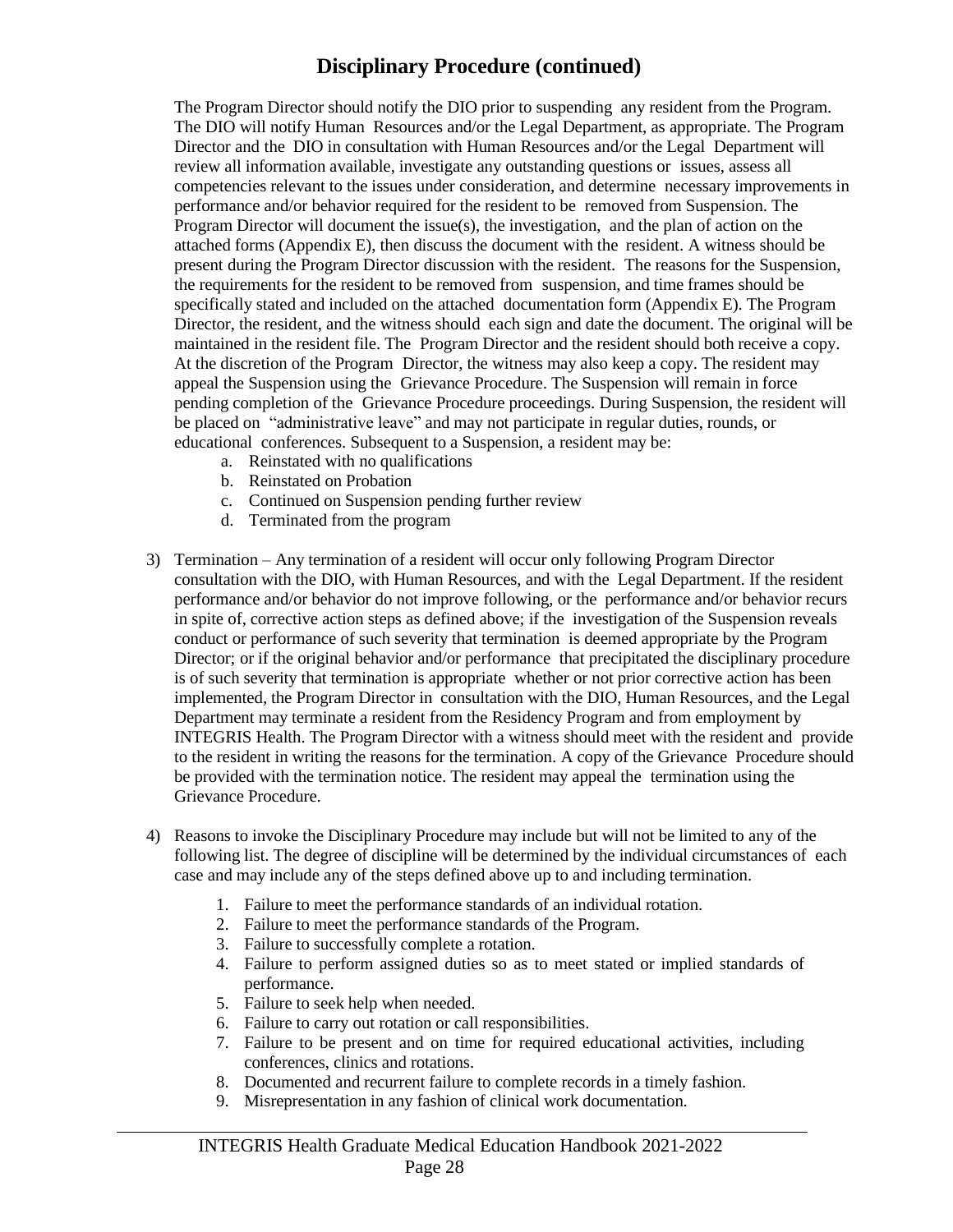## **Disciplinary Procedure (continued)**

- 10. Misrepresentation on attendance forms, procedure or other activity logs, or any other performance or behavior-related residency documents.
- 11. A breach of Program or Institution rules or regulations.
- 12. Misconduct that infringes on the principles and guidelines set forth by the Program.
- 13. Failure to pass licensure or board examinations.
- 14. Moonlighting without prior written approval of the Program Director.
- 15. Failure to inform the Program Director of any professional employment outside the residency program or to comply with limitations established by the Program.
- 16. Conduct which the resident should know to be unacceptable behavior without specific notice from the Program or Institution, including, but not limited to, dishonesty, illegal or unethical conduct, or any conduct that bears on the resident's fitness to participate in the Program or places the Institution or other facility to which the Program Director may assign the resident in violation of any state or federal law or court order.
- 17. Breach of confidentiality or misuse of confidential information, including patient identifiable health information.
- 18. Any use of electronic communication including but not limited to the electronic medical record, INTEGRIS Health email, the internet or intranet, and/or social media sites that is considered unprofessional, illegal, or not in compliance with INTEGRIS Health policies.
- 19. Unprofessional conduct as defined by the applicable licensure board.
- 20. Failure to obtain or maintain appropriate unrestricted medical/osteopathic licensure.
- 21. Failure to obtain or maintain appropriate Drug Enforcement Administration and/or Oklahoma Bureau Narcotic and Dangerous Drug registrations.

Non-renewal. In the event that the Program Director decides not to renew a resident's appointment, the resident will be provided notice that will include a statement specifying the reason(s) for non-renewal. The resident may appeal the non-renewal using procedures as defined in the Grievance Policy. All efforts should be made to provide any non-renewal notice as soon as possible. The Program Director and the DIO will determine, depending on the reason for non-renewal, the resident's status pending completion of a requested Grievance review.

#### **Confidentiality**

Actions taken and recommendations made pursuant to the Disciplinary Procedure shall be treated as confidential in accordance with such policies regarding confidentiality as may be adopted by the Institution and to the extent permitted by applicable laws and regulations, including any peer review law.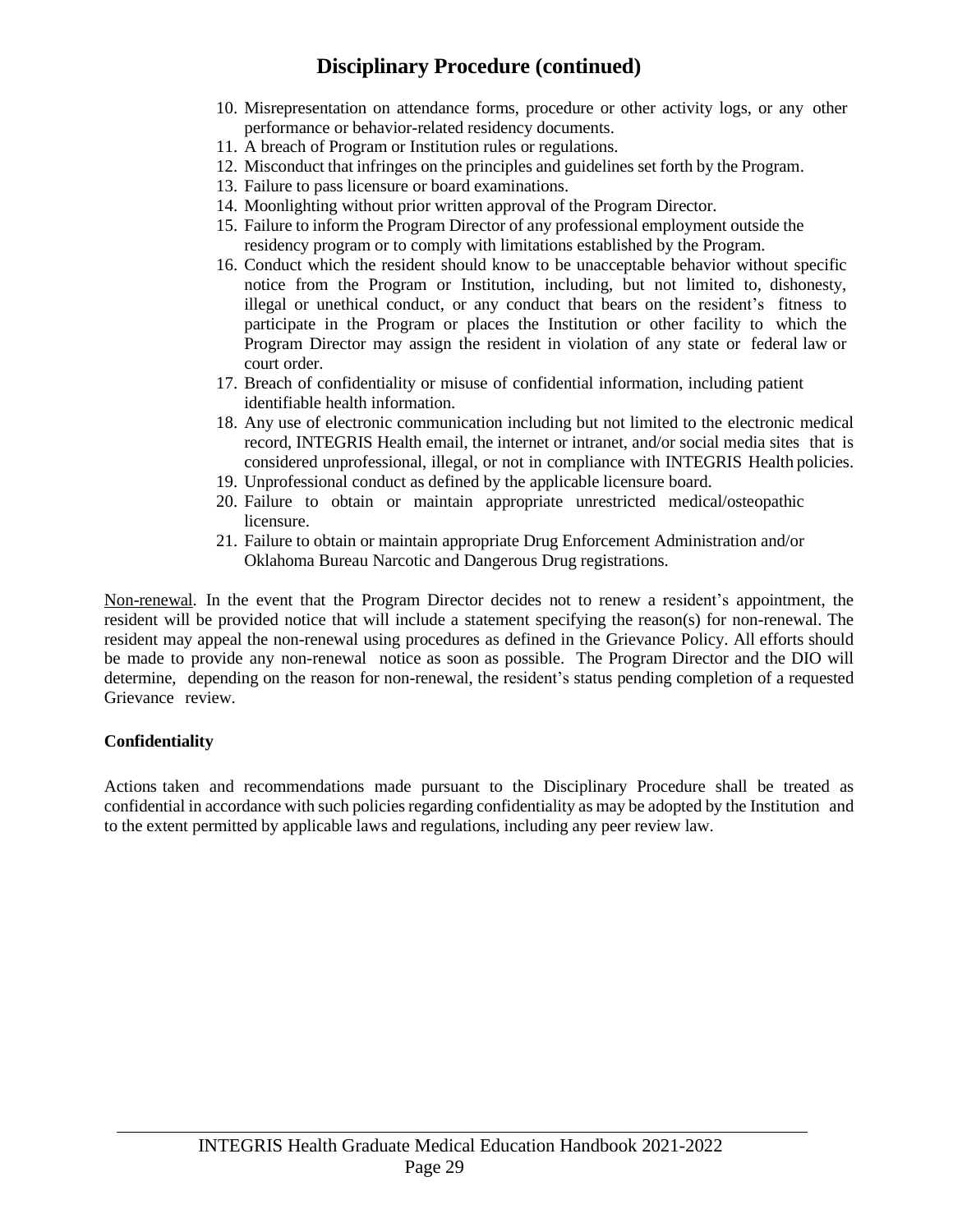## **Grievance Procedure**

#### <span id="page-33-0"></span>**I. Purpose**

INTEGRIS Health encourages early, equitable resolution of disputes that may arise in the residency program(s). Residents are encouraged to resolve disputes through open discussion and dialogue with each other and the faculty. Residents are further encouraged to exercise their right to use this procedure freely, as needed, without fear of retaliation, retribution or other adverse consequences.

The Institution, through designated officials, retains the right to make final determination as to the academic qualifications, performance evaluations, professional conduct, promotion, suitability for continued training, and competency to enter autonomous practice as required to complete the residency program of resident physicians participating in the Institution's graduate medical education programs. This section defines the policies and procedures for resident grievances if a dispute arises.

Prior to invoking the grievance procedures described herein, the resident is strongly encouraged to discuss his/her grievance with the person(s) alleged to have caused the grievance. If the resident decides against discussing the grievance with such person(s), he/she may access this Grievance Procedure.

#### **II. Grievances**

A. Grievance Defined. A grievance is defined as any circumstance in which a resident believes that any decision, act or condition affecting his/her program of study is arbitrary, illegal, unjust, or creates unnecessary hardship. Such grievance may concern, but is not limited to:

- 1. Academic progress
- 2. Promotion
- 3. Non-renewal of contract
- 4. Dismissal
- 5. Clinical work concerns
- 6. Inadequate supervision by faculty
- 7. Discrimination
- 8. Mistreatment by any Institutional caregiver, other resident or faculty, or program staff
- 9. Discontinuation of services by the Institution which may significantly impact the training experience
- 10. Program termination
- 11. Any other actions that could significantly threaten a resident's intended career or professional development

All complaints of hostile work environment and harassment of a sexual, racial, or other nature shall not be subject to review pursuant to this Grievance Procedure. Such complaints shall be addressed through the INTEGRIS Health, Inc. System Policy on Harassment, SYS-HR-213.

- B. The following are not subject to Grievance Procedure consideration or review:
	- 1. Loss of/or failure to obtain medical or osteopathic licensure, as applicable.
	- 2. Loss of eligibility to participate in federally-qualified health programs, including but not limited to Medicare and Medicaid.
	- 3. Inability to maintain professional liability insurance.
	- 4. Failure to comply with registration requirements under the provisions of the Oklahoma Sex Offenders Registration Act or the Mary Rippy Violent Crime Offenders Registration Act.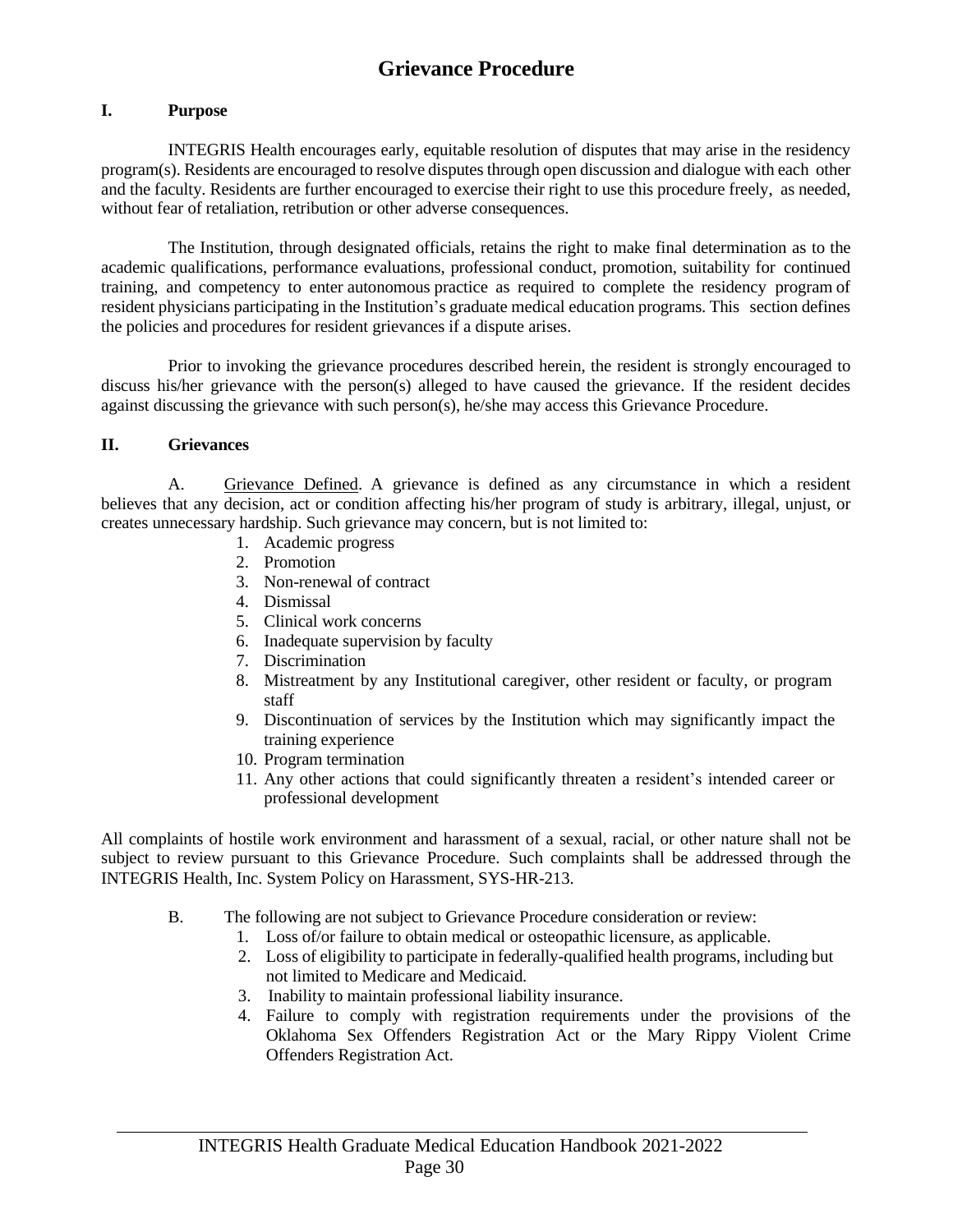## **Grievance Procedure (continued)**

#### **III. Grievance Process**

A. Residents who exercise their right to use this procedure agree to accept its conditions as outlined.

above. B. A resident may submit a grievance only on the matters stated in Section II A.1 through A.11

C. The resident shall first discuss his/her grievance with the training Program Director and attempt to resolve the issue within the program. In order to pursue the right to file a grievance, the resident must discuss the issue with the Program Director within seven (7) working days of the date on which the resident either (i) was notified by the Program Director of the action in question, or (ii) became aware of the issues that gave rise to the grievance.

D. If the resident is unable to resolve the matter with the Program Director and intends to file a formal grievance hearing, the resident must request a meeting with the DIO for the purpose of discussing his/her grievance. In order to pursue the right to file a grievance, this request must be in writing and must contain the specific grounds for filing the grievance. The request must be submitted within seven (7) working days of the failed attempt to resolve the issue with the Program Director.

E. The DIO shall meet with the resident to discuss his/her grievance.

F. The DIO shall attempt to resolve the grievance between the parties involved. Both parties will be notified in writing by the DIO of the resolution, or if he/she determines that the matter cannot be resolved.

G. Within seven (7) working days of notification of the resident by the DIO that the matter cannot be resolved, the resident may request a grievance hearing by a Resident Appeals Committee. The request for a hearing shall be written and submitted to the SVP, Chief Medical Officer. If no appeal is filed within the seven (7) working day period, the case is considered closed.

H. Upon receipt of a properly submitted request for a hearing, the SVP, Chief Medical Officer shall appoint an ad hoc Resident Appeals Committee for the purpose of considering the specific grievance(s) of the resident physician.

I. The Resident Appeals Committee shall be composed of six (6) members: three (3) selected from the faculty of the Institution's residency programs, other than the program in which the complainant is a resident and three (3) selected from residents within residency programs in the Institution, other than the program in which the complainant is a resident. The Chair of the Appeals Committee shall be selected by the SVP, Chief Medical Officer from the faculty members appointed and is a voting member. The parties shall be notified of the membership of the Committee. Committee members with a conflict of interest will be replaced by the SVP, Chief Medical Officer.

J. The Chair of the Appeals Committee or the DIO shall notify the parties of the date, time, and location of the hearing. Parties are responsible for (i) giving such notice to any witnesses whom they wish to call for testimony relevant to the matters in the grievance, and (ii) arranging for participation of witnesses in the hearing. The hearing shall be scheduled to ensure reasonably that the complainant, respondent, and essential witnesses are able to participate.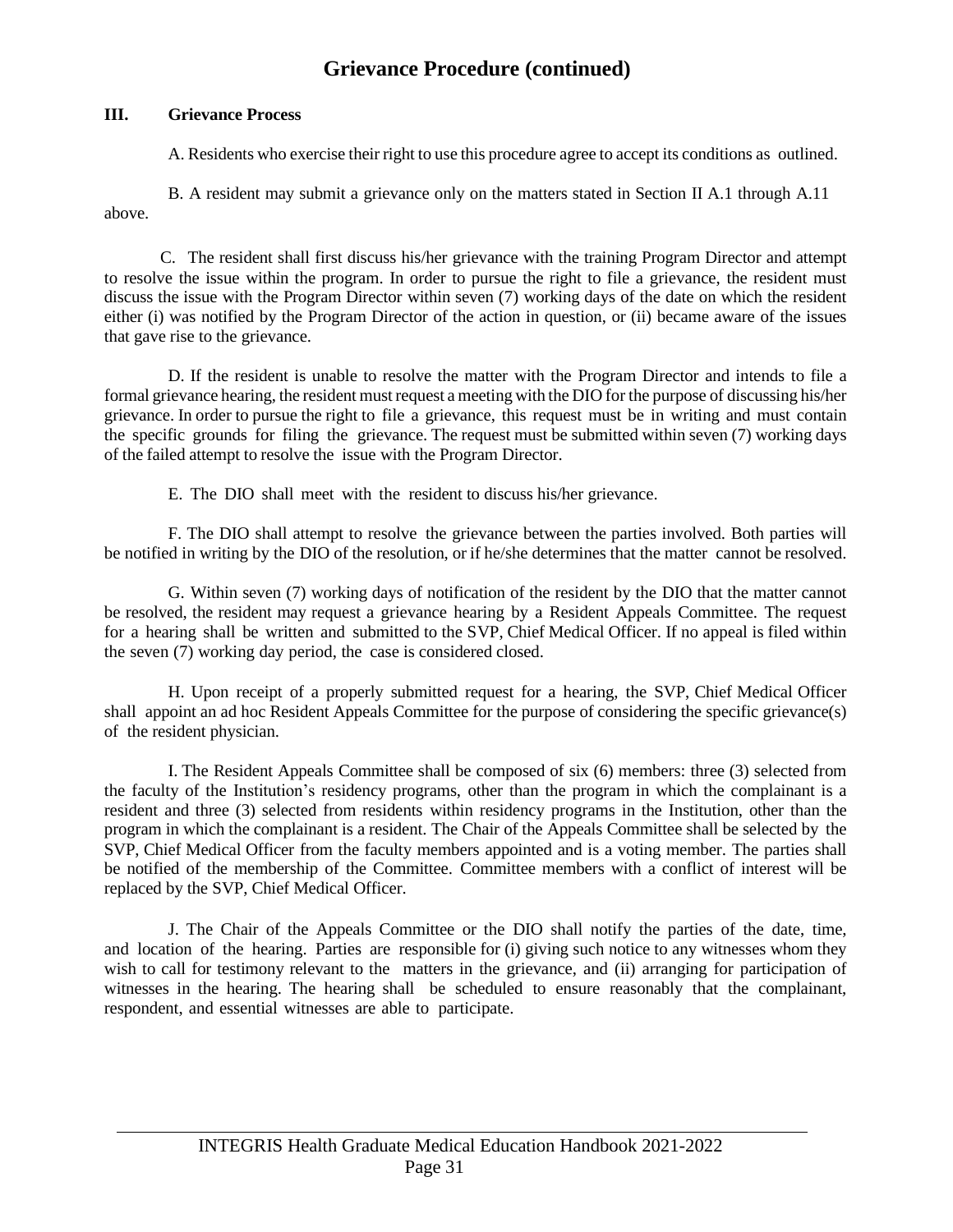## **Grievance Procedure (continued)**

K. The resident may be advised by legal counsel at his/her own expense. If the resident intends to have legal counsel present at the hearing, the resident must notify the DIO in writing at least fifteen (15) working days prior to the Appeals Committee hearing. Legal counsel for the complainant and the respondent may advise their clients at the hearing but may not directly address the Appeals Committee or witnesses. Legal Counsel for the Institution may advise the Appeals Committee at the request of the Chair or the DIO.

L. If the resident is accompanied by legal counsel at the hearing or, if permitted by the DIO at any prior steps where the resident and Institution official(s) meet, the Institution's legal counsel shall also be present.

M. The parties shall each submit a list of the witnesses to be called and the actual exhibits to be presented at the hearing to the DIO at least seven (7) working days in advance of the hearing. The parties are responsible for acquiring evidence and requesting witnesses' attendance. The list of witnesses and copies of exhibits from each party will be provided to the other party and to the Appeals Committee Chair. In the event either party objects to the listed witnesses or exhibits, it shall make such objection to the Appeals Committee Chair in writing at least three (3) working days prior to the hearing. The Chair shall make a determination regarding any objections and shall notify the parties prior to the hearing.

N. In the event the grievance is resolved to the satisfaction of all parties prior to the hearing, a written statement shall indicate the agreement that has been reached by the parties and shall be signed and dated by each party and by the Chair of the Appeals Committee. This agreement shall be filed with the SVP, Chief Medical Officer. A copy of the final decision shall also be forwarded to the DIO for the administrative file maintained in the Graduate Medical Education Office.

O. The Resident Appeals Committee shall hear the grievance. The Committee shall determine the procedure and conduct of the hearing. The hearing shall be closed unless all principals in the case agree to an open hearing. The DIO shall arrange audio tape recording of the hearing and copies will be provided to the parties upon request.

1. Witnesses will be asked to affirm that their testimony will be truthful.

2. Witnesses other than the complainant and the respondent shall be excluded from the hearing during the testimony of other witnesses. All parties and witnesses shall be excluded during the deliberations of the Appeals Committee.

3. Burden of proof is upon the complainant and must be by a preponderance of the evidence.

4. Formal rules of evidence shall not apply.

5. The parties will have reasonable opportunity to question witnesses and present information and argument deemed relevant by the Appeals Committee Chair. Committee members may also question parties and witnesses.

6. Final decisions by the Appeals Committee shall be by majority vote of the members present and voting. In the event of a tie, the SVP, Chief Medical Officer shall have the tie-breaking vote.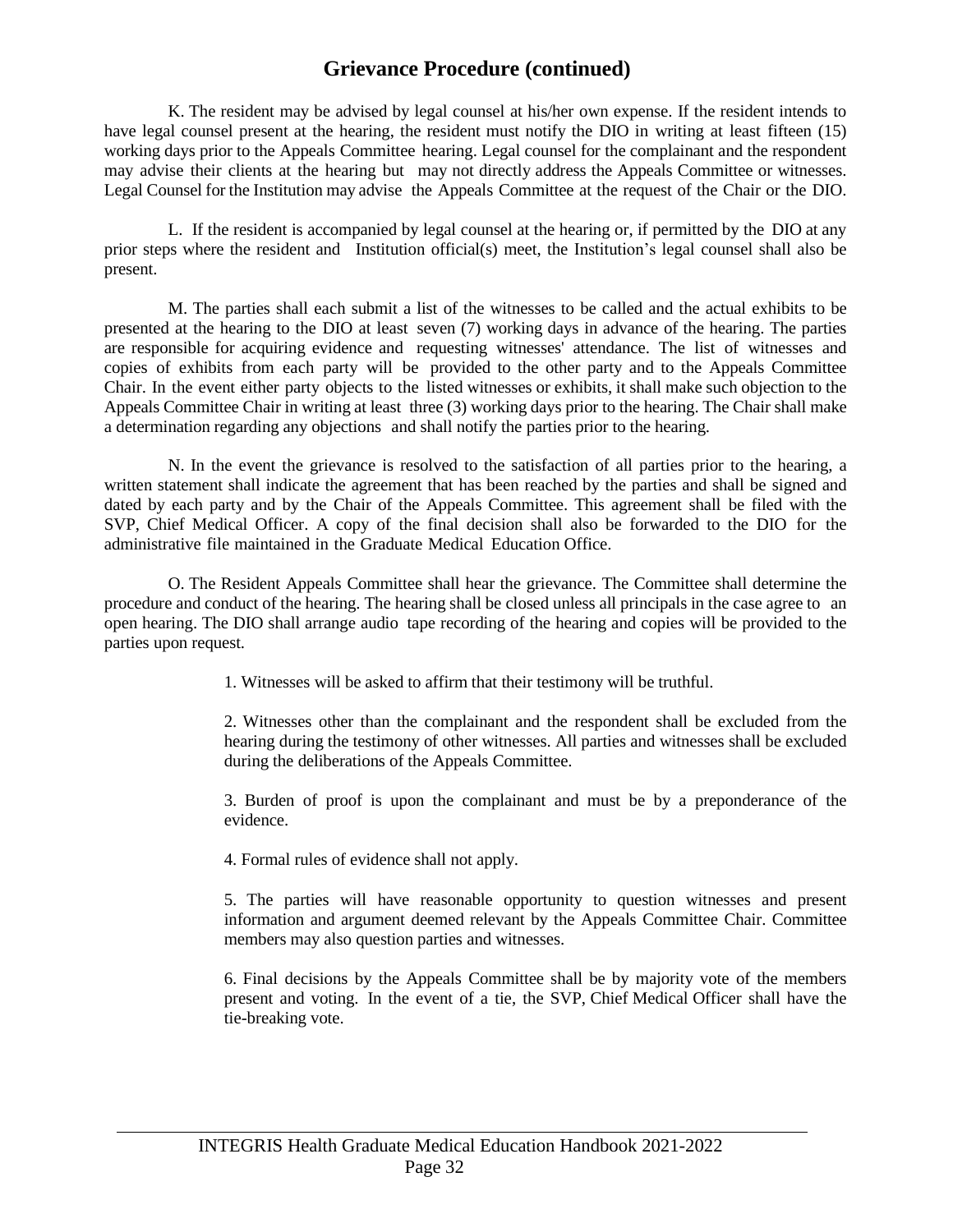### **Grievance Procedure (continued)**

P. The Appeals Committee shall render to the SVP, Chief Medical Officer a signed, written report of its findings and recommendations regarding the dispute in question. The Committee's report shall be prepared by a member of the Committee and properly transmitted within seven (7) working days after conclusion of its deliberations.

Q. The SVP, Chief Medical Officer shall review the findings and recommendations of the Appeals Committee and render a final decision regarding the grievance and appropriate action. Within fifteen (15) working days of receipt of the Appeals Committee's findings and recommendations, the SVP, Chief Medical Officer shall inform the resident and the Program Director of the findings of the Appeals Committee and of the SVP, Chief Medical Officer's decision. A copy of the SVP, Chief Medical Officer's decision shall be transmitted to the Chair of the Appeals Committee and to the DIO to be placed in the resident's file maintained in the Graduate Medical Education Office.

#### **IV. Confidentiality**

Actions taken and recommendations made pursuant to the Grievance Procedure shall be treated as confidential in accordance with such policies regarding confidentiality as may be adopted by the Institution and to the extent permitted by applicable laws and regulations, including any peer review law.

#### **Processes to Discuss Issues Confidentially**

#### **Purpose:**

The Graduate Medical Education Committee desires to establish processes, which will allow residents to present issues of concern confidentially, and in a manner which will allow resolution of issues without resident fear of intimidation and/or retaliation. The Committee therefore established the following processes, which are available for residents to use, as the resident deems appropriate.

#### **Process:**

Any resident may voice a concern related to

- a) The educational process or content,
- b) The work environment,
- c) The conditions of employment,
- d) Unprofessional behavior (including but not limited to mistreatment, abuse and/or coercion),
- e) The quality of patient care or service, or
- f) Any other issue related to the residency experience

CONFIDENTIALLY to whichever person or group listed below he/ she feels would most appropriately address the issue. The resident may address the issues initially and directly with any one of the persons/groups listed.

- a) The Chief Resident (for programs with a chief resident)
- b) A faculty member of the resident's choice of the Residency Program
- c) The Program Director
- d) The DIO
- e) An ad hoc Subcommittee of the Graduate Medical Education Committee, which would specifically include at least one resident from a different program unless the resident presenting the issue specifically requested all residents, be excluded from the ad hoc Subcommittee.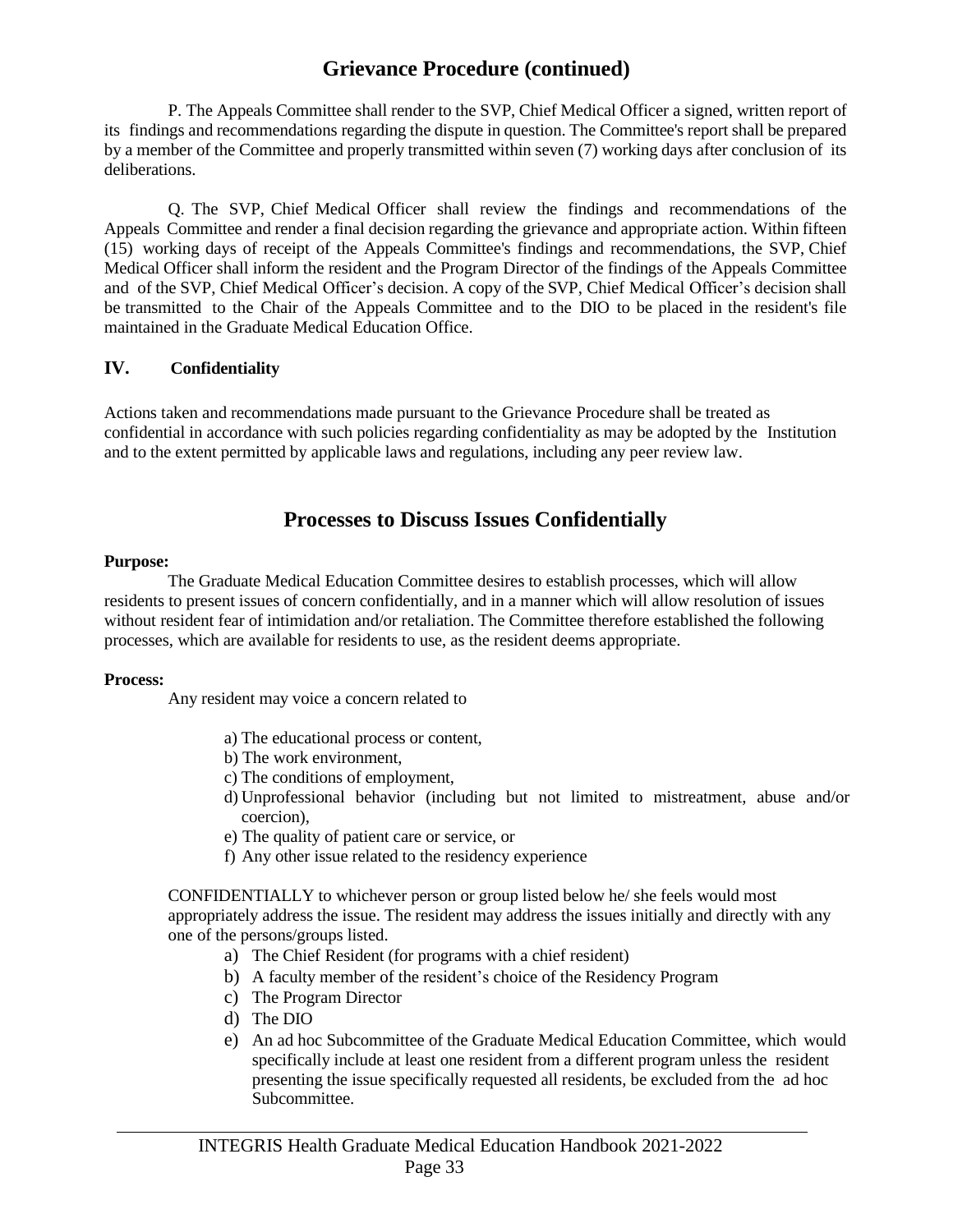## **Processes to Discuss Issues Confidentially (continued)**

The person/group will hear the resident issue, address the issue informally if possible and appropriate, or if indicated address the issue formally in accordance with other INTEGRIS Health policies and procedures previously established to address the particular issue identified. The person or group chosen by the resident will maintain at all times confidentiality concerning the issues addressed; such confidentiality will be maintained in accordance with Institutional policy and to the extent permitted by applicable laws and regulations, including any peer review laws.

The express purpose of the policy is to provide a variety of forums at various levels in the Institution(s) among which residents may choose to present issues. It will be the responsibility of the resident to choose the person or group with whom he or she feels most comfortable and to raise the issue to that person or group. Issues to be discussed by a Subcommittee of the Graduate Medical Education Committee may be presented to the Chair of the Graduate Medical Education Committee, the SVP, Chief Medical Officer, or the President of the appropriate hospital (or designee).

#### **Accreditation Agency Services:**

The accreditation agencies maintain processes for residents to address major issues, including issues related to clinical work, that the residents feel programs and/or institutions have not adequately addressed.

ACGME

Procedures for Addressing Complaints Against Residency Programs and Sponsoring Institutions (see [www.acgme.org\)](https://www.acgme.org/Residents-and-Fellows/Report-an-Issue/Office-of-Complaints)

The Joint Commission

Any caregiver who has concerns about the safety or quality of care provided in the institution may report the concern to The Joint Commission at [www.jointcommission.org/.](http://www.jointcommission.org/) Comments may remain anonymous if requested.

#### **Institutional Services:**

INTEGRIS Health maintains confidential reporting processes for all caregivers. Specifically

- INTEGRITY Line (1-888-243-9597) to report legal, regulatory, compliance, or Code of Conduct concerns. The Corporate Compliance Department reviews reports and investigates as appropriate.
- Event Reports –The Source --> Patient/Visitor Event Report (at bottom of page) or through the link available in Epic to report clinical or other events of concern. The Risk Management Department reviews reports and investigates as appropriate. The GME Department reviews all events involving residents.
- Caregiver Assistance Program (CAP): See "Counseling and Mental Health Services for Residents" below.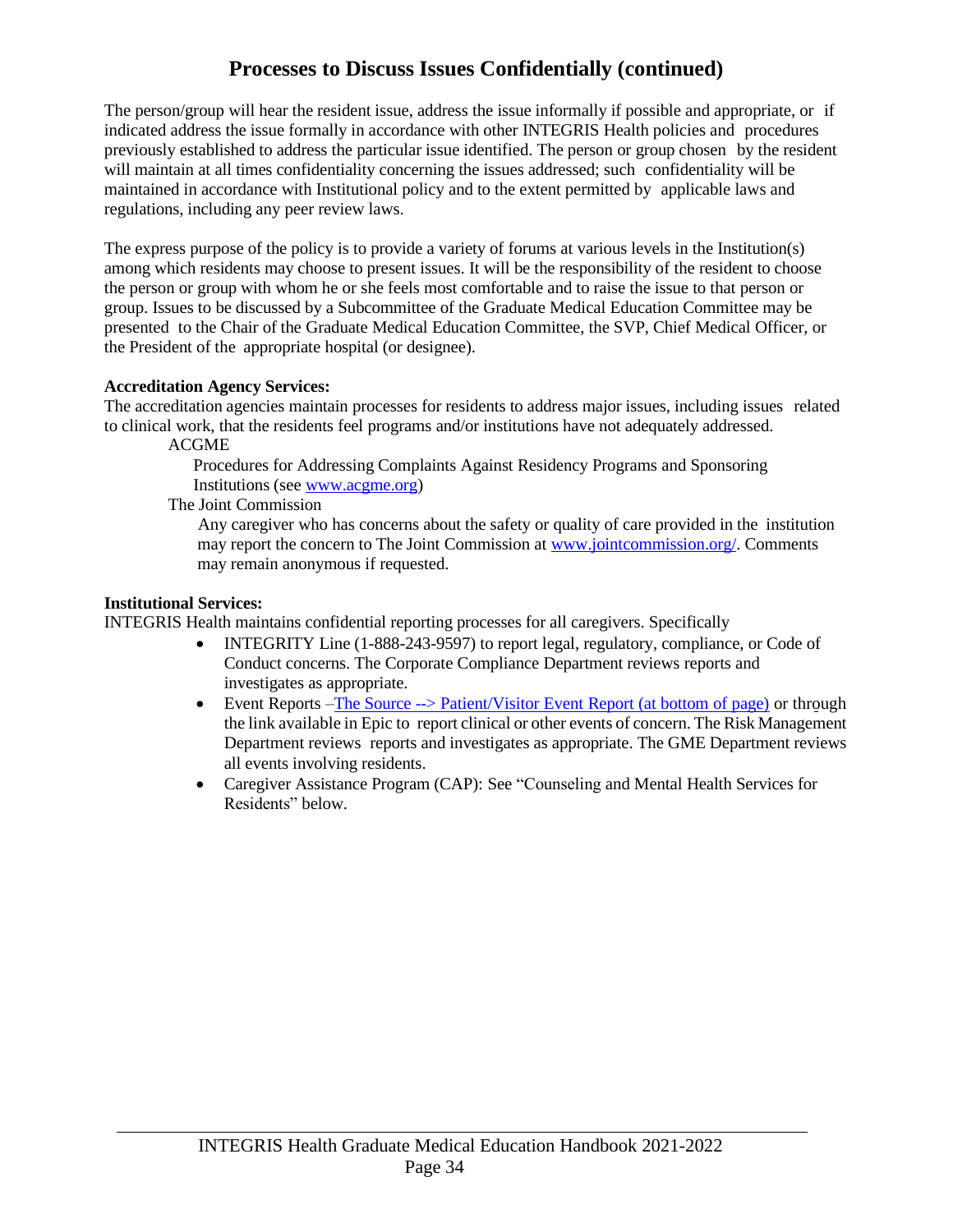## **Processes to Discuss Issues Confidentially (continued)**

#### **Graduate Medical Education Services:**

• I-ART: Ask question, voice anonymous concerns/comments or provide colleague/caregiver recognition. Scan QR code below and select program field (General GME if not program-specific). Your submission will be sent to the GME Manager who will route to appropriate respondent. Responses will be provided via multiple avenues (meetings, conferences, email, etc.).



## **Resident Forum**

All residents and fellows within and across the Sponsoring Institution's ACGME-accredited programs will be allowed to participate in the Resident Forum, a Forum designed to provide resident-specific input into activities of the institutions, which affect the residency programs and/or residents. Residents will be encouraged to address educational, work environment, programmatic or other issues which affect their training or professional development. Residents and fellows will have the opportunity to directly raise a concern to the forum. The format of the forum will vary over time depending on identified needs of the residents, programs, and institutions. A representative of Resident Forum will have the option to provide a report of each meeting to the Graduate Medical Education Committee.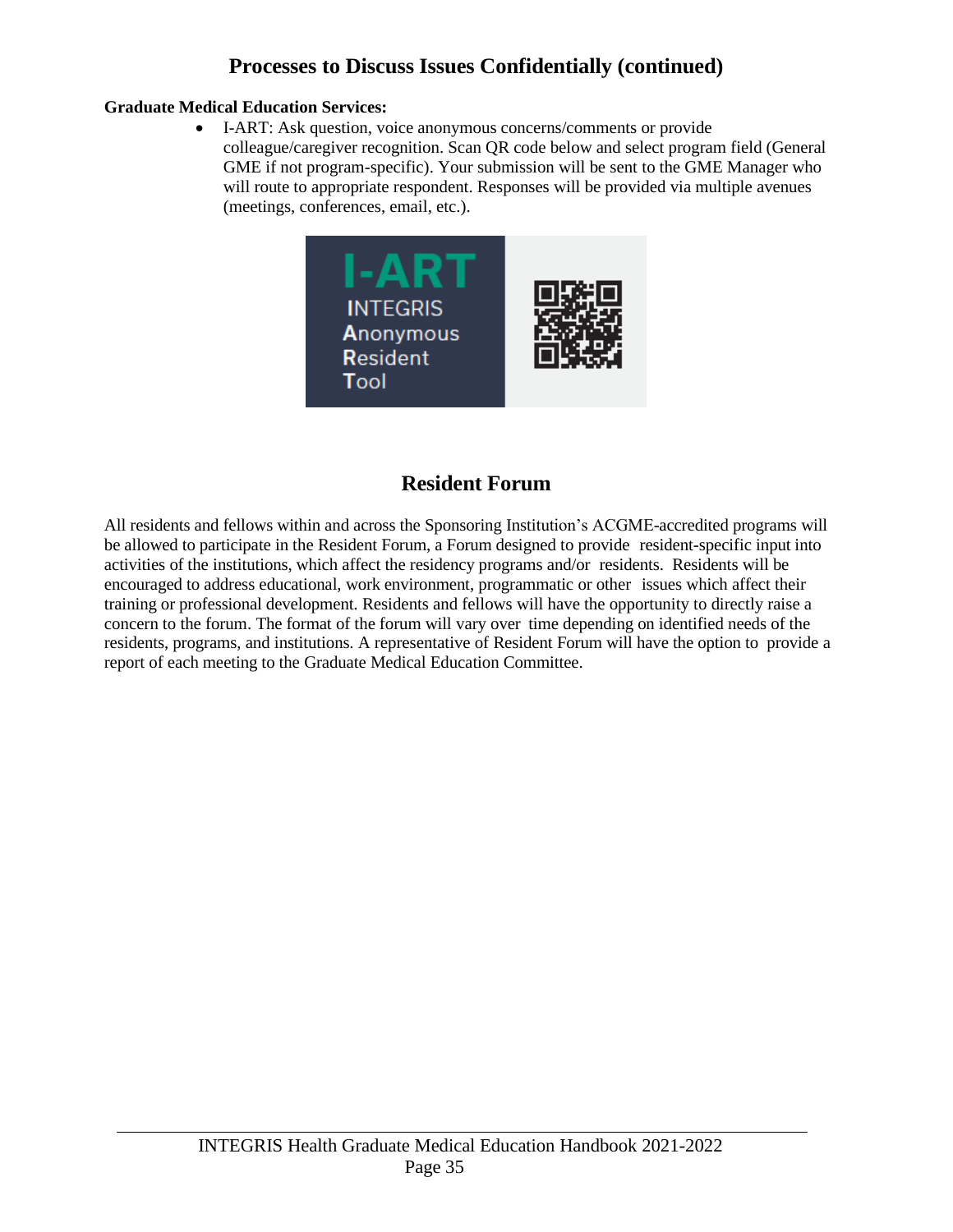## **The Learning and Working Environment**

The Sponsoring Institution and each of its ACGME-accredited programs must provide a learning and working environment that emphasizes the following principles:

- 1) Excellence in the safety and quality of care rendered to patients by residents today
- 2) Excellence in the safety and quality of care rendered to patients by today's residents in their future practice
- 3) Excellence in professionalism through faculty modeling of:
	- a. the effacement of self-interest in a humanistic environment that supports the professional development of physicians
	- b. the joy of curiosity, problem-solving, intellectual rigor, and discovery
- 4) commitment to the well-being of the students, residents, faculty members, and all members of the health care team

The Sponsoring Institution is responsible for oversight and documentation of resident/fellow engagement in the following:

#### **Patient Safety and Quality Improvement**

All physicians share responsibility for promoting patient safety and enhancing quality of patient care. Graduate Medical Education must prepare residents to provide the highest level of clinical care with continuous focus on the safety, individual needs, and humanity of their patients. It is the right of each patient to be cared for by residents who are appropriately supervised; possess the requisite knowledge, skills, and abilities; understand the limits of their knowledge and experience; and seek assistance as required to provide optimal patient care.

Residents must demonstrate the ability to analyze the care they provide, understand their roles within health care teams, and play an active role in system improvement processes. Graduating residents will apply these skills to critique their future unsupervised practice and effect quality improvement measures. It is necessary for residents and faculty members to consistently work in a well-coordinated manner with other health care professionals to achieve organizational patient safety goals.

Reporting, investigation, and follow-up of adverse events, near misses, and unsafe conditions are pivotal mechanisms for improving patient safety and are essential for the success of any patient safety program. Feedback and experiential learning are essential to developing true competence in the ability to identify causes and institute sustainable systems-based changes to ameliorate patient safety vulnerabilities. Residents and faculty members receive training on their responsibilities in reporting patient safety events and near misses. Graduate Medical Education provides instruction on how to access and complete the INTEGRIS Health online event reporting form. Graduate Medical Education investigates each resident or faculty submitted event report and provides feedback. Quarterly summaries of event reports involving residents are provided to respective programs for dissemination.

Residents must receive training and experience in quality improvement processes, including an understanding of health care disparities. All residents will participate in program specific and institutional quality improvement and patient safety activities. Activities should be interdisciplinary. Resident participation must be active. The institutional activities will include participation in formal Medical Staff Committees, including the Graduate Medical Education Committee. Resident participation must be documented. The program specific activities will include among others a review of complications and deaths. Both institutional and program activities may be incorporated into educational plans related to practice-based learning and improvement and system-based practice. The CLER program (see page 52) expands and further defines institutional, residency program, Program Director, faculty and resident responsibilities related to patient safety and quality improvement activities.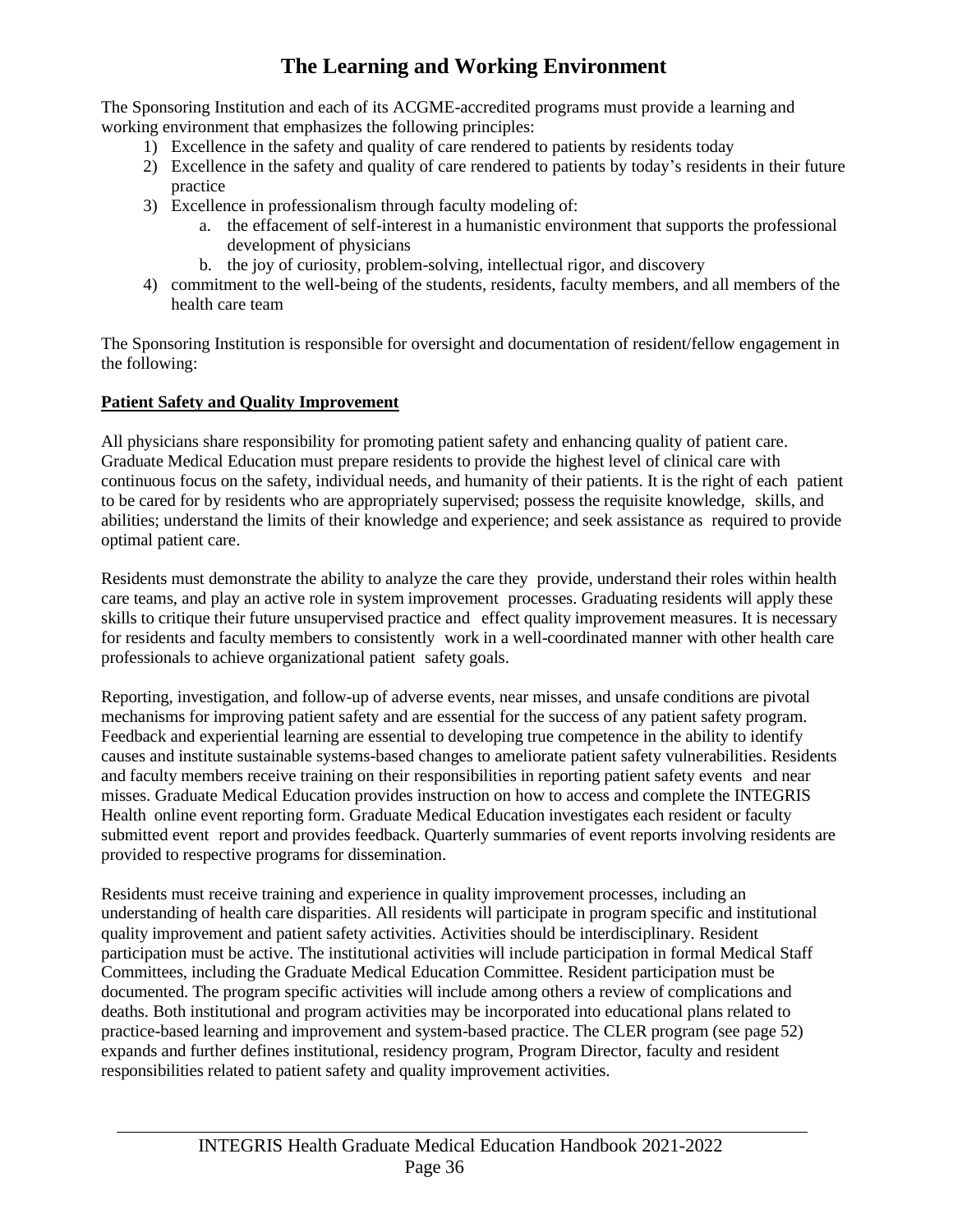A cohesive model of health care includes quality-related goals, tools, and techniques that are necessary in order for health care professionals to achieve quality improvement goals. The Resident Quality Committee provides opportunities for residents to become directly involved in quality and safety improvement efforts through collaboration with the institution. The Committee is comprised of resident representatives, Graduate Medical Education sponsors, and institutional leaders (as needed). The Committee reports to the GMEC and when requested to the IBMC and ISMC Medical Quality Committees.

#### **Supervision and Accountability**

It is the responsibility of the Program Director to ensure that faculty members provide appropriate oversight and supervision of resident activities in compliance with program specific, institutional, and accreditation agency requirements.

Levels of Supervision are defined as follows:

Direct Supervision

- The supervising physician is physically present with the resident during the key portions of the patient interaction; or
- The supervising physician and/or patient is not physically present with the resident and the supervising physician is concurrently monitoring the patient care through appropriate telecommunication technology, if permitted by specialty.
- PGY-1 residents must initially be supervised directly

Indirection Supervision

- The supervising physician is not providing physical or concurrent visual or audio supervision but is immediately available to the resident for guidance and is available to provide appropriate direct supervision.

#### Oversight

The supervising physician is available to provide review of procedures/encounters with feedback provided after care is delivered.

The Program Director and the faculty are responsible to determine the appropriate level of supervision for an individual resident based on the resident's prior experience and demonstrated competence; the details and complexity of the specific patient and/or procedure; the availability of support services and the need to maintain safe quality patient care. The level of supervision and the degree of independence should be determined based on demonstrated competence using specific criteria, guided by the Milestones, and national guidelines when available. Upper level residents who have demonstrated competency for the specific patient care activity/procedure and have demonstrated appropriate supervisory skills may supervise junior residents.

PGY-1 Residents: Initially, PGY-1 residents must be supervised directly with the supervising physician physically present with the resident during key portions of the patient interaction.

The appropriate level of supervision must be available during regular work hours and during nights, weekends, and holidays.

The Program Director and faculty are responsible to define conditions when residents must contact the supervising attending physician.

Residents and fellows can report inadequate supervision and accountability to their Program Director or DIO in a protected manner that is free from reprisal.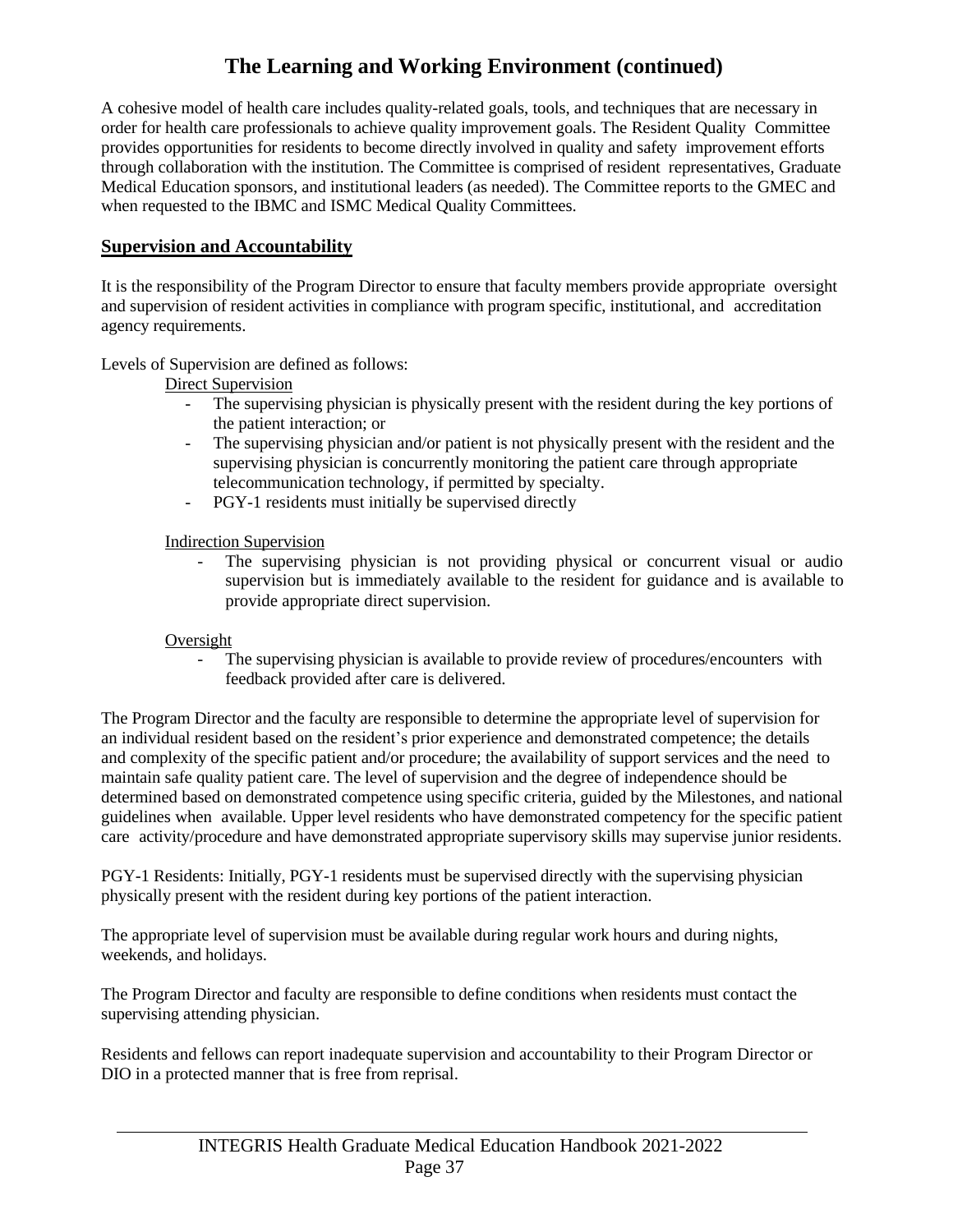The resident is responsible to:

- 1. Comply with established levels of supervision and independence as determined by the Program Director and faculty.
- 2. Ask for assistance when an issue arises with which he/she lacks knowledge or experience.
- 3. Contact the supervising attending according to criteria established by the individual residency program.
- 4. Contact the supervising physician concerning any other significant patient care issues that occur, including but not limited to clinical, legal, ethical, and administrative issues and any transitions in care.

The Program Director and/or applicable supervising faculty member is responsible to review and evaluate care provided by residents during regular work hours and during nights, weekends, and holidays.

Although the attending physician is ultimately responsible for the care of the patient, every physician shares in the responsibility and accountability for their efforts in the provision of care. Effective programs, in partnership with their Sponsoring Institutions, define, widely communicate, and monitor a structured chain of responsibility and accountability as it relates to the supervision of all patient care. It is the responsibility of the attending and supervising physicians and the resident to inform the patient of their respective roles in patient care and to obtain a required formal consent according to institutional policy. Residents may not admit, discharge, or transfer any patient. It is the responsibility of the attending physician to determine the need for admission, discharge, or transfer.

See Appendix G for

- 1. Medicare requirements concerning faculty supervision of residents and related documentation requirements for billing.
- 2. Medical record attestation statements compliant with Medicare requirements will be included with the electronic health record, Epic.

#### **Supervision and Accountability – Residents in Surgery**

The following shall be the policy of INTEGRIS Health concerning residents and/or fellows in the operating room.

- 1) Residents may not act as primary surgeons.
- 2) Fellows may not act as primary surgeons unless specifically individually credentialed and privileged to function independently and to perform the procedure in question at the specific facility.
- 3) Residents may not start a procedure unless the supervising/responsible physician is in the operating room area.
- 4) Fellows may start independently only those procedures for which they have specific staff privileges; fellows may not start other procedures unless the supervising/responsible physician is in the operating room area.
- 5) The intensity of the supervision provided to residents and/or fellows will be determined by the level of training of the particular resident/fellow, the proficiency of the particular resident/fellow, and the complexity of the particular procedure to be performed. The level of supervision provided must be consistent with levels determined by the Program Director and faculty as defined in "Supervision and Accountability" above. Direct must be provided to PGY-1 Residents.
- 6) For any resident rotating from an outside institution, it will be the responsibility of the supervising/responsible physician to obtain competency information from the respective Program Director and to determine the needed supervision. Supervision must comply with terms of the applicable affiliation agreement.
- 7) The attending physician remains at all times the responsible physician.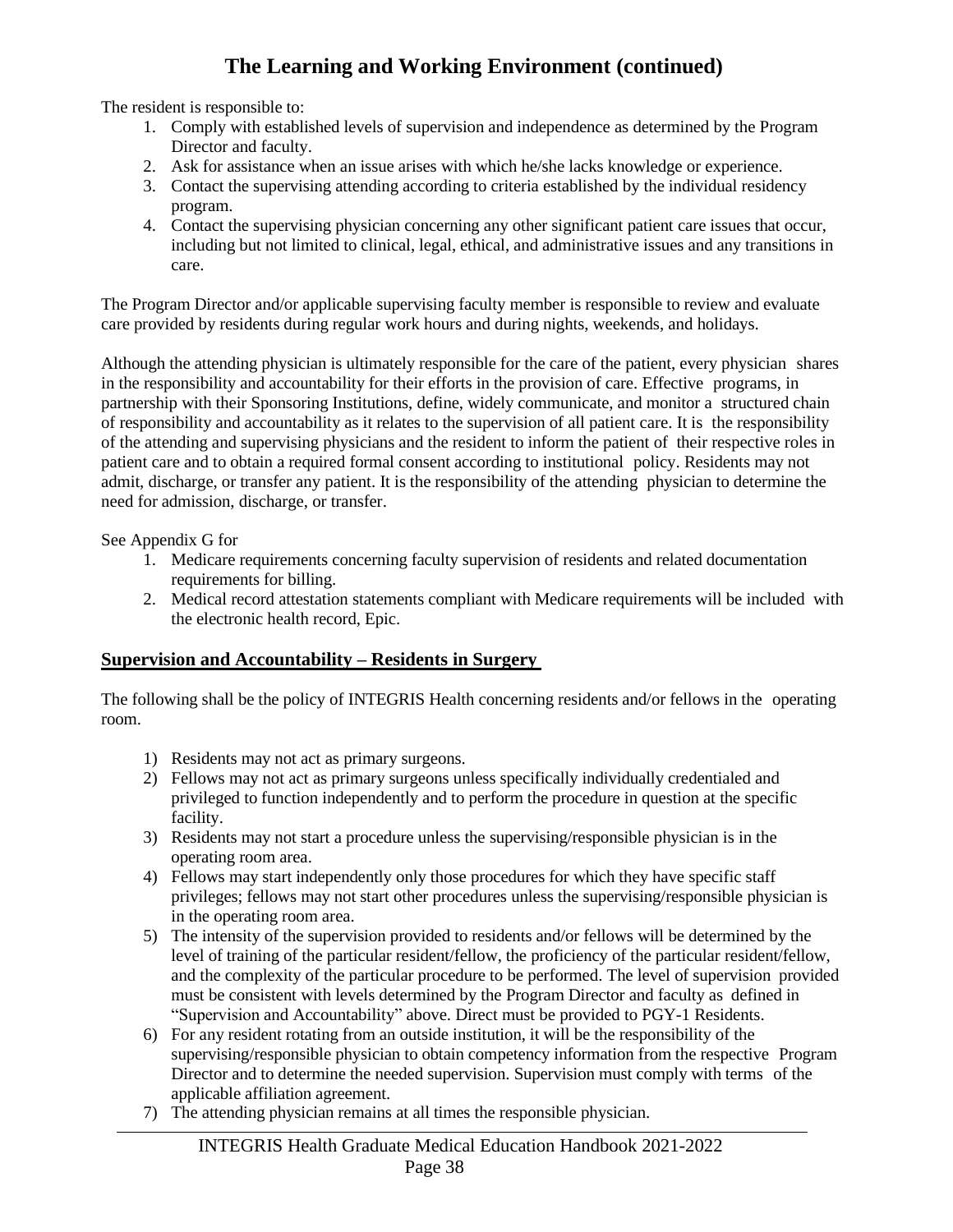8) Any questions related to resident/fellow supervision should be directed to the Program Director and/or the DIO.

#### **Supervision and Accountability – Residents in Labor and Delivery**

The following shall be the policy of INTEGRIS Health concerning residents in labor and delivery.

- 1) Residents may not act as primary obstetricians.
- 2) An attending physician will be present for every delivery; exceptions will be made only for true emergencies.
- 3) An attending physician will be available by telephone during every labor and will supervise the management of any complication. The attending physician and contract terms will determine the level of supervision required as in (6) and (7) below.
- 4) Residents will assess and manage non-laboring pregnant and post-partum patients under the supervision of an attending physician. Residents may not admit, discharge, or transfer any patient. It is the responsibility of the attending physician to determine the need for admission, discharge, or transfer.
- 5) Residents may start a surgical procedure only if the supervising/responsible physician is in the labor and delivery area.
- 6) The intensity of the supervision provided to residents will be determined by the level of training of the particular resident, the proficiency of the particular resident, and the complexity of the particular procedure to be performed. The level of supervision provided must be consistent with levels determined by the Program Director and faculty as defined in "Supervision and Accountability" above. Direct Supervision must be provided to PGY-1 Residents.
- 7) For any resident rotating from an outside institution, it will be the responsibility of the supervising/responsible physician to obtain competency information from the respective Program Director and to determine the needed supervision. Supervision must comply with terms of the applicable affiliation agreement.
- 8) The attending physician remains at all times the responsible physician.
- 9) Any questions related to resident supervision should be directed to the Program Director and/or the DIO.

#### **Professionalism**

Programs, in partnership with their Sponsoring Institutions, must educate residents and faculty members concerning the professional responsibilities of physicians, including their obligation to be appropriately rested and fit to provide the care required by their patients.

The learning objectives of the program must:

- 1) be accomplished through an appropriate blend of supervised patient care responsibilities, clinical teaching, and didactic educational events;
- 2) be accomplished without excessive reliance on residents to fulfill non-physician obligations; and,
- 3) ensure manageable patient care responsibilities.

The program director, in partnership with the Sponsoring Institution, must provide a culture of professionalism that supports patient safety and personal responsibility. Residents and faculty members must demonstrate an understanding of their personal role in the:

- 1) provision of patient- and family-centered care;
- 2) safety and welfare of patients entrusted to their care, including the ability to report unsafe conditions and adverse events;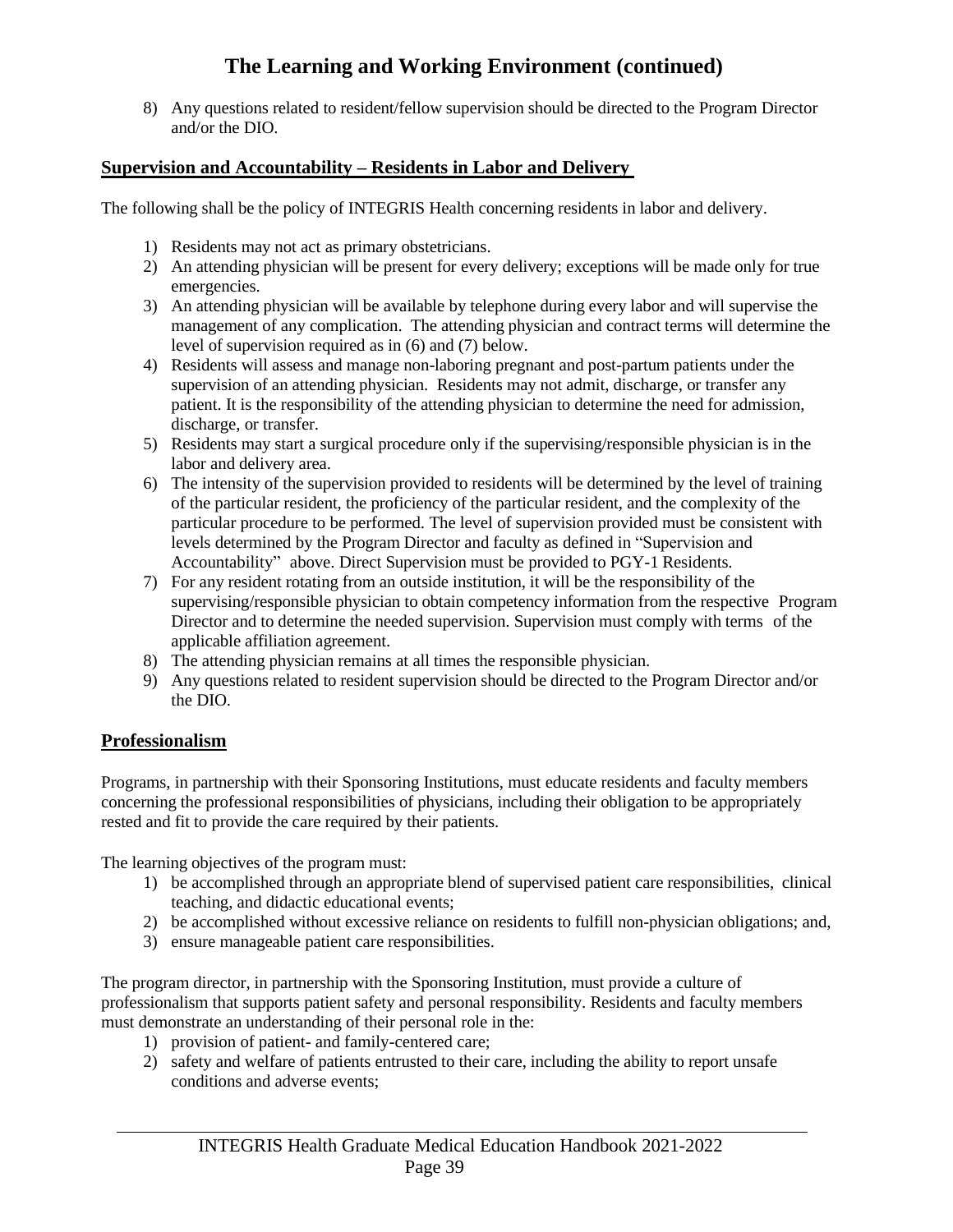- 3) assurance of their fitness for work, including:
	- a. management of their time before, during, and after clinical assignments; and,
	- b. recognition of impairment, including from illness, fatigue, and substance use, in themselves, their peers, and other members of the health care team.
- 4) commitment to lifelong learning;
- 5) monitoring of their patient care performance improvement indicators; and,
- 6) accurate reporting of clinical and educational work hours, patient outcomes, and clinical experience data.

All residents and faculty members must demonstrate responsiveness to patient needs that supersedes selfinterest. This includes the recognition that under certain circumstances, the best interests of the patient may be served by transitioning that patient's care to another qualified and rested provider. Programs must provide a professional, equitable, respectful, and civil environment that is free from discrimination, sexual and other forms of harassment, mistreatment, abuse, or coercion of students, residents, faculty, and staff. Programs, in partnership with their Sponsoring Institutions, should have a process for education of residents and faculty regarding unprofessional behavior and a confidential process for reporting, investigating, and addressing such concerns.

#### **Well-Being**

In the current health care environment, residents and faculty members are at increased risk for burnout and depression. Psychological, emotional, and physical well-being are critical in the development of the competent, caring, and resilient physician. Self-care is an important component of professionalism; it is also a skill that must be learned and nurtured in the context of other aspects of residency training. Programs, in partnership with their Sponsoring Institutions, have the same responsibility to address well-being as they do to evaluate other aspects of resident competence. This responsibility must include:

- 1. efforts to enhance the meaning that each resident finds in the experience of being a physician, including protecting time with patients, minimizing non-physician obligations, providing administrative support, promoting progressive autonomy and flexibility, and enhancing professional relationships;
- 2. attention to scheduling, work intensity, and work compression that impacts resident well-being;
- 3. evaluating workplace safety data and addressing the safety of residents and faculty members;
- 4. policies and programs that encourage optimal resident and faculty member well-being; and,
	- a. residents must be given the opportunity to attend medical, mental health, and dental care appointments, including those scheduled during their working hours.
- 5. attention to resident and faculty member burnout, depression, and substance abuse. The program, in partnership with its Sponsoring Institution, must educate faculty members and residents in identification of the symptoms of burnout, depression, and substance abuse, including means to assist those who experience these conditions. Residents and faculty members must also be educated to recognize those symptoms in themselves and how to seek appropriate care. The program, in partnership with its Sponsoring Institution, must:
	- a. encourage residents and faculty members to alert the program director or other designated personnel or programs when they are concerned that another resident, fellow, or faculty member may be displaying signs of burnout, depression, substance abuse, suicidal ideation, or potential for violence;
	- b. provide access to appropriate tools for self-screening; and,
	- c. provide access to confidential, affordable mental health assessment, counseling, and treatment, including access to urgent and emergent care 24 hours a day, seven days a week.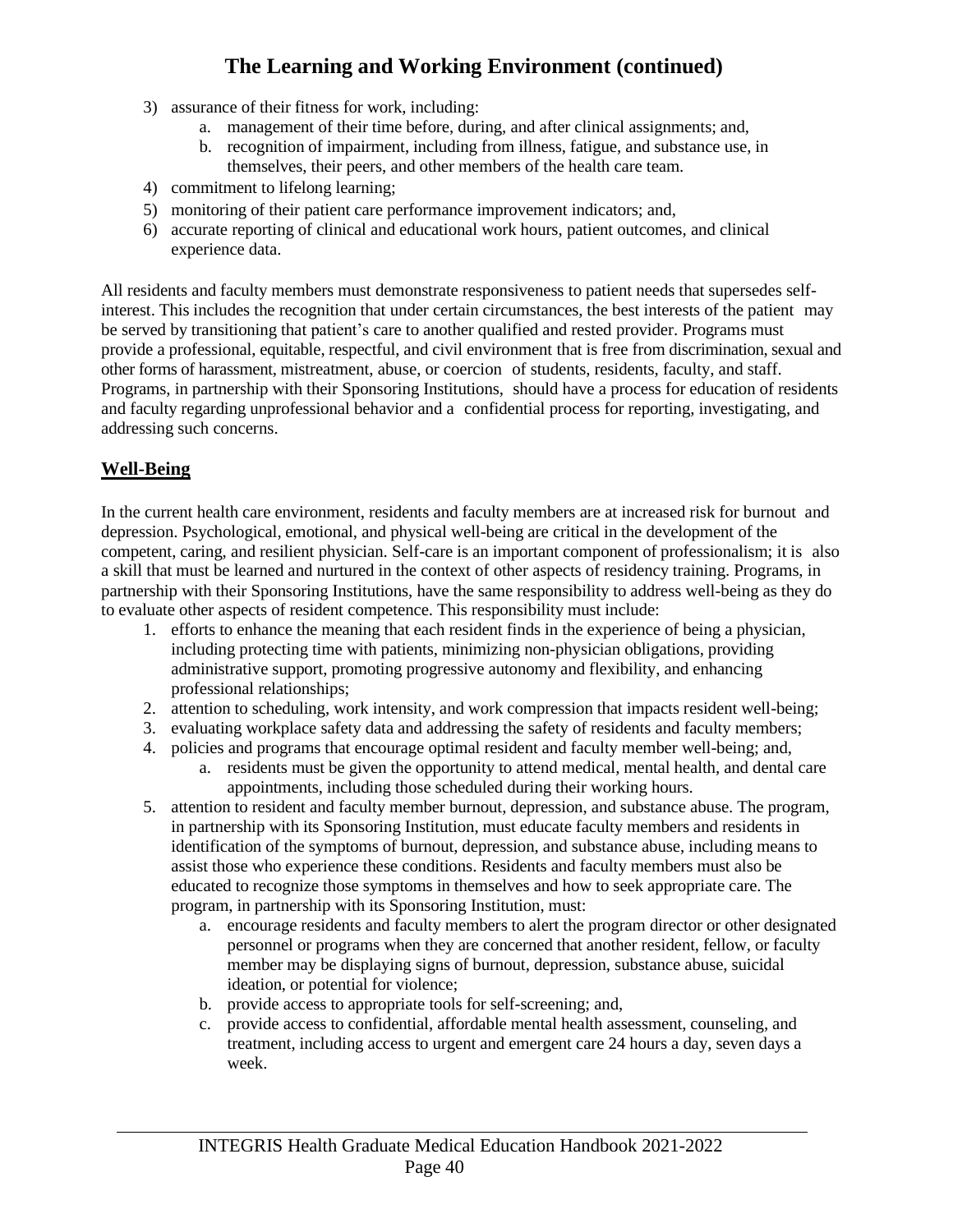Each program must allow appropriate length of absence for residents unable to perform their patient care responsibilities due to but not including illness, family emergencies, and parental leave. Programs are responsible for policies and procedures to ensure coverage of patient care. Policies must be implemented without fear of negative consequences for the resident who is or was unable to provide the clinical work.

The Sponsoring Institution must oversee its ACGME-accredited programs' fulfillment of responsibility to address well-being of residents/fellows and faculty members, consistent with the Common and specialty- /subspecialty-specific Program Requirements, addressing areas of non-compliance in a timely manner.

#### **Well-Being – Counseling and Mental Health Services for Residents**

Counseling is available to residents through a variety of resources provided through INTEGRIS Health.

The Program Director, faculty, DIO, and staff of the Graduate Medical Education office may provide counseling concerning questions related to professional development and management of issues within the residency programs.

Residents who are INTEGRIS Health caregivers are provided limited counseling services through the Caregiver Assistance Program (the "CAP"). The purpose of the CAP is to provide professional assessment, counseling and referral to the appropriate community resources. The CAP is provided by ComPsych and offers 8 counseling sessions per issue, with unlimited legal and financial consultation, unlimited work-life assistance and crisis intervention services to all caregivers and their household family members. If the resident needs counseling beyond what the CAP offers, the CAP counselor may refer the resident outside of the CAP to (i) resources covered by the resident's benefit plan; (ii) free resources in the community; or (iii) resources that base their fees on ability to pay. The CAP can provide assistance with many issues, including:

- Parenting concerns
- Emotional stress
- Balancing family and work
- Alcohol or substance abuse problems
- Addictive behaviors
- Relationship or marital concerns
- Domestic violence
- Legal and financial difficulties (A CAP counselor may refer the resident to a lawyer or financial counselor)
- Work stress or other work issues
- Anxiety and depression
- Illness or a change in health status
- Developmental life/family changes

Residents may voluntarily seek and accept assistance from the CAP by calling 1-844-729-5171. A link at the bottom of the INTEGRIS Health Source Page titled "Caregiver Assistance Program" provides additional detail concerning the Caregiver Assistance Program and services provided.

A resident may be referred to the CAP by the Program Director to obtain assistance with a personal problem that may affect work performance. Residents may be mandatorily referred to the CAP as part of the reasonable suspicion drug-testing procedures. The investigation of the suspected violation of the INTEGRIS Health Substance Abuse Policy will be evaluated according to the INTEGRIS Health Substance Abuse Policy (See Appendix A Substance Abuse Policy SYS-HR-609).

The CAP services are strictly confidential. The CAP records do not become part of INTEGRIS Health files, and no one at INTEGRIS Health may look at the resident's CAP records for any reason. Participation in the CAP will not affect the resident's employment or career advancement.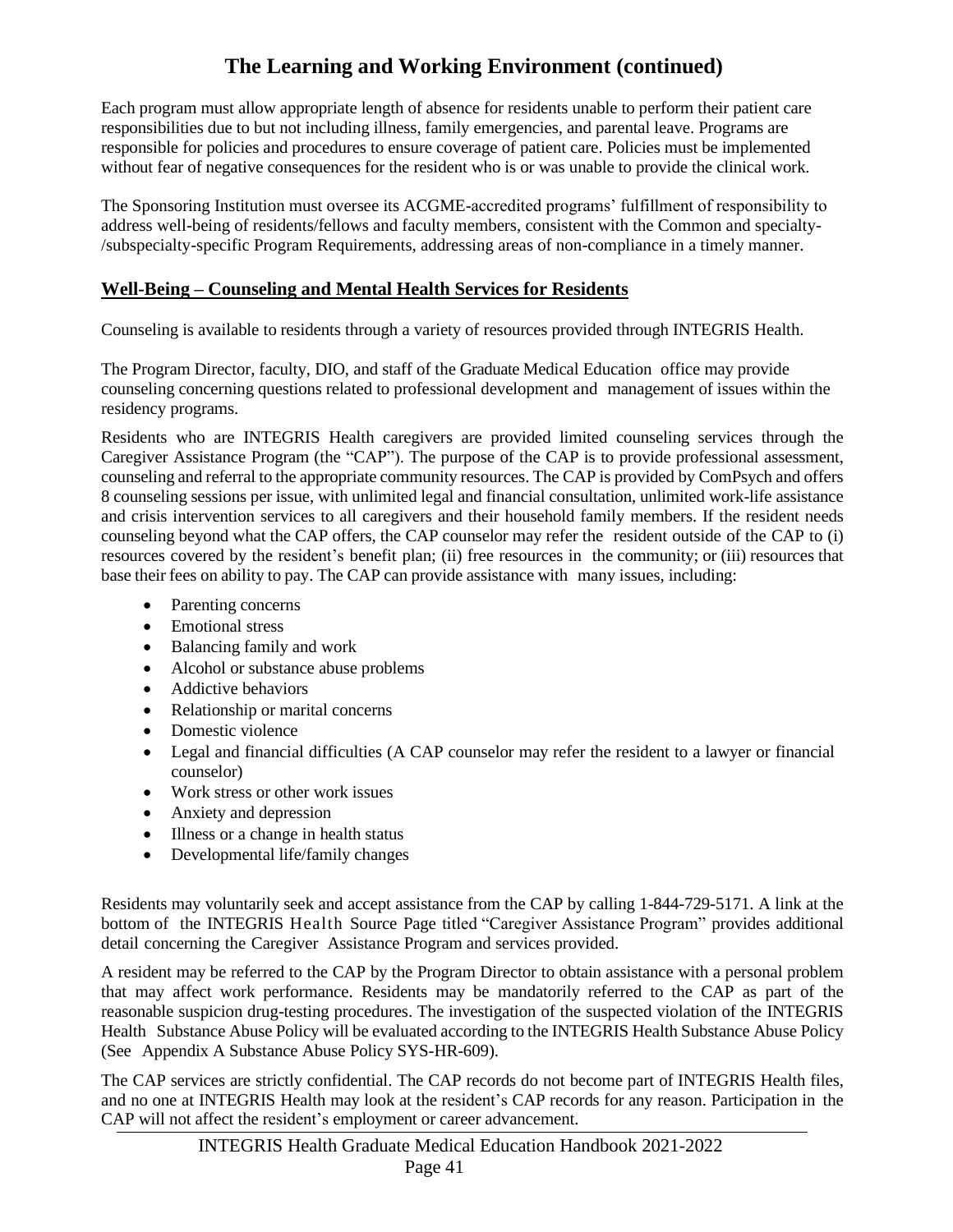#### **Well-Being – Physician Impairment**

INTEGRIS Health, and the residency programs recognize the importance of identification of, intervention for, and treatment of, physician impairment. INTEGRIS Health and the residency programs actively support appropriate attempts by residents who have impairment, including alcohol or chemical dependency, to obtain appropriate care.

INTEGRIS Health encourages any physician or resident with a chemical impairment, potential chemical impairment, or disruptive or behavioral issue to use the services available through the Oklahoma Health Professionals Program, "a confidential, effective, compassionate approach to recovery and treatment for physicians and medical professionals who are experiencing difficulty with substance abuse and/or behavioral issues".

The purpose of the Oklahoma Health Professional Program (OHPP) is to assist chemically impaired health professionals and/or health professionals with disruptive or boundary problems:

- 1. To address their specific problems
- 2. To maintain their ability to practice their profession (for physicians, medicine)
- 3. To maintain their licensure
- 4. For residents/fellows to complete their training to prepare for a career in medicine

#### *Oklahoma Health Professionals Program*

The Oklahoma Health Professionals Program is an outreach program designed to support and monitor medical and allied health professionals throughout Oklahoma who are experiencing difficulty with substance abuse, as well as disruptive and boundary issues. The program provides the following:

- 1. Referral to treatment and counseling
- 2. Recovery monitoring and documentation
- 3. Support groups for health professionals, residents, medical students, and their families
- 4. Consultation for stress related to practice issues
- 5. Networking opportunities with colleagues experiencing similar issues
- 6. Educational programs and presentations for hospitals, and medical groups including residency programs
- 7. Guidelines, statutes, and regulations to hospitals and health care organizations for handling matters of physician health

The Oklahoma Health Professional Program works with allopathic physicians, osteopathic physicians, physician assistants, dentists, veterinarians, and psychologists. It also provides services to residents in graduate medical education programs and to medical students. The Oklahoma Board of Medical Licensure and Supervision and the Oklahoma State Board of Osteopathic Examiners recognize the Health Professional Program for its activities, and the Boards allow the Program to supervise physicians who voluntarily commit to participation and ongoing monitoring. The Boards generally respect the confidentiality of the Health Professionals Program.

#### *Referral to the Oklahoma Health Professionals Program*

1. Residents who identify a personal problem are encouraged to self-refer to the Health Professionals Program. The 24-hour Hotline telephone number is (405) 601-2536.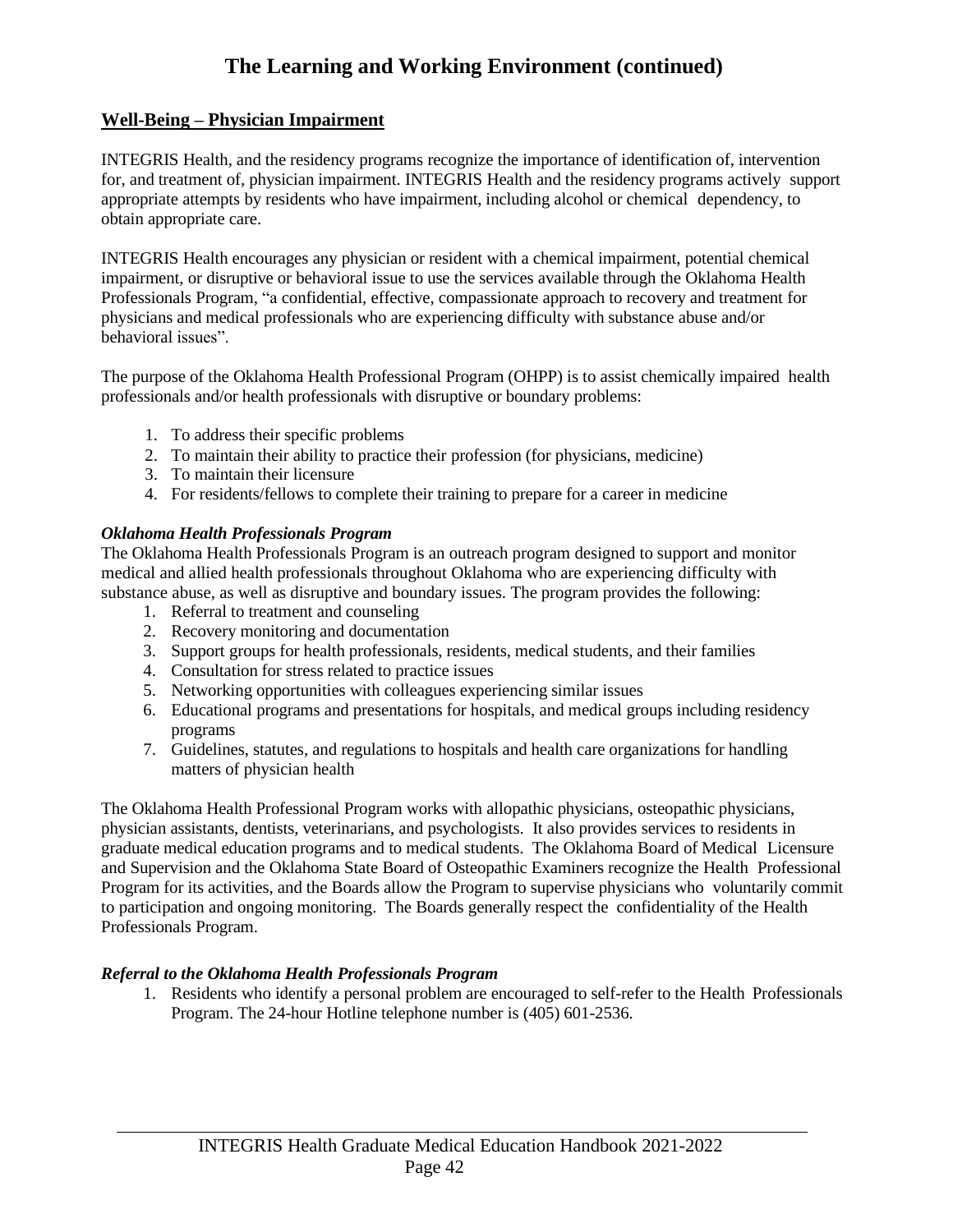- 2. If a Residency Program Director identifies a concern, the Residency Program Director in consultation with the DIO contacts the Director or Associate Director of the OHPP to discuss options for dealing with a resident who is discovered to have dependency related impairment or potential impairment or a significant disruptive, behavioral, or boundary problem. Referral Telephone number (405) 601-2536.
- 3. The OHPP Director/Associate Director will assess the situation and provide guidance to the resident and/or reporting party.
- 4. As appropriate and determined by the OHPP Director/Associate Director, the Health Professionals Program will meet with the resident and others with collaborative information. The meeting is a pre-evaluation, which normally leads to a formal multi-disciplinary evaluation, but may lead directly to a treatment program. Multi-disciplinary evaluations usually result in recommendations for a treatment program.
- 5. The resident must follow the Oklahoma Health Professionals Program's recommendations as a condition for continuing in the residency program.
- 6. The Program Director will obtain periodic verification that the resident continues in the OHPP and continues to follow the OHHP recommendations. Failure to continue in and cooperate with the OHHP will result in termination from the residency.
- 7. The Oklahoma Health Professionals Program includes post treatment monitoring. Residents who participate in the OHPP must submit to the program's testing schedule. A "miss" in monitoring testing is considered a positive test unless the individual scheduled for testing provides a satisfactory explanation. The OHPP will designate the acceptable testing laboratories.
- 8. After participating in the Oklahoma Health Professionals Program, an individual can generally transfer to another state's physician recovery program.
- 9. The expense of evaluation and a treatment program(s) is the responsibility of the resident but may be covered partially by health care insurance.

#### *Educational Program*

The Institution will provide residents with education concerning physician impairment and the Oklahoma Health Professionals Program. Information is available on the Oklahoma Health Professionals website [www.okhpp.org.](http://www.okhpp.org/) For specific questions concerning the Health Professionals Program physicians may contact the Director John Kuhn, MD (405) 601-2536.

#### **Fatigue Mitigation**

It shall be the responsibility of the Program Director to monitor residents for the effects of sleep loss and fatigue, and to respond when fatigue may be detrimental to resident performance and well-being or may affect patient care. Back-up support and/or schedule changes must be implemented to address undue resident fatigue. The supervising faculty member, in consultation with the Program Director, as indicated, may adjust downward an individual work schedule of a resident who appears excessively fatigued. Taxi or rideshare reimbursement is available through the Residency Manager/Coordinator of the applicable residency program upon request. Call Rooms are available at all times and may be used for "strategic napping" as defined by the ACGME during call when appropriate and following clinical work periods when a resident is too tired to drive.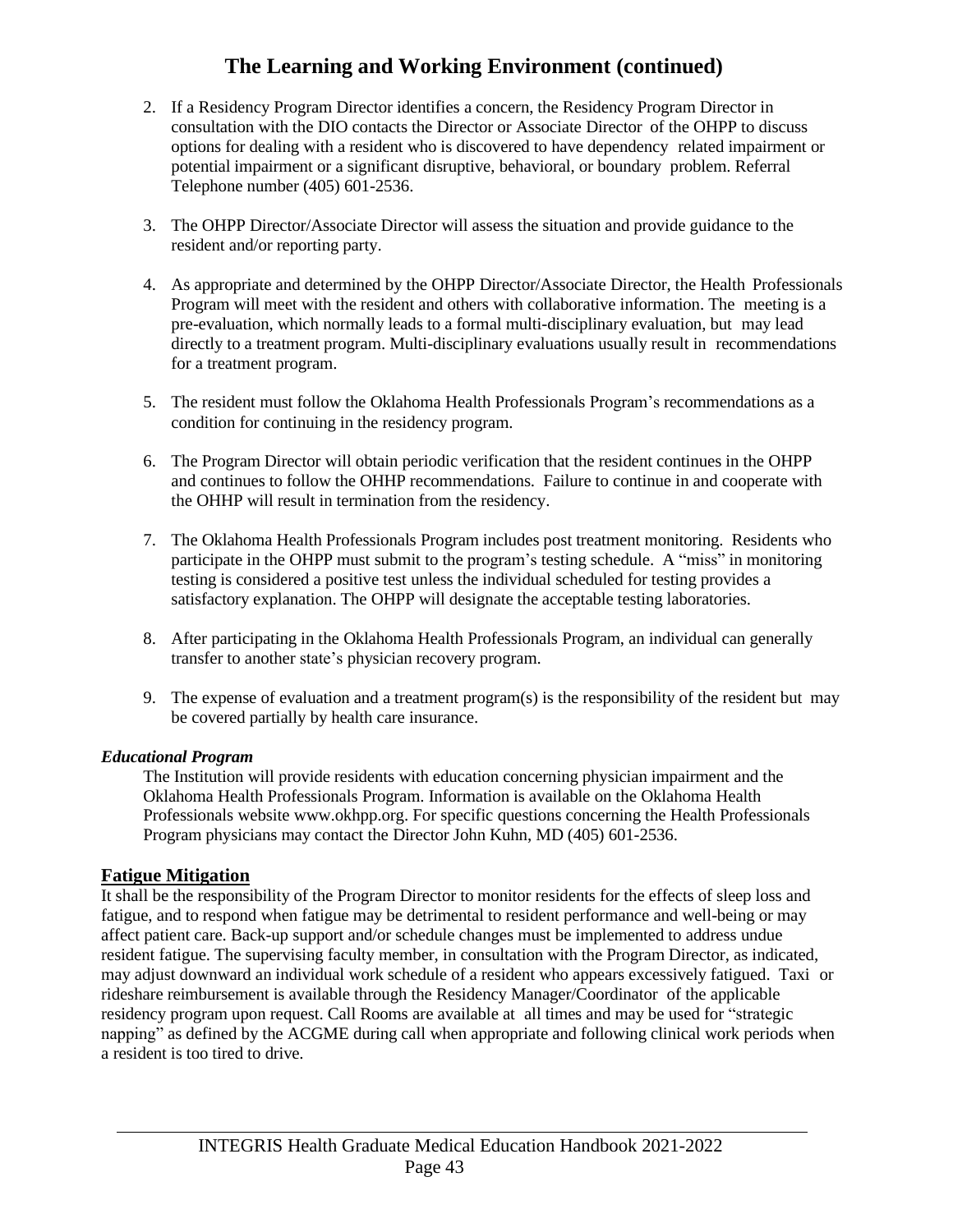#### **Teamwork**

The Program Director and faculty must establish educational and clinical care experiences whereby residents learn to work effectively in interprofessional teams applicable to the specialty and the specific location of care. Residents must care for patients in an environment that maximizes communication. This must include the opportunity to work as a member of effective interprofessional teams that are appropriate to the delivery of care in the specialty and larger health system. The Program Director and faculty should include formal didactics concerning methods to work effectively in clinical care teams and must serve as role models for residents by functioning as effective team members. Effectiveness of team functions should be assessed at a minimum during Annual Program Evaluations and deficiencies identified and addressed.

#### **Transitions of Care**

Program Directors and faculty should establish schedules which minimize transitions of care. Programs must design clinical assignments to optimize transitions in patient care, including their safety, frequency, and structure. Programs, in partnership with their Sponsoring Institutions, must ensure and monitor effective, structured hand-over processes to facilitate both continuity of care and patient safety. Programs must ensure that residents are competent in communicating with team members in the hand-over process. Programs and clinical sites must maintain and communicate schedules of attending physicians and residents currently responsible for care. Each program must ensure continuity of patient care in the event that a resident may be unable to perform his/her patient care responsibilities due to excessive fatigue or illness, or family emergency.

Program Directors must establish processes for safe hand-over of patient care, establish and implement methods to teach the hand-over process to residents, ensure effected faculty understands the hand-over process, and establish and implement a method to monitor the hand-over process. Deficiencies identified must be corrected.

#### **Clinical Experience and Education**

It shall be the responsibility of the Program Director to establish program specific policies, rotations, and call schedules consistent with the requirements of the ACGME and the applicable Residency Review Committee. The clinical experience and education requirements must apply to all institutions through which residents rotate. Appropriate back-up support must be available when patient care responsibilities are especially difficult and prolonged. Clinical assignments must be designed to minimize transitions in care.

The ACGME Common Program Requirements include the following Clinical Experience and Education requirements:

- 1) Maximum Hours of Clinical and Educational Work per Week
	- a. Clinical and educational work hours must be limited to no more than 80 hours per week, averaged over a four-week period, inclusive of all in-house clinical and educational activities, clinical work done from home, and all moonlighting.
- 2) Mandatory Time Free of Clinical Work and Education
	- a. The program must design an effective program structure that is configured to provide residents with educational opportunities, as well as reasonable opportunities for rest and personal well-being.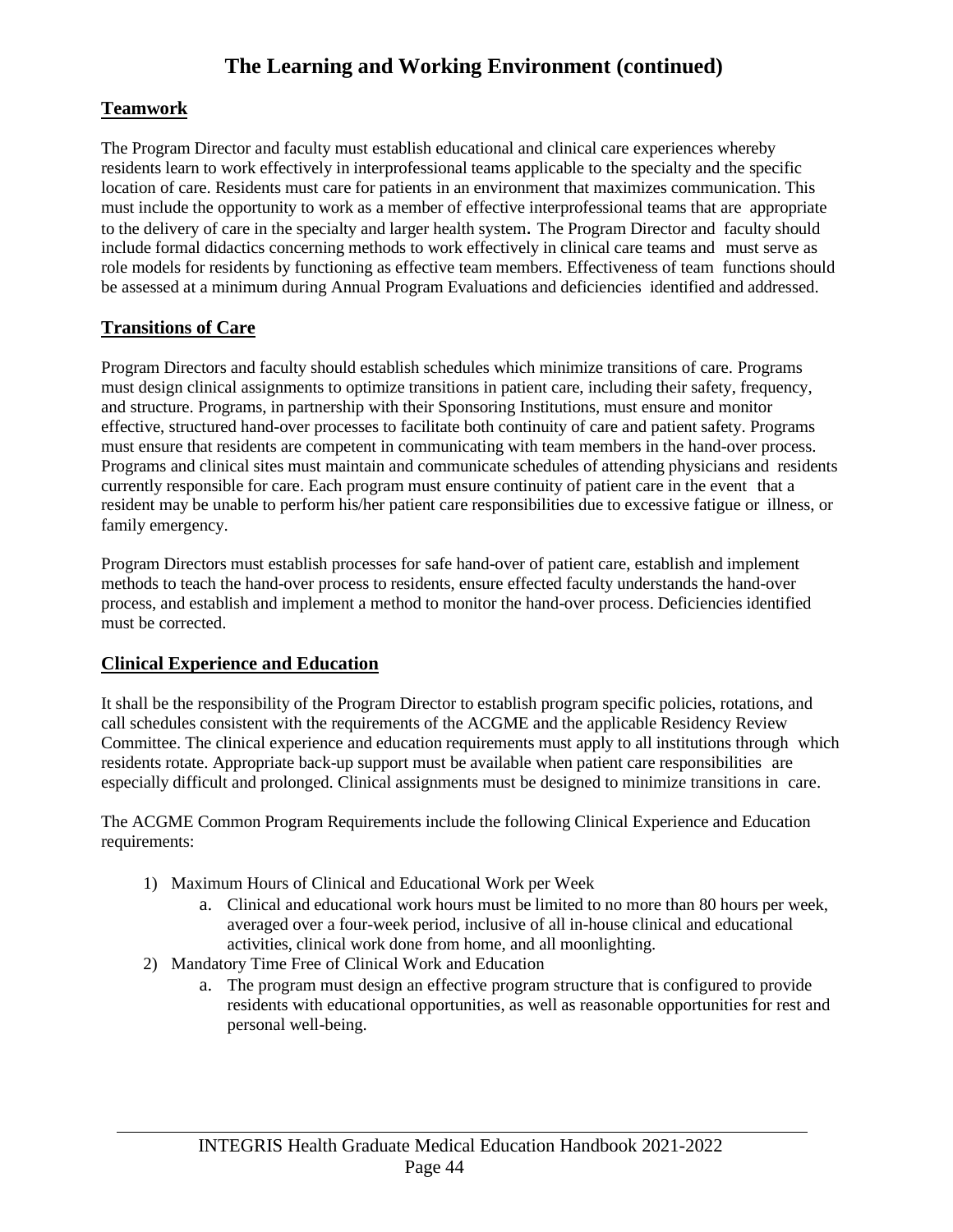- b. Residents should have eight hours off between scheduled clinical work and education periods.
	- i. There may be circumstances when residents choose to stay to care for their patients or return to the hospital with fewer than eight hours free of clinical experience and education. This must occur within the context of the 80-hour and the one-day-off-in-seven requirements.
- c. Residents must have at least 14 hours free of clinical work and education after 24 hours of in-house call.
- d. Residents must be scheduled for a minimum of one day in seven free of clinical work and required education (when averaged over four weeks). At-home call cannot be assigned on these free days.
- 3) Maximum Clinical Work and Education Period Length
	- a. Clinical and educational work periods for residents must not exceed 24 hours of continuous scheduled clinical assignments.
		- i. Up to four hours of additional time may be used for activities related to patient safety, such as providing effective transitions of care, and/or resident education.
			- Additional patient care responsibilities must not be assigned to a resident during this time.
- 4) Clinical and Educational Work Hour Exceptions
	- a. In rare circumstances, after handing off all other responsibilities, a resident, on their own initiative, may elect to remain or return to the clinical site in the following circumstances:
		- i. to continue to provide care to a single severely ill or unstable patient;
		- ii. humanistic attention to the needs of a patient or family; or
		- iii. to attend unique educational events.
	- b. These additional hours of care or education will be counted toward the 80-hour weekly limit.
- 5) Moonlighting
	- a. Moonlighting must not interfere with the ability of the resident to achieve the goals and objectives of the educational program, and must not interfere with the resident's fitness for work nor compromise patient safety.
	- b. Time spent by residents in internal and external moonlighting (as defined in the ACGME Glossary of Terms) must be counted toward the 80-hour maximum weekly limit.
	- c. PGY-1 residents are not permitted to moonlight.
- 6) In-House Night Float
	- a. Night float must occur within the context of the 80-hour and one-day-off-in-seven requirements.
		- i. The maximum number of consecutive weeks of night float, and maximum number of months of night float per year may be further specified by the Review Committee.
- 7) Maximum In-House On-Call Frequency
	- a. Residents must be scheduled for in-house call no more frequently than every third night (when averaged over a four-week period).
- 8) At-Home Call
	- a. Time spent on patient care activities by residents on at-home call must count toward the 80-hour maximum weekly limit. The frequency of at-home call is not subject to the everythird-night limitation, but must satisfy the requirement for one day in seven free of clinical work and education, when averaged over four weeks.
		- i. At-home call must not be so frequent or taxing as to preclude rest or reasonable personal time for each resident.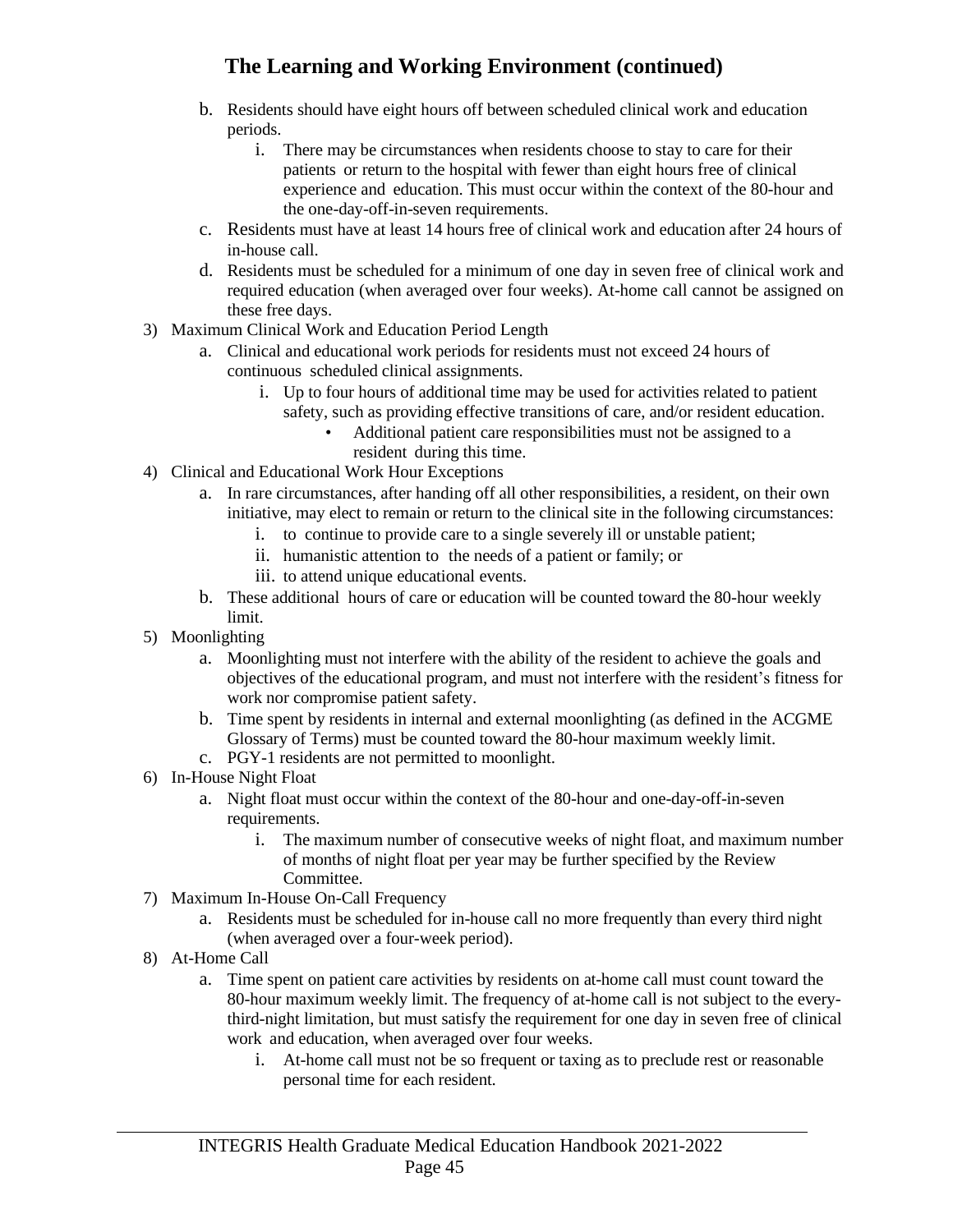9) Residents are permitted to return to the hospital while on at-home call to provide direct care for new or established patients. These hours of inpatient patient care must be included in the 80-hour maximum weekly limit.

The Graduate Medical Education Committee will oversee the implementation of Clinical Experience and Education requirements noted above and will perform additional activities as noted below to promote patient safety and an appropriate educational and work environment for residents.

- 1) Monitor, through a structured process, program specific clinical experience and education compliance. Review program adjustments needed/made to remain in compliance with clinical and educational work hour requirements.
- 2) Provide an annual report, including the Executive Summary, to the Medical Executive Committees of INTEGRIS Baptist Medical Center and INTEGRIS Southwest Medical Center; the Boards of Directors of these facilities and the Board of Directors of INTEGRIS Health. The report will include program specific compliance with clinical experience and education requirements and any recommendations concerning actions needed to bring specific programs into compliance with the requirements.
- 3) Establish and oversee the implementation of a moonlighting policy. (See the Moonlighting Policy below).
- 4) Oversee program specific monitoring of the effect of moonlighting on resident performance. (It shall be the responsibility of the Program Director to establish and maintain the program specific monitoring of moonlighting and to withdraw approval for moonlighting if resident performance is negatively affected).
- 5) Evaluate home call requirements as needed to avoid unnecessary service demands and resident fatigue.
- 6) Establish a system to educate faculty and residents concerning the effects of sleep deprivation, the signs of fatigue, and process changes possible to prevent and /or manage fatigue. It shall be the responsibility of the Program Director to adopt fatigue mitigation processes appropriate for the specific residency program.
- 7) Review the availability of faculty to provide supervision / consultation for residents as needed specifically to avoid undue fatigue and to provide safe patient care.
- 8) Establish any needed additional institutional policies and procedures required to monitor and support the physical and emotional well-being of residents, to promote an educational environment and associated patient safety.

All resident clinical and educational work hours, including all moonlighting hours and all variances and Program Director variance reviews, will be tracked using New Innovations software. The Program Directors and Graduate Medical Education Office staff will provide program specific details. Residents must comply with all clinical and educational work hour documentation requirements. Failure to comply with the requirements will be addressed through the Disciplinary Procedure

#### Exceptions to Clinical Work Requirements:

The Graduate Medical Education Committee adopted a policy to make **NO** exceptions to the 80 hour limit.

For clarification of and details concerning clinical and educational work hours including for example journal club time spent, research, or at away conferences, the Program Director should review the most current version of the Common Program Requirement FAQ's.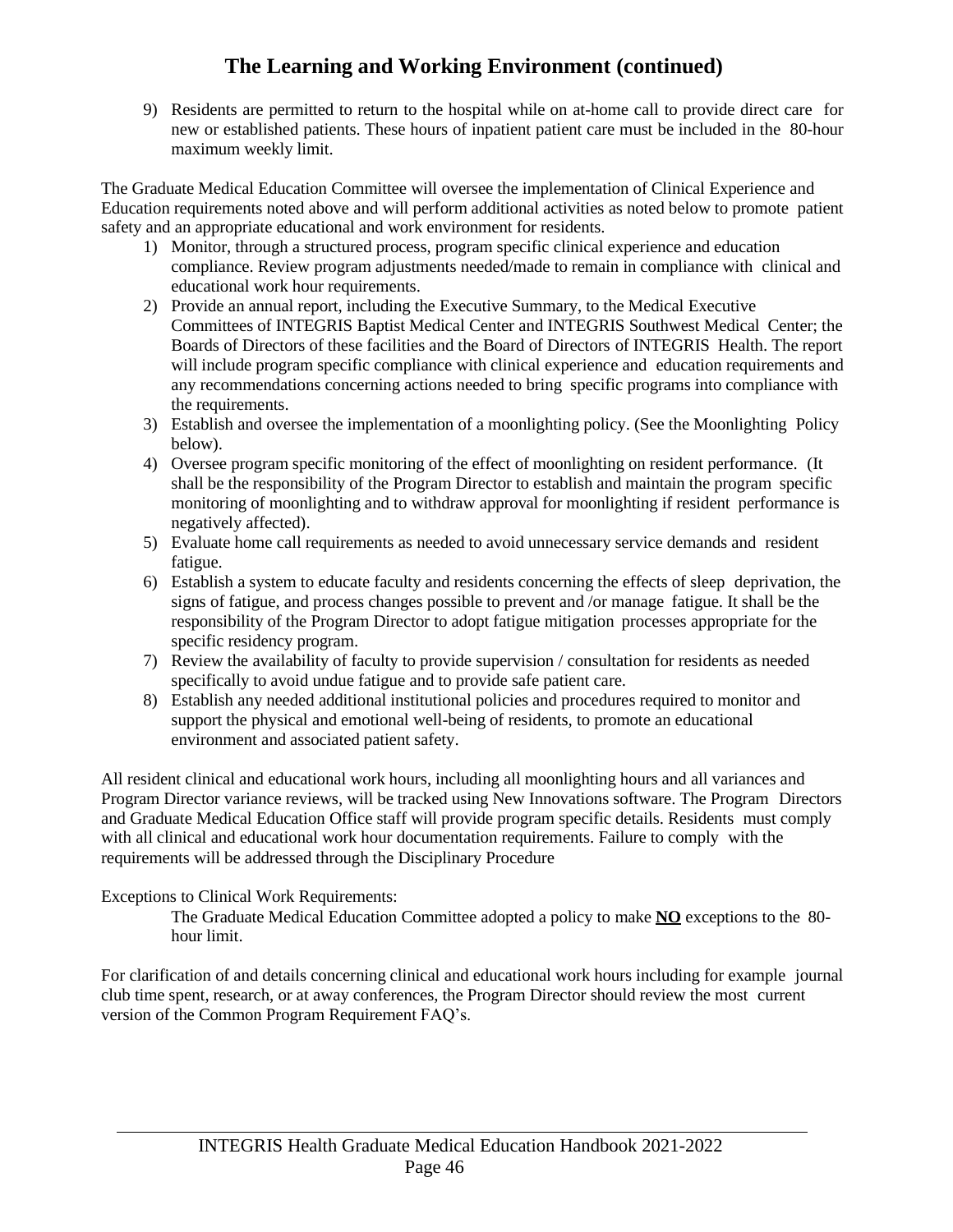#### **Clinical Experience and Education – Moonlighting**

Moonlighting is defined as "any professional or other activity performed outside the residency program for which the resident receives reimbursement separate from any salary received through employment in the residency program". Moonlighting is a privilege.

It shall be the responsibility of the resident to discuss with and obtain permission in advance and in writing from the Program Director to participate in any moonlighting activity. The Program Director at his/her discretion may approve or disapprove any resident request to moonlight. Moonlighting that in any way interferes with or may interfere with the training experience is prohibited. The Program Director will monitor resident performance for any effects of moonlighting. Adverse effects, determined by the Program Director, will result in withdrawal of permission to moonlight. Any resident on probation or experiencing any academic difficulty may not moonlight. PGY-1 osteopathic and allopathic residents and any other residents with supervised medical licenses may not moonlight.

As applicable, it shall be the responsibility of the resident who plans to moonlight to

- 1. Obtain and maintain an appropriate unsupervised medical license for the state in which the resident plans to moonlight
- 2. Obtain and maintain a professional liability insurance policy including the appropriate amount of liability coverage
- 3. Obtain any needed credentialing and privileges at any facility where the resident plans to moonlight
- 4. Negotiate and execute any required contracts with any outside entity.

Neither INTEGRIS Health, nor the residency program nor any persons associated with either may require any resident to moonlight. Any and all moonlighting activities will be documented; such documents shall be signed by the Program Director or designee and maintained in the resident's individual file. The document shall include details concerning any restrictions to moonlighting and any maximum time or schedule limits.

Time spent moonlighting must be included in the 80-hour/week limit and must be included in all clinical and educational work hour documentation.

**Violation** of the INTEGRIS Health Graduate Medical Education Moonlighting Policy may be grounds for termination for any resident employed by INTEGRIS Health.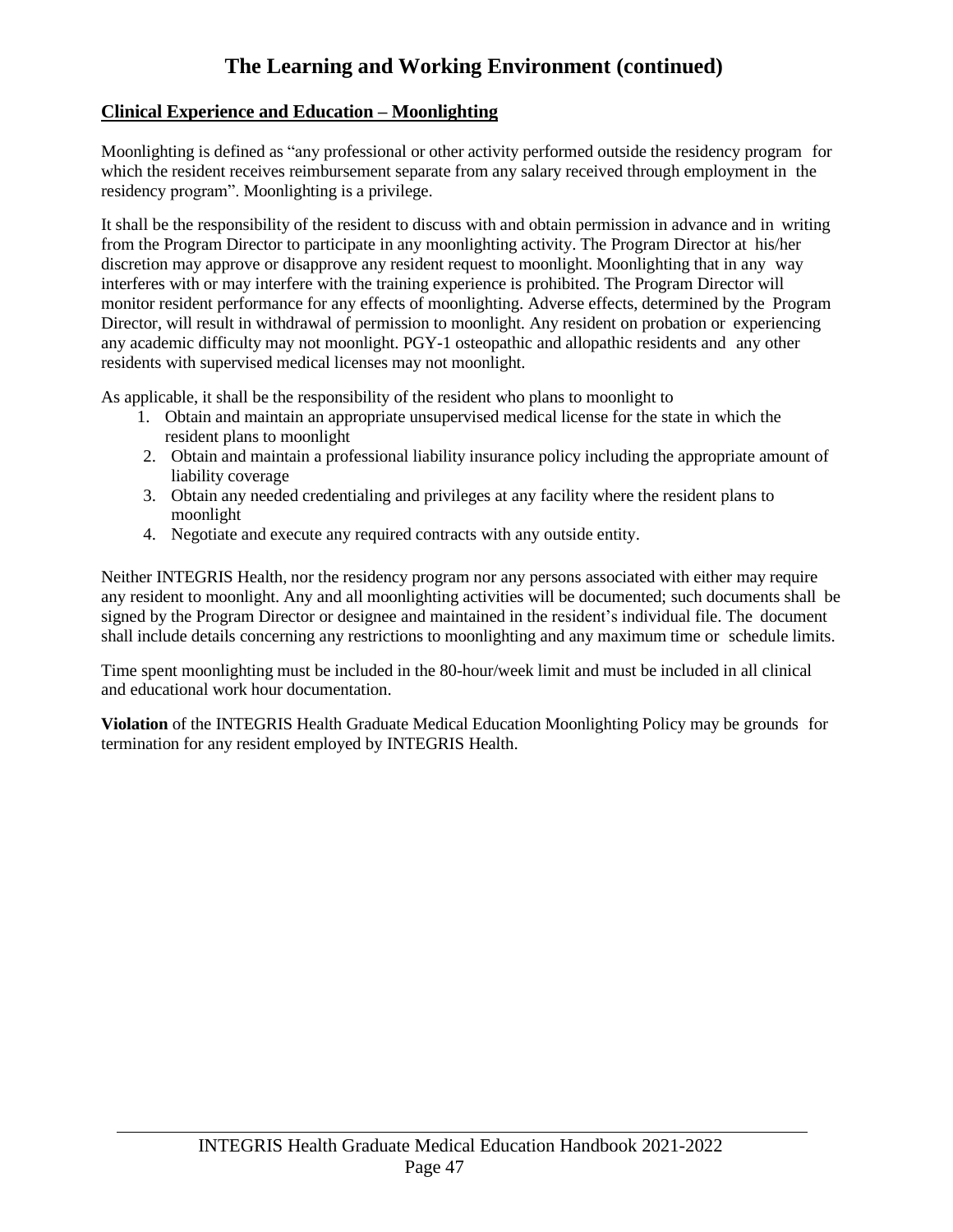## **Educational Travel**

INTEGRIS Health Graduate Medical Education provides financial support for required away rotations, program-specific educational conferences, and approved scholarly activity presentations. Residents must adhere to the guidelines and processes outlined below in addition to those included in the system Overnight Travel Policy (SYS-FIN-103).

#### **Travel Reimbursement Guidelines**

Travel funds can cover:

- Registration (if necessary)
- Flight (or mileage depending on conference location)
- Hotel for approved nights only
- Transportation
	- o To and from the airport; to and from the hotel and conference center
- Meals up to \$75/day on approved days only
	- o If conference provides complimentary meals, INTEGRIS Health may not cover outside meal costs of respective meals provided
	- o Itemized receipts must be provided without alcohol and include your meals only
		- Receipts provided with alcohol or meals for others will only receive reimbursement for subtotal of your food and non-alcoholic drinks (no tip or tax)
- Airport parking
- Baggage fees (one checked bag each way)

Travel funds do not cover:

- Flight upgrades or early boarding fees
- Alcoholic beverages
- Valet
- **Snacks**
- Personal items

*If you have dietary restrictions (allergies or intolerances), please contact your program coordinator prior to travel.*

*If you are uncertain of reimbursement eligibility, please contact your program coordinator.* 

Travel receipts must be submitted to the program coordinator within 30 days of return from travel.

#### **Scholarly Activity Presentations at National Conferences**

If you plan to request travel funds for a conference presentation, you must receive approval for travel funds prior to submitting your research to the conference. If you apply and have not received approval beforehand, funding may not be granted.

This funding is intended to cover expenses related to your presentation, not conference attendance. Travel funds will only be approved to cover the days you are required to be at the conference for the purpose of presenting your scholarly activity. Conference registration is not covered unless conference attendance is required for your scholarly activity presentation.

Information on scholarships or special funding received from the conference must be shared with your program coordinator along with requirements of the funding (ex: attendance at certain sessions)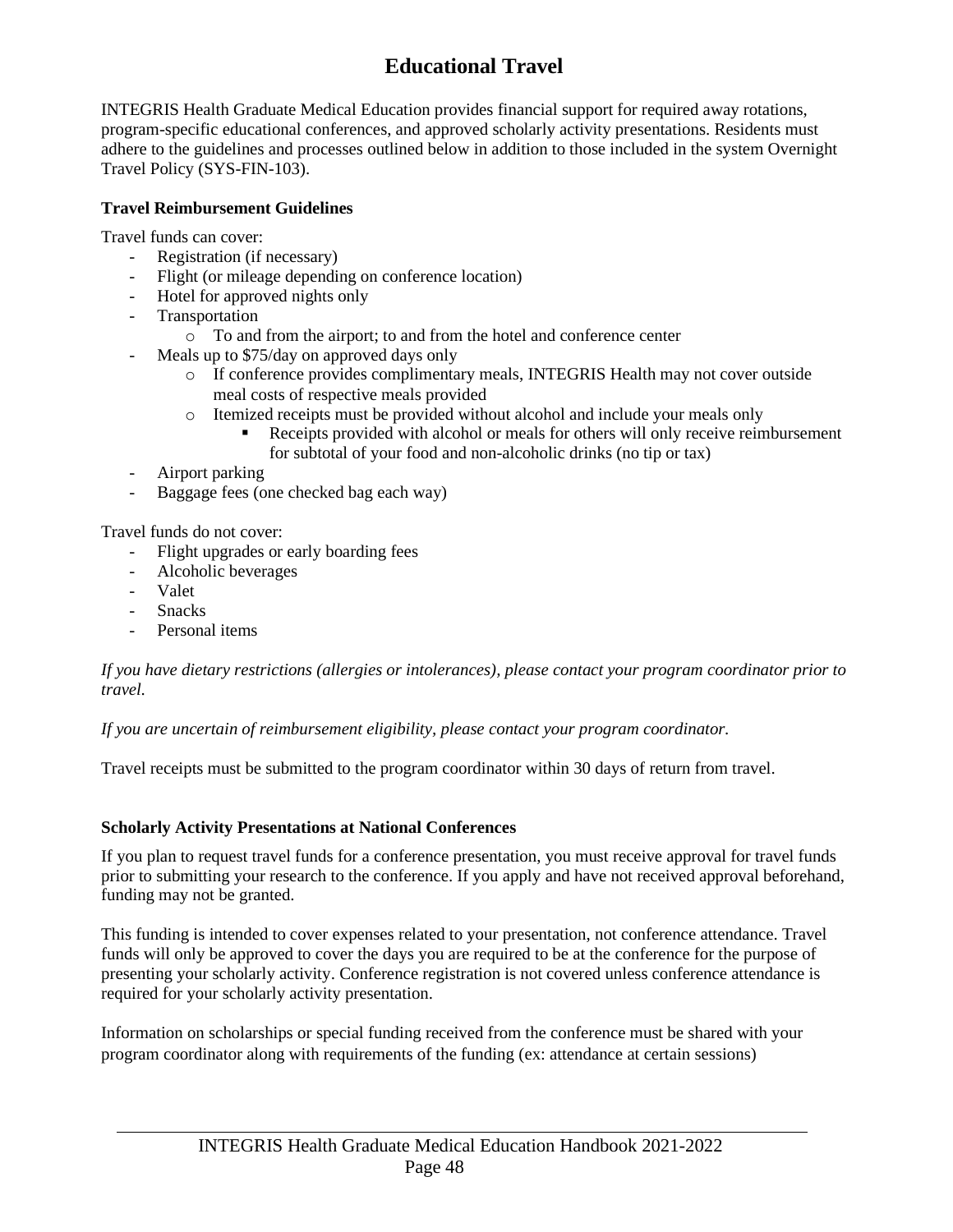### **Educational and Related Allowances**

Educational and related allowances must be used in compliance with INTEGRIS Health policies. The lists below itemize acceptable and unacceptable purchases. The resident should discuss any item not listed in advance with the Graduate Medical Education Office. Purchases must be approved by the Graduate Medical Education Office and comply with Internal Revenue Service regulations and INTEGRIS Health financial policies.

Acceptable Texts Journals Meetings/Conferences Educational CD's/DVD's Exams Subscriptions to electronic "journals/texts" e.g. Up-To-Date Approved educational e-books Surgical Scrubs/Lab Coats Stethoscopes Oto-ophthalmoscopes Medical/Osteopathic License/DEA/OBNDD renewal Formal standardized educational programs e.g. ACLS

Unacceptable Computers including PC's and laptops Cell phones/Smart phones Flash Drives iPOD's, iPAD's Pagers **Printers** Other "devices" Hardware upgrades Interactive software

A good question to ask: Is the item required as part of the educational or training program or similar to another acceptable/deductible expense?

All reimbursement forms must be submitted to the GME office in time to complete financial processing in accordance with INTEGRIS Health policy. Reimbursements will not be processed for a prior academic or institutional fiscal year.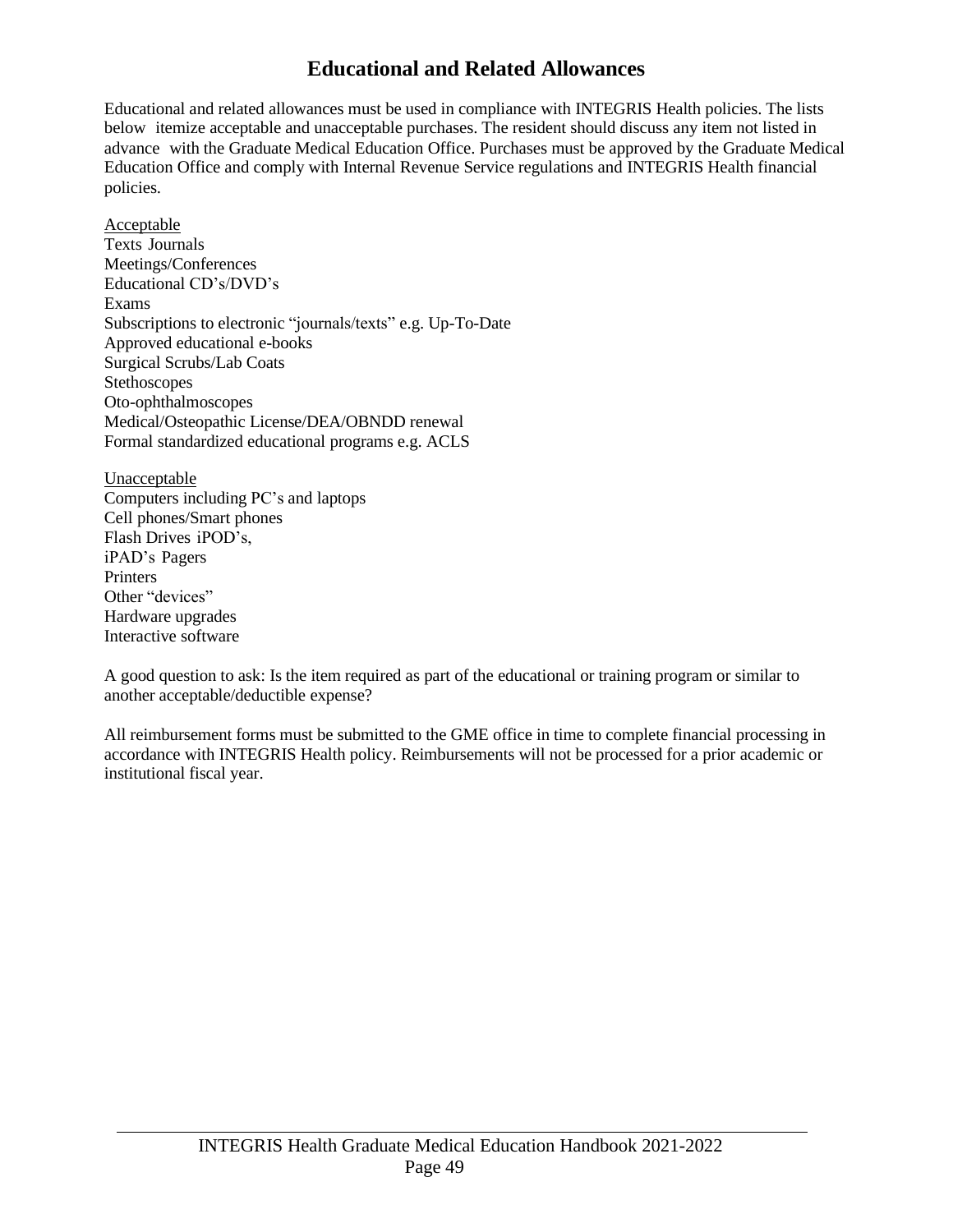## **Restrictive Covenant**

Neither INTEGRIS Health nor any participating facility may at any time require any resident to sign any non-competition guarantee.

### **Disaster Management**

In the event of a Disaster or other Extraordinary Circumstance that significantly alters the ability of INTEGRIS Health, the primary participating facilities, and/or any of the Residency Programs to provide continuous patient care and education consistent with ACGME and applicable RRC requirements, the DIO, another individual designated by the SVP, Chief Medical Officer and/or the CEO will notify the ACGME.

The DIO will work with Institutional officials responsible for Disaster Management and will determine from the Incident Command Center the extent and anticipated duration of the disaster. Within ten days the DIO will:

- 1) Determine the immediate and anticipated long term effect of the disaster on individual training programs
- 2) In conjunction with Program Directors, reconfigure programs within the capacity and capability of facility (ies) effected by the disaster
- 3) Determine needs for temporary and/or permanent resident transfer to alternative training programs.
- 4) Communicate with residents immediately that plans will be made to address their educational needs and assoon as possible inform residents of the educational plans, including any related requirements for transfer and document completion as that information becomes available.
- 5) Communicate with the ACGME as soon as possible. If the ACGME invokes the Extraordinary Circumstances policy, the DIO will revise within 30 days the Sponsoring Institution educational programs to comply with Common Program, Specialty Specific, and Institutional requirements; and will contact the ACGME to receive timelines to submit program reconfigurations to the ACGME and to notify residents of reconfiguration or the need for temporary or permanent transfer to another training program.
- 6) In conjunction with the ACGME determine appropriate and available sites for resident transfer.
- 7) Arrange for temporary and/or permanent resident transfer using information obtained from the ACGME. (When more than one transfer option is available, resident's individual preferences will be considered).
- 8) In conjunction with the institutional Legal and Financial Reporting Departments, complete all Medicare required affiliation agreements and resident capitation transfer documentation
- 9) For temporary transfers, determine and communicate with transferring resident(s) and accepting institution(s) the anticipated duration of the transfer(s). Provide periodic updates concerning the duration to the resident(s) and accepting institution(s).
- 10) In conjunction with the institutions and the Program Directors develop short- and long-term plans to re-establish training programs and communicate plans with the ACGME, according to timelines established by the ACGME, and with the residents and faculty.
- 11) Communication with the ACGME will be completed via telephones and email in accordance with ACGME guidelines. The DIO will communicate with the Institutional Review Committee Executive Director, the Program Directors with the applicable Residency Review Committee Executive Director, and the residents with the Residency Review Committee Executive Director or the Office of Resident Services.

INTEGRIS Health and the primary participating facilities to the best of their financial, facility, equipment, and human (personnel) resources and as are reasonable considering patient scope and volume, will assist residents in continuing their education following a disaster.

Any adjustments to program size for any program accepting residents from another program experiencing a disaster must be approved by the ACGME, INTEGRIS Health*,* and the DIO.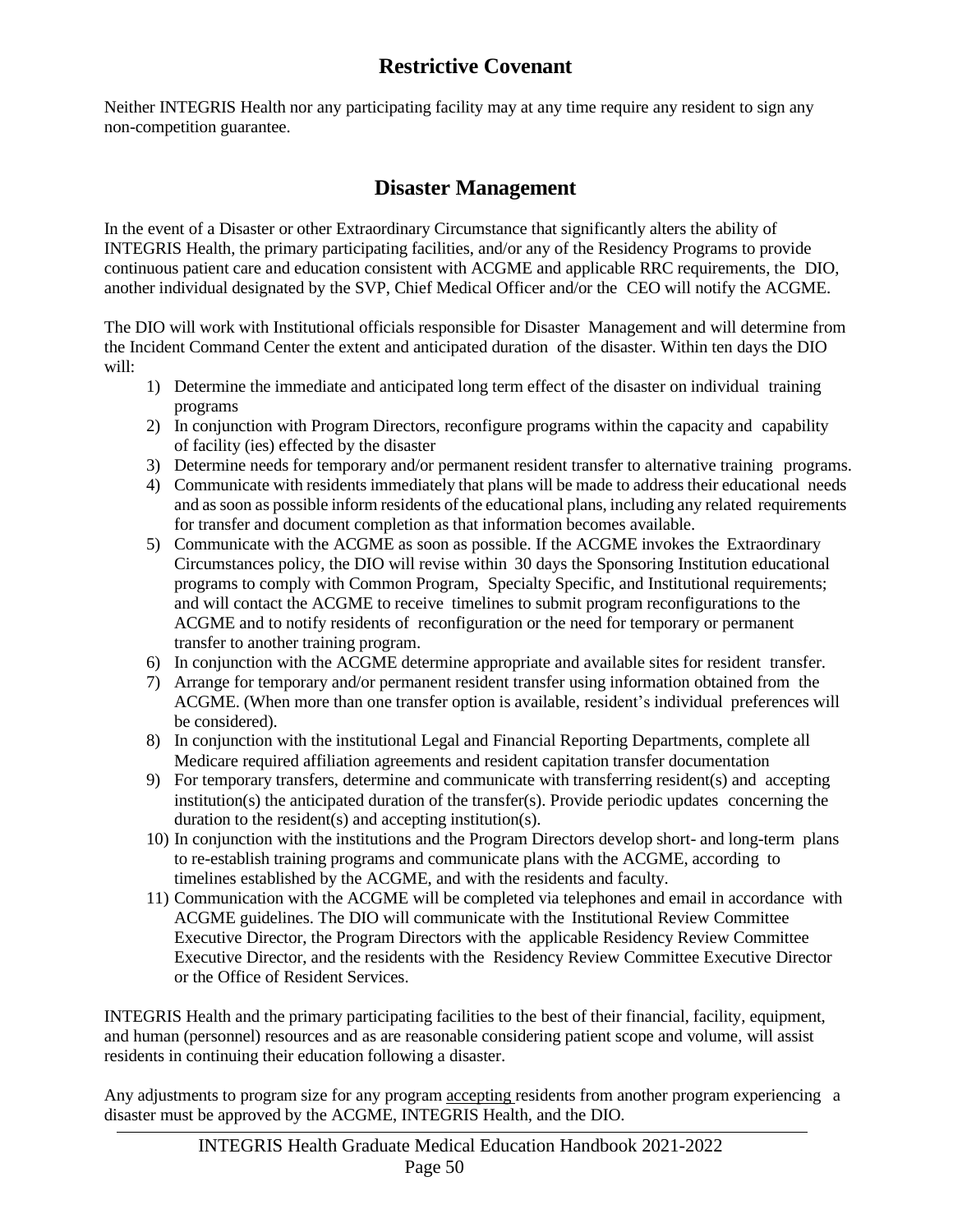## **Program Closing / Program Size Reduction**

- 1) INTEGRIS Health will inform affected residents as soon as possible following any decision to close or reduce the size or number of positions of a residency program, or of any decision to close the sponsoring institution.
- 2) INTEGRIS Health will:
	- a. Notify the DIO, the Graduate Medical Education Committee, and in accordance with the ACGME requirements, the ACGME and
	- b. Arrange that any resident in a program/institution that is closing or in a program to be reduced in size can complete his/her training prior to the program closing or
	- c. Through the Graduate Medical Education Office and/or the applicable Program Director assist any such resident in finding a position at another ACGME accredited institution where the resident can continue his/her residency training.
- 3) Provide a severance package consistent with applicable accreditation agency requirements and institutional policy for any resident who cannot complete the program and/or be placed in a geographically proximate alternative program.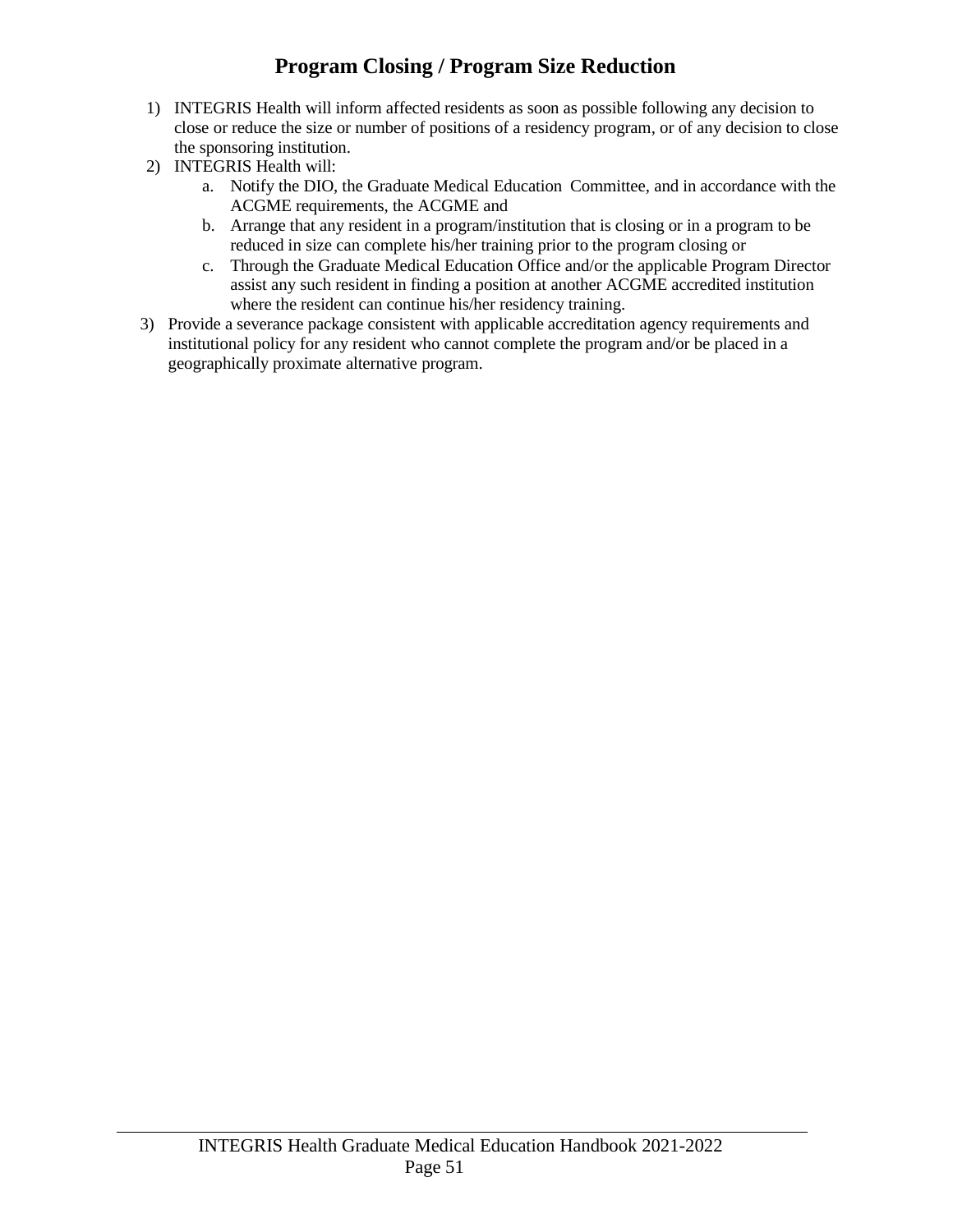## **ACGME Accreditation and Initiatives**

#### **Clinical Learning Environment Review (CLER)**

The ACGME established the CLER Program to provide GME leaders and executive leaders of hospitals, medical centers, and other clinical settings with formative feedback aimed at improving patient care while optimizing the Clinical Learning Environment (CLE) in six important cross-cutting areas such as patient safety and health care quality.

The CLER Program conducts a site visit every  $24 (+ 6)$  months to each ACGME-accredited institution that hosts residency and fellowship programs. The Focus Areas of the site visits and the 5 Key Questions for each site visit follow.

#### Focus Areas

- Patient Safety
- Health Care Quality
- Teaming
- Supervision
- Well-being
- Professionalism

#### 5 Key Questions

- Who and what form the hospital/medical center's infrastructure designed to address the six focus areas?
- How integrated is the GME leadership and faculty in hospital/medical center efforts across the six focus areas?
- How engaged are the residents and fellows?
- How does the hospital/medical center determine the success of its efforts to integrate GME into the six focus areas?
- What are the areas the hospital/medical center has identified for improvement?

The DIO and the Chief Executive Officer have oversight responsibility for the development of processes to address the Focus Areas and Key Questions above. Institutional and Graduate Medical Education staff will use the "CLER Pathways to Excellence" as a guide and reference for institutional and program specific development. Program Directors, faculty, and residents will participate as appropriate. The institutional responsibilities and oversight related to all issues above are in addition to and do not replace Program Director, faculty, and resident responsibilities determined by the ACGME, the ACGME RRC and the GMEC, or as defined elsewhere in this Graduate Medical Education Handbook.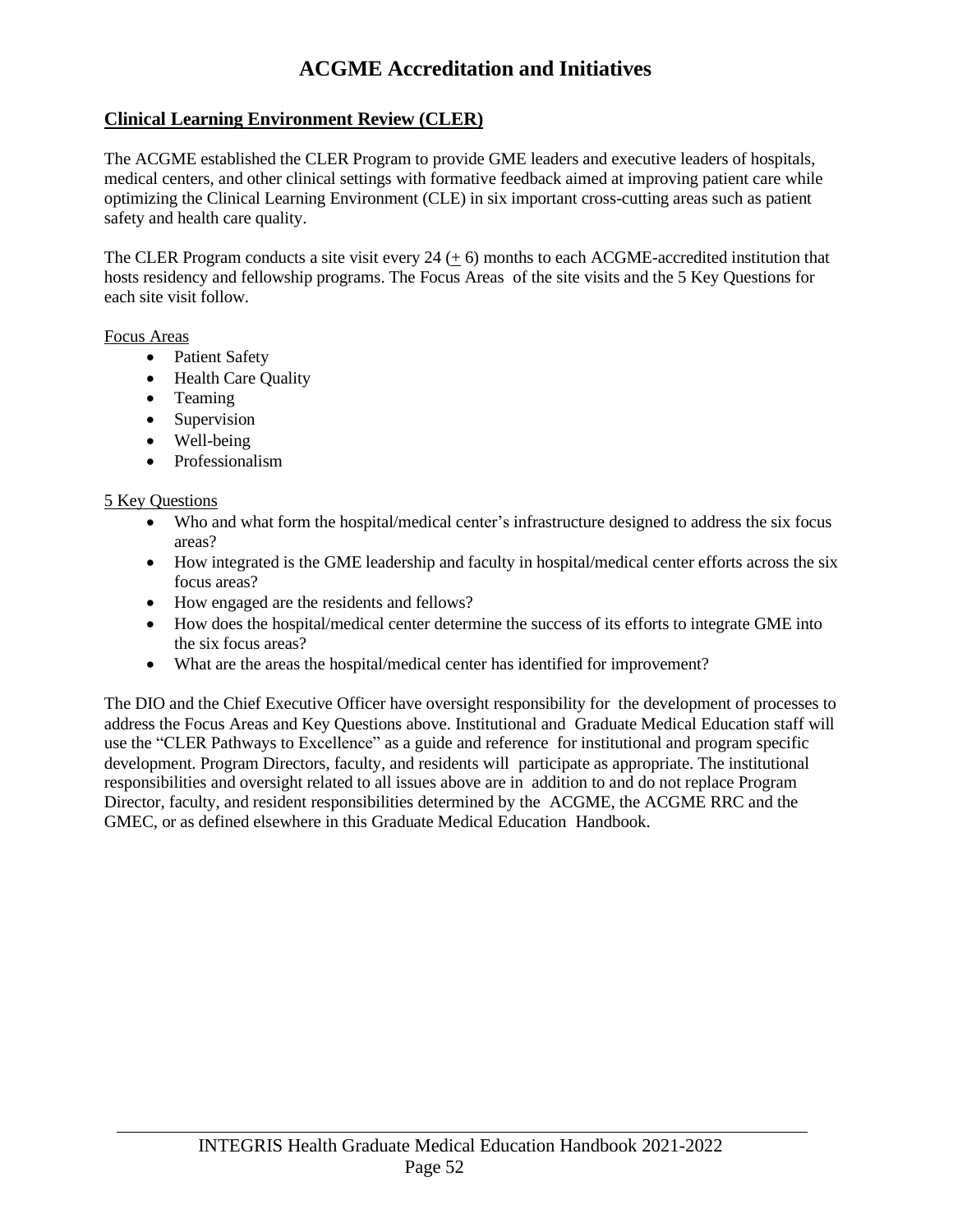## **ACGME Accreditation and Initiatives (continued)**

#### **Self-Study**

The Self-Study is an objective, comprehensive evaluation of the residency or fellowship program, with the aim of improving it. Underlying the Self-Study is a longitudinal evaluation of the program and its learning environment, facilitated through sequential annual program evaluations that focus on the required components, with an emphasis on program strengths and "self-identified" areas for improvement ("selfidentified is used to distinguish this dimension of the Self-Study from areas for improvement the Review Committee identifies during accreditation reviews).

There are two concepts to the Self-Study: 1) an exploration of program aims; and 2) an assessment of the program's institutional, local and, as applicable, regional environment. The focus on aims and the program's environmental context is to enhance the relevance and usefulness of the program evaluation, and support improvement that goes beyond compliance with the requirements.

The program Self-Study group should develop an action plan and track improvements. The ACGME, during a 10-year site visit scheduled at least 24 months following the initiation of the Self-Study, will review the Self-Study process and improvements accomplished through program action plans.

The Program Director is responsible to lead the Self-Study process, to include all relevant stakeholders including but not limited to faculty and residents, to complete and submit to the ACGME all required documents (according to timelines determined by the ACGME), and to implement action plans to address program aims (goals).

Copies of all Program Self-Study documents, including but not limited to summaries and action plans, must be submitted to the GME Manager and DIO.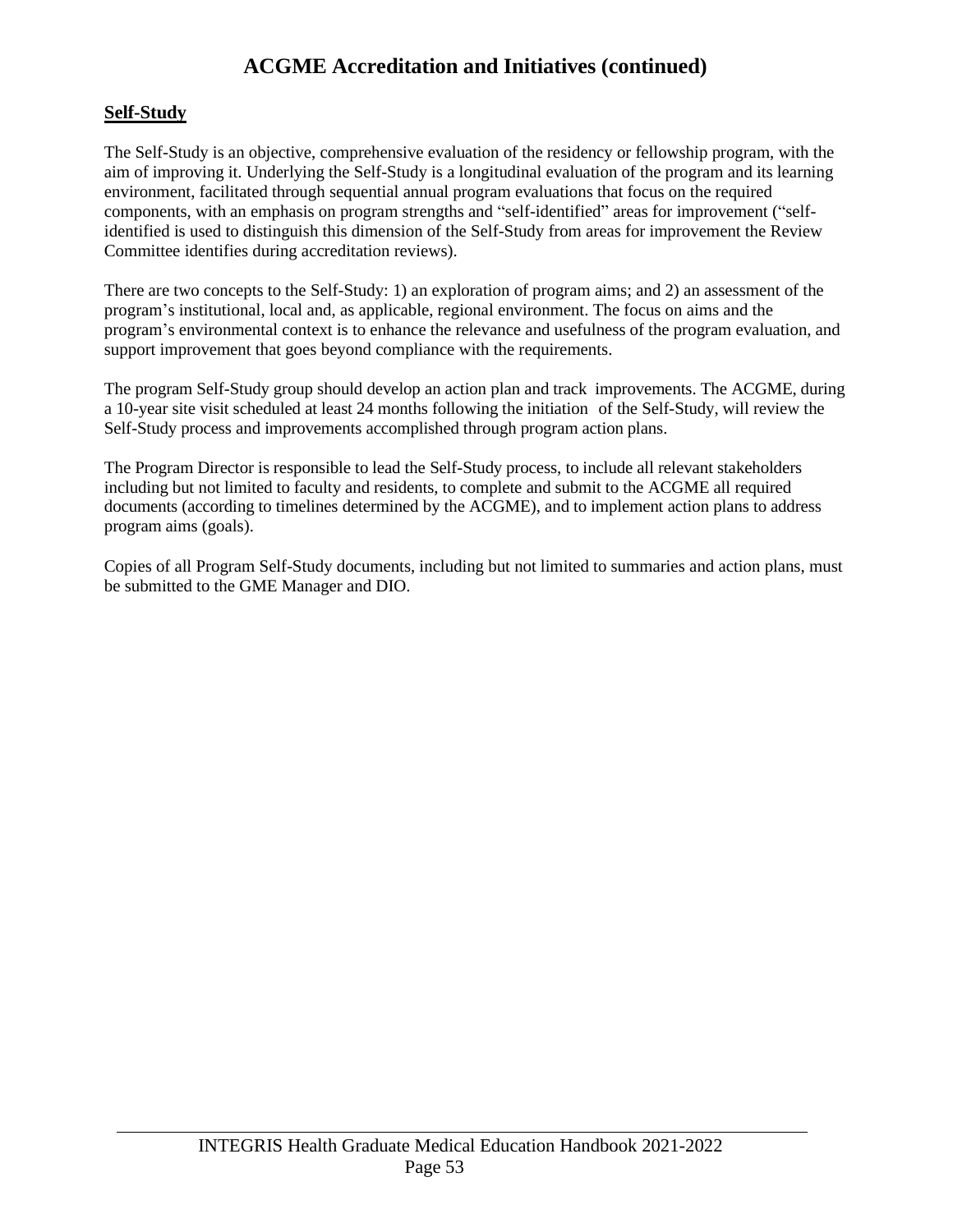## **Graduate Medical Education Committee**

The Graduate Medical Education Committee, hereinafter called the "GMEC" is responsible for monitoring and advising on all aspects of resident education affecting all Residency Programs sponsored by INTEGRIS Health, for the development of all policies and procedures affecting the Residency Programs, including compliance with ACGME Institutional Requirements, Common Program Requirements, Policies and Procedures, and Residency Review Committee Program Requirements. The GMEC meets at least quarterly, as scheduled by the Graduate Medical Education Office. The Graduate Medical Education Office will maintain minutes of all GMEC meetings. The membership of the GMEC will include the following:

- Designated Institutional Official
- Program Directors of all ACGME accredited programs
- Representatives from the teaching faculty
- Peer-selected residents/fellows a minimum of two residents/fellows from ACGME accredited programs
- Institutional representatives including a quality improvement/patient safety officer or designee

At least one Resident must attend each GMEC meeting,

A faculty member may represent the Program Director for a limited number of meetings each year as determined by the GMEC.

Residency Supervisors and Coordinators and/or other Residency office staff may be invited to attend GMEC meetings or participate as members of the GMEC at the discretion of the GMEC.

The GMEC may establish ad hoc subcommittees at its discretion. Any ad hoc subcommittee will include a peer-selected resident. Any ad hoc committee action defined by the ACGME as the responsibility of the GMEC will be forwarded to the GMEC for final review and approval.

The responsibilities of the GMEC will be documented in meeting minutes and include:

Oversight of:

- 1. the accreditation status of INTEGRIS Health;
- 2. the accreditation status of the ACGME training programs;
- 3. the quality of the learning and working environment for all the residents at all training sites;
- 4. the quality of the educational experiences of all residents and the measurable outcomes of the training as defined by the ACGME, the applicable Residency Review Committee, and INTEGRIS Health;
- 5. the ACGME-accredited program(s)' annual program evaluations and self-studies;
- 6. all processes related to reductions and closures of individual ACGME-accredited programs, major participating sites, and the Sponsoring Institution; and,
- 7. the provision of summary information of patient safety reports to residents, fellows, faculty members, and other clinical staff members. At a minimum, this oversight must include verification that such summary information is being provided.

Review and approval of:

- 1. institutional GME policies and procedures;
- 2. GMEC subcommittee actions that address required GMEC responsibilities;
- 3. annual recommendations to the Sponsoring Institution's administration regarding resident/fellow stipends and benefits\*\*;
- 4. applications for ACGME accreditation of new programs;
- 5. requests for permanent changes in resident/fellow complement;
- 6. major changes in each of its ACGME-accredited programs' structure or duration of education, including any change in the designation of a program's primary clinical site;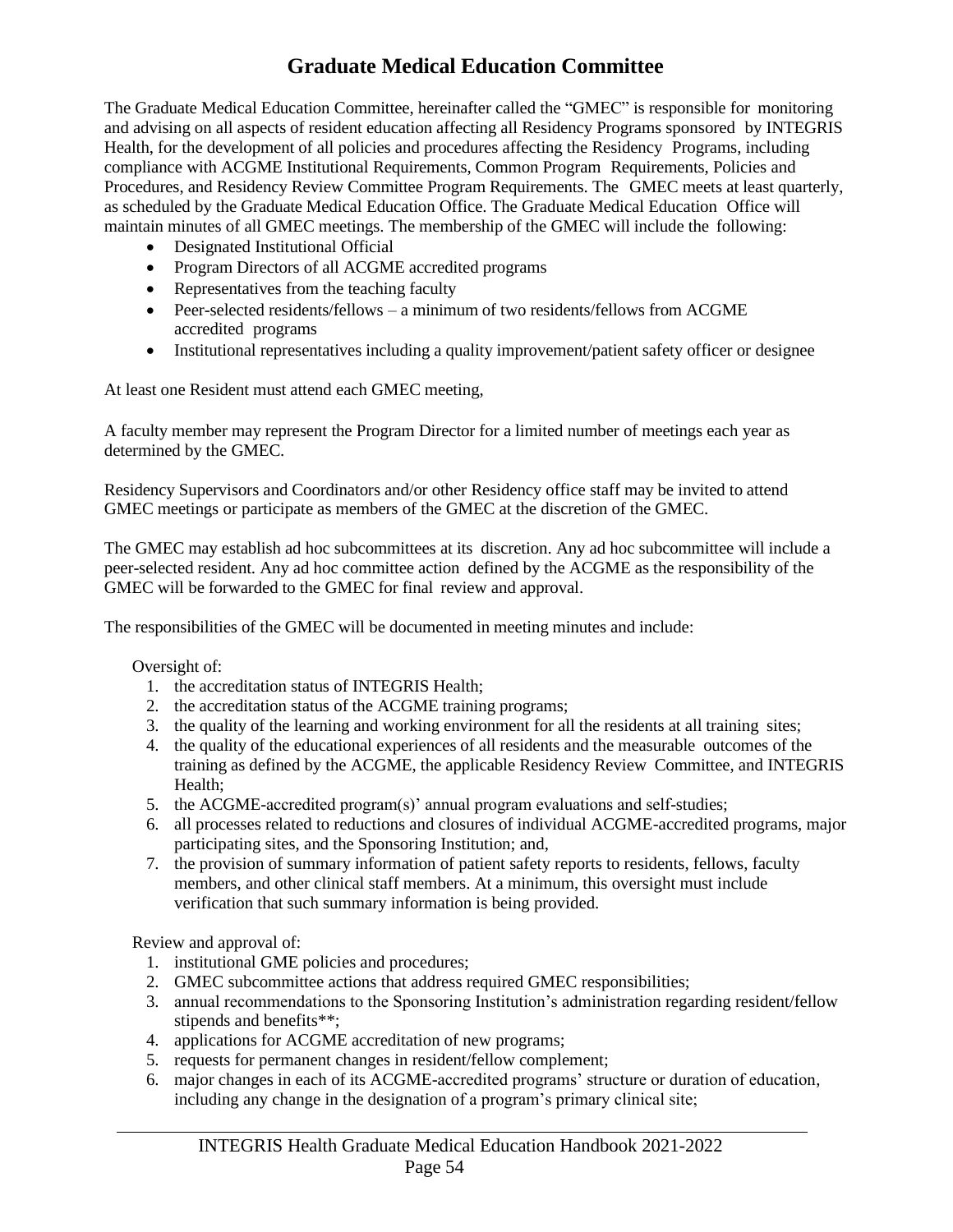## **Graduate Medical Education Committee (continued)**

- 7. additions and deletions of each of its ACGME-accredited programs' participating sites;
- 8. appointment of new Program Directors;
- 9. progress reports requested by a Review Committee;
- 10. responses to Clinical Learning Environment Review (CLER) reports;
- 11. requests for exceptions to clinical and educational work hour requirements;
- 12. voluntary withdrawal of ACGME program accreditation or recognition;
- 13. requests for appeal of an adverse action by a Review Committee;
- 14. appeal presentations to an ACGME Appeals Panel; and,
- 15. exceptionally qualified candidates for resident/fellow appointments who do not satisfy the Sponsoring Institution's resident/fellow eligibility policy and/or resident/fellow eligibility requirements in the Common Program Requirements.

#### Annual Institutional Review (AIR) and Executive Summary

The GMEC must demonstrate effective oversight of the Sponsoring Institution's accreditation through an Annual Institutional Review (AIR) in compliance with ACGME Institutional Requirements. The report will include but not be limited to institutional performance indicators which will include but not be limited to:

- 1. Most recent ACGME institutional letter of notification;
- 2. Results of ACGME surveys of residents/fellows and core faculty members;
- 3. Review of each ACGME-accredited programs' ACGME-accreditation information, including accreditation statuses and citations;
- 4. A monitoring program and procedures to address individual action plans developed in response to issues identified through the Annual Institutional Review; and,
- 5. Any other action plans determined by the GMEC to require ongoing monitoring.

The DIO provides the AIR, including a written executive summary, to the INTEGRIS Baptist Medical Center and INTEGRIS Southwest Medical Center Medical Executive Committees. The Executive Summary goes to the respective Boards of Directors of INTEGRIS Baptist Medical Center and INTEGRIS Southwest Medical Center and then to the INTEGRIS Health Board of Directors. The report will include but not be limited to a summary of the content of the Annual Institutional Review (see 1-5 above).

#### Special Review

The GMEC must demonstrate effective oversight of underperforming program(s) through a Special Review process. The Special Review process must include a protocol that:

- 1. Establishes a variety of criteria for identifying underperformance that includes, at a minimum, program accreditation statuses and Initial Accreditation with Warning, Continued Accreditation with Warning, and adverse accreditation statuses as described by ACGME policies; and,
- 2. Results in a timely report that describes the quality improvement goals, the corrective actions, and the process for GMEC monitoring of outcomes, including timelines.

*\*\* Funding is reviewed annually with the administration during the annual budgeting process. Positions are funded in accordance with institutional financial considerations and Medicare IME and GME reimbursement requirements. The institution is committed to Graduate Medical Education and to the support (through the completion of the program either at INTEGRIS Health or through assistance in transfer to another ACGME accredited residency program in the same specialty) of each resident who begins a program and meets the ongoing requirements of the program.*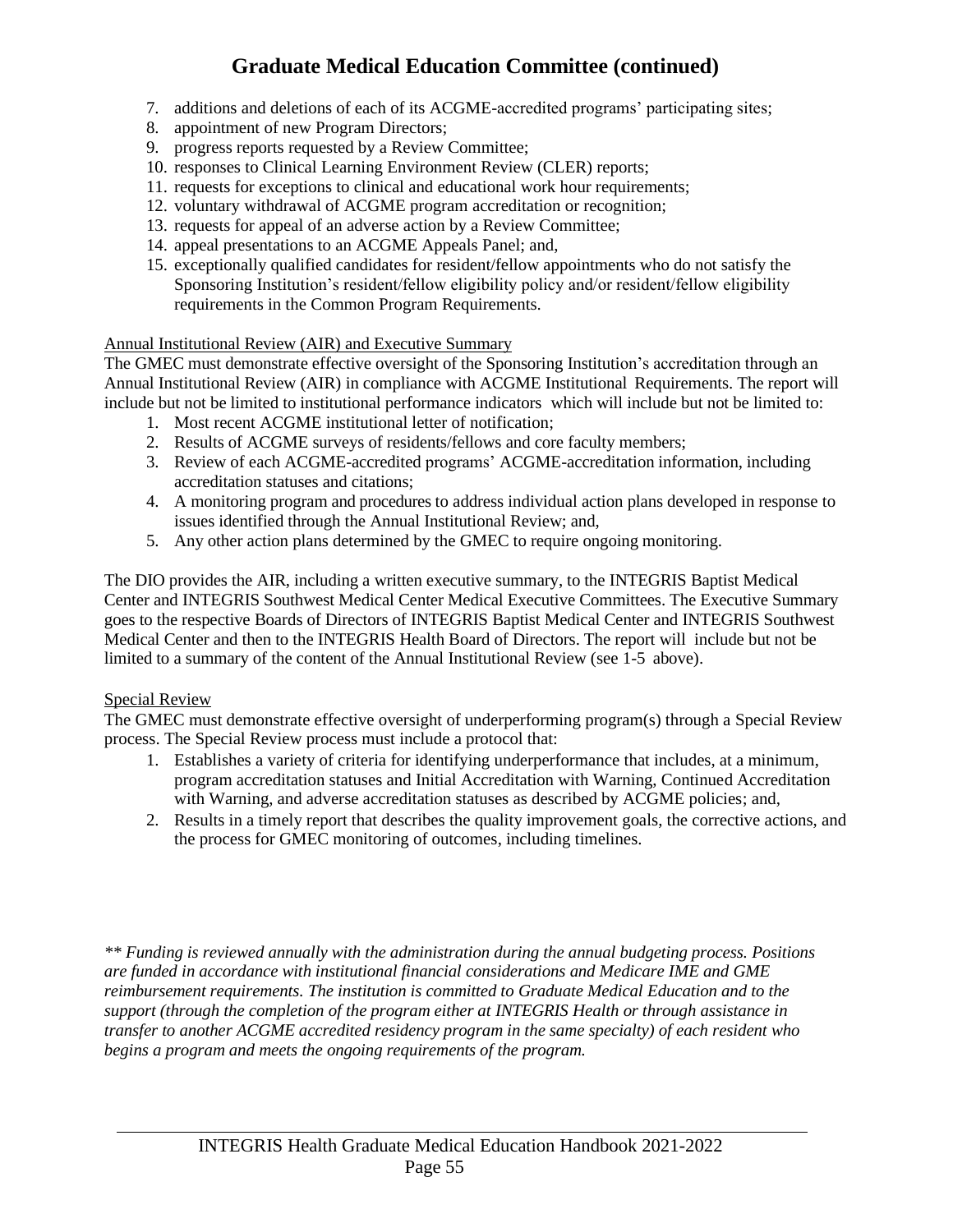## **Clinical Learning Environment Review (CLER) Subcommittee**

The CLER Subcommittee is responsible for evaluating, encouraging, and promoting improvements in the six Focus Areas of the Clinical Learning Environment (CLE): Patient Safety, Health Care Quality, Teaming, Supervision, Well-Being, and Professionalism. The CLER Subcommittee meets every other month, as scheduled by the Graduate Medical Education Office. The Graduate Medical Education Office will maintain minutes of all CLER Subcommittee meetings. Membership of the CLER Subcommittee will include the following:

- DIO
- Residency and fellowship program faculty of all ACGME accredited programs
- Peer-selected residents/fellows
- Graduate Medical Education staff
- Institutional representatives including administration, quality, and pharmacy

At least one resident/fellow must attend each CLER Subcommittee meeting.

The CLER Subcommittee will report to the GMEC through a committee member, as required by the ACGME. Reports will include committee plans and progress updates as well as other items requested by GMEC. Subcommittee actions that address required GMEC responsibilities will be reviewed and approved by the GMEC. Additional reporting may occur within other organizational committees by request. The CLER Subcommittee will help identify the appropriate avenues for dissemination of committee reports to each program.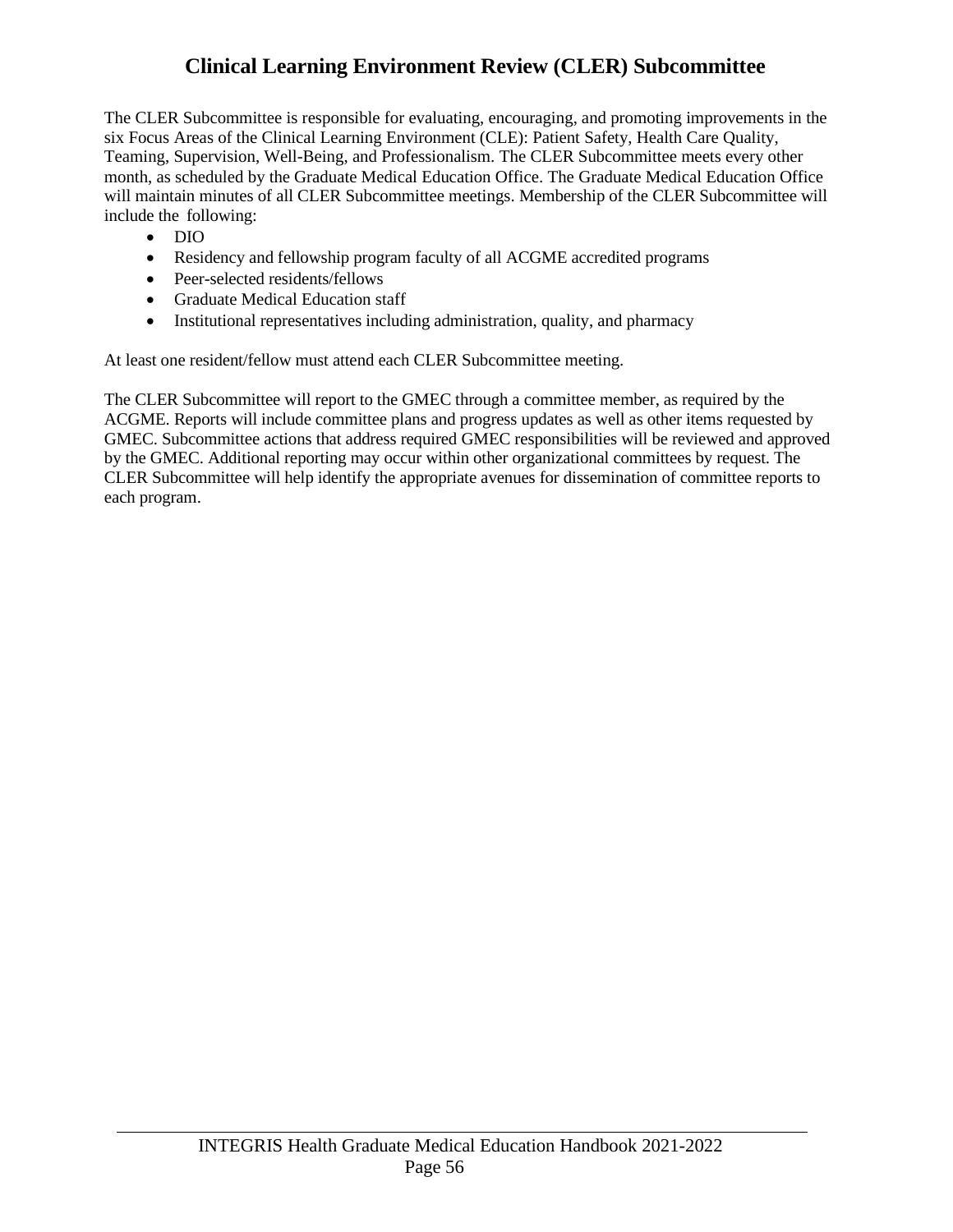## **INTEGRIS Health Special Review Committee**

The Graduate Medical Education Committee will monitor each ACGME accredited residency/fellowship program for consistent and ongoing compliance with accreditation requirements and for any areas of underperformance related to the requirements or other criteria as determined by the institution and/or the GMEC.

The GMEC has established a Scorecard to document, track, and monitor program performance, and criteria for each indicator which the GMEC considers underperformance and which would thereby trigger review by a Special Review Committee. In addition, any citation by and/or special responses of any kind required by the ACGME or any other applicable accreditation or regulatory body will trigger an immediate Special Review Committee assessment.

The GMEC will determine membership of and timelines for activation of reports by the Special Review Committee. Membership will include at a minimum:

- a) DIO
- b) Program Director from a different program or faculty member from a different program with special knowledge in the area of concern
- c) Resident from a different program
- d) Manager for Graduate Medical Education who will be a non-voting member and who will manage the committee process, maintain minutes, and be responsible for ensuring all related documents and follow up reports are submitted to the GMEC within required timelines.

The committee members will determine the committee chairman who will be responsible to lead all meetings and to present the committee report to the GMEC.

The Special Review Committee may

- 1) Review any residency, institutional, accreditation or other applicable documents, reports, surveys, logs, contracts, or other information applicable to the area of concern as needed.
- 2) Interview the
	- a. Program Director
	- b. Faculty Members
	- c. Residents
	- d. Residency Coordinator or Supervisor
	- e. Institutional Officials or
	- f. Others as needed to further clarify the status of the area of concern, opportunities of the area of concern, opportunities for improvements, actions needed, potential and perceived barriers to these actions, and options to address the barriers.

The Committee will prepare and present a report to the GMEC within timelines established by the GMEC at time of committee activation. Exceptions to the pre-established timelines must be approved by the GMEC or the DIO. The report will include:

- a) Statement of criteria which triggered the Special Review Committee
- b) Brief summary of Committee's review process including but not limited to a list of documents reviewed and persons interviewed
- c) Assessment of Program's current performance relative to criteria that triggered the review
- d) Quality improvement goals
- e) Corrective actions recommended
- f) Timelines for the Program Director or another designated person to report to the GMEC results of actions taken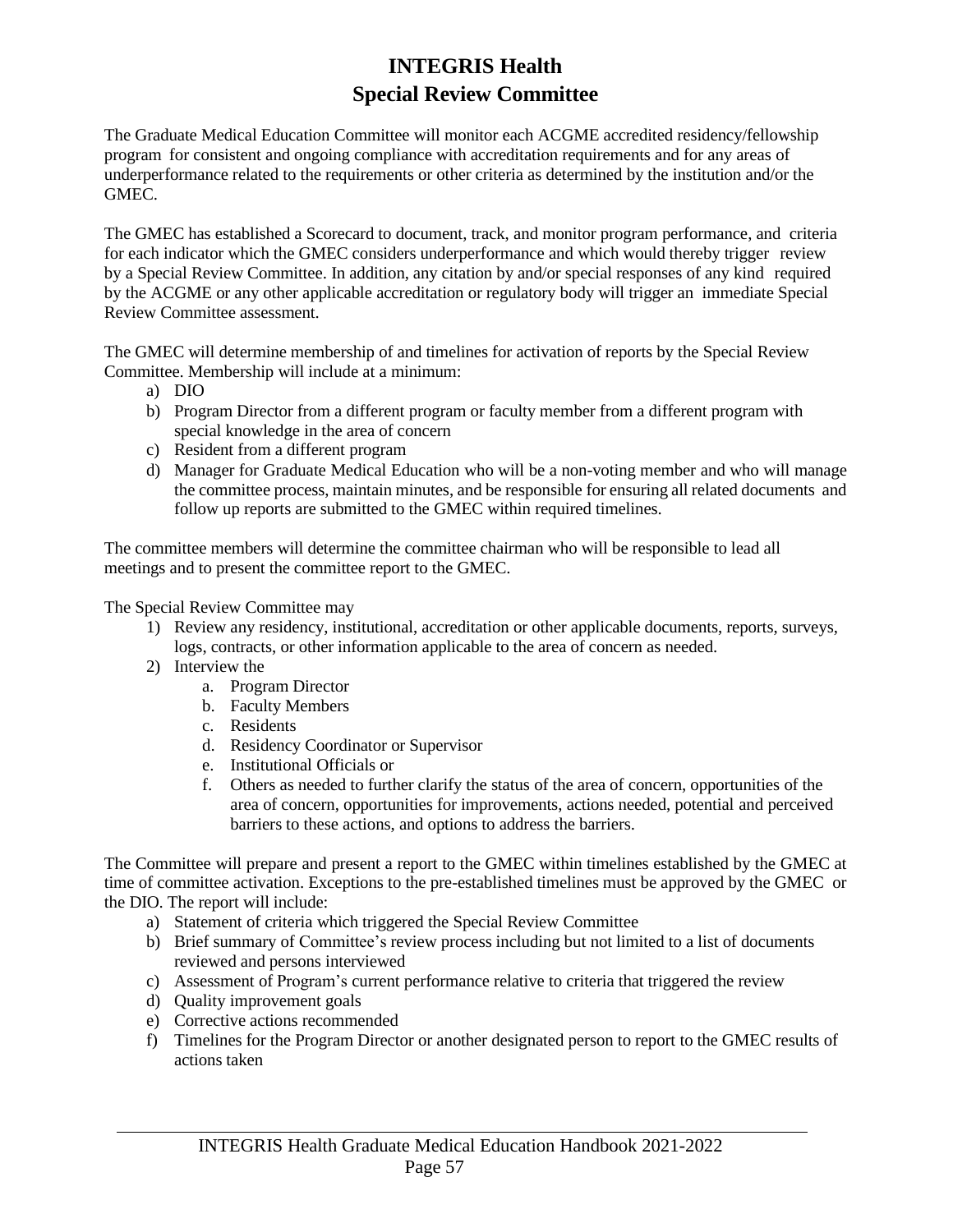### **INTEGRIS Health Special Review Committee (continued)**

At the discretion of the DIO, a representative of the Special Review Committee may meet with the Program Director of the program under review to discuss committee findings, assessment, and recommendations before presentation to the GMEC.

The GMEC may approve, not approve, and/or request modification to or additional information be added to the Special Review Committee Report and the Action Plans recommended.

The Program Director may respond at the meeting when the Special Review Committee submits the report and must respond within Action Plan timelines approved by the GMEC. Exceptions to the preestablished timelines must be approved by the DIO. The GMEC will determine at the time the Program Director responds whether further action(s) is/are necessary and related timelines. After the GMEC accepts the corrective action as complete, the GMEC will monitor the program performance using the GMEC Scorecard.

The Sponsoring Institution recognizes a Program may be making progress toward improvement goals yet trigger a repeat Special Review. If the Program triggers the same or a closely related criteria, the GMEC will review and make a determination to either continue appropriate monitoring of previously defined corrective action outcomes or reactivate the Special Review Committee and require a more extensive and in-depth review of the issue and/or a more comprehensive detailed Action Plan. The Committee process will otherwise proceed as described.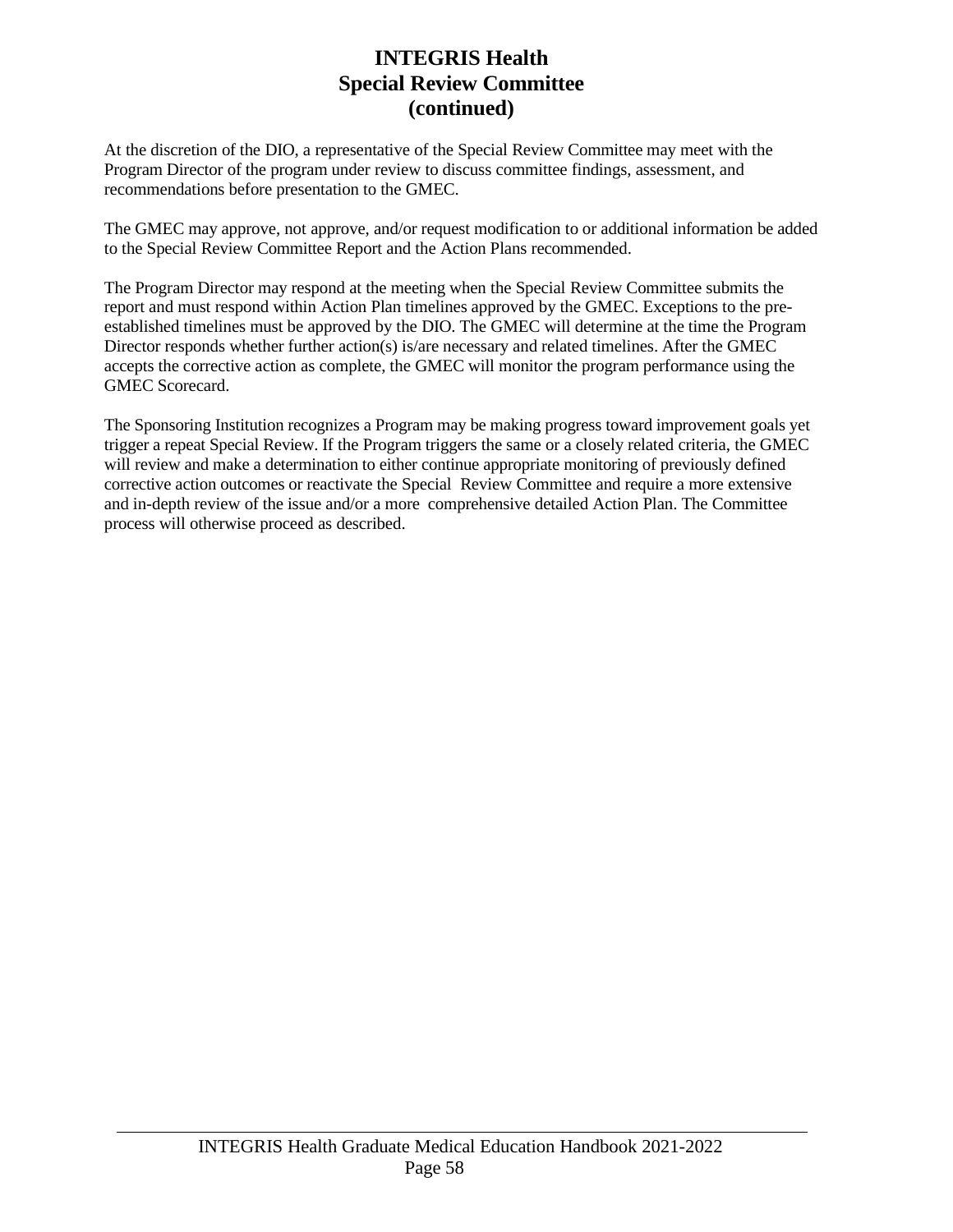## **Graduate Medical Education Department**

The Graduate Medical Education Department is located on the second floor of the Building "A" at INTEGRIS Baptist Medical Center, with an office which services programs at INTEGRIS Southwest Medical Center in the Medical Office Building, Room 306; and an office which serves the Great Plains Family Medicine Residency at the Great Plains Family Medicine Center, 3500 NW 56<sup>th</sup> Street. The DIO directs the offices and staff.

The Graduate Medical Education Department maintains all graduate medical education related documents either in hard copy or electronically including all ACGME required or related documents, affiliation agreements and program specific letters of agreement, resident portfolios and/or logs, records utilized to verify residency training, and documents to manage the Graduate Medical Education Department CLER activities.

Responsibilities of the Graduate Medical Education staff include but are not limited to the following:

- 1. Provision of support for the DIO and the Program Directors to ensure efficient, effective and compliant management of the residency programs.
- 2. Management of the daily activities of the residency programs including but not limited to:
	- a. Preparation and distribution of resident call schedules and any other schedules required to manage the residency programs
	- b. Arrangement for rooms, meals, electronics including but not limited to computer, or other equipment for regular resident conferences and meetings
	- c. Coordination with other hospital departments and services as needed to manage on call rooms, meals, parking, etc.
- 3. Management of the resident application process, including but not limited to completion of all activities related to ERAS, NRMP, and interview scheduling and management
- 4. Preparation for annual resident orientation
- 5. Implementation and management of documentation of all required residency activities in New Innovations, the online residency management platform
- 6. Annual revision of Graduate Medical Education and Residency Handbooks and other policy updates as appropriate
- 7. Completion of credentialing documents related to past and present residents
- 8. Preparation of all materials required for the Graduate Medical Education Committee and any subcommittees or ad hoc committees
- 9. Preparation of the Graduate Medical Education Department and residency specific annual budgets, review of monthly financial statements, and communication as required concerning program funding
- 10. Communication with state medical and osteopathic licensing boards, and other regulatory agencies as needed
- 11. Management of residents and medical students rotating from outside facilities
- 12. Management of office files including but not limited to:
	- a. Past and present resident files
	- b. Resident portfolios, logs, scholarly activity reports and others as applicable
	- c. Financial files
	- d. Program specific files
	- e. Participating and affiliated facility agreements
	- f. Program specific letters of agreement
	- g. Correspondence with the ACGME, ACGME Review Committees, licensure boards, or other regulatory or accreditation agencies as needed
	- h. Any other files required for the maintenance of ACGME accreditation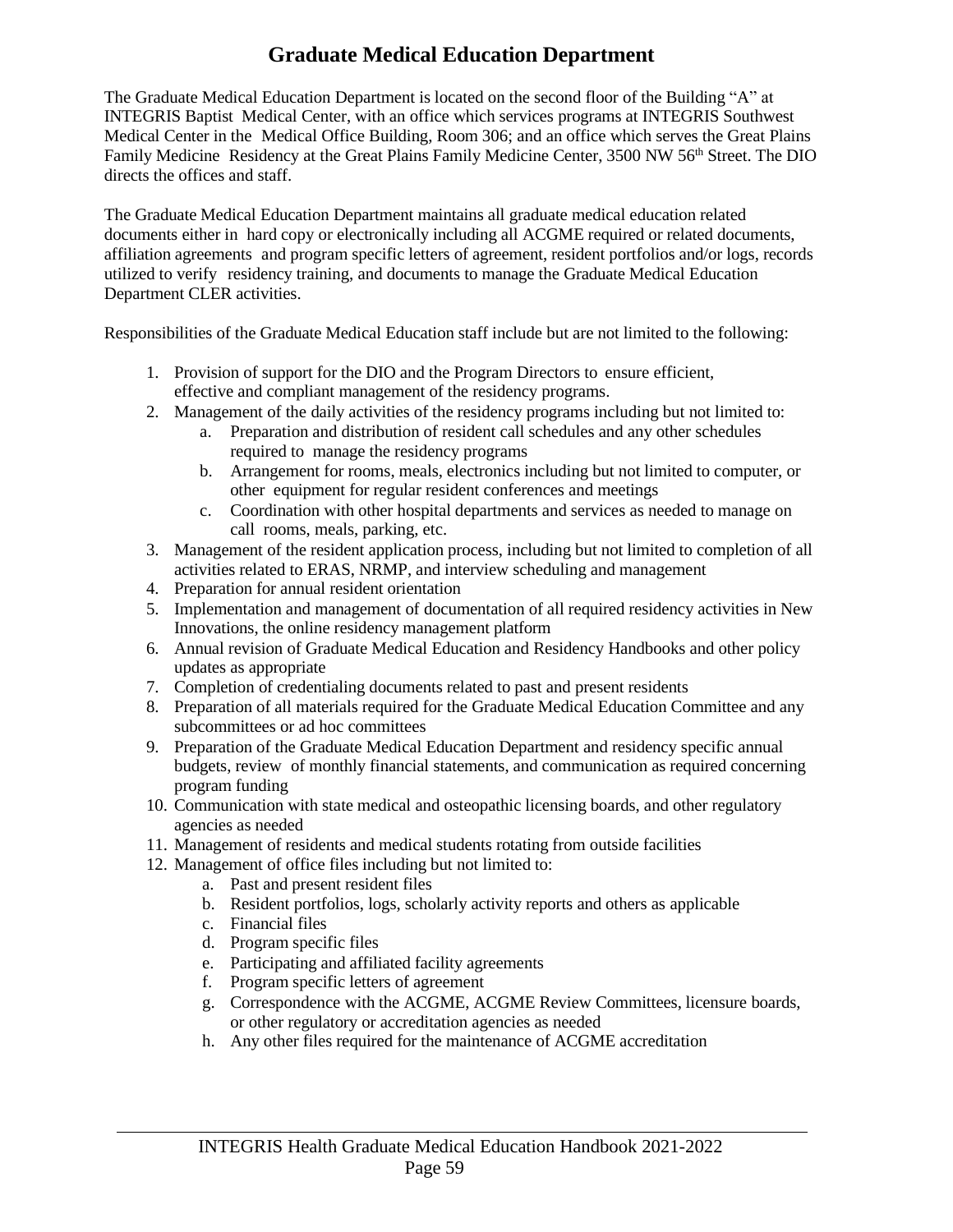## **Graduate Medical Education Department (continued)**

- 13. Retention of resident files including but not limited to:
	- a. Evaluations
	- b. Corrective action plans
	- c. Documents generated as defined in the Disciplinary Procedure and Grievance Procedure policies
	- d. Leave of absence documents
	- e. Certificate of completion of training (copy only)
	- f. Documents of approval and disapproval of moonlighting and any other professional activities performed outside the training program
- 14. Management of all processes required for the maintenance of ACGME accreditation including but not limited to:
	- a. Performance of all routine communications with agencies
	- b. Update and submission of all documents including paper documents and electronic databases
	- c. In coordination with the Program Directors, management of the Clinical Competency Committee and the Program Evaluation Committee and completion of related documents including but not limited to committee minutes and the Annual Program Evaluation
	- d. Preparation of documents required for all self-studies and accreditation site visits
	- e. Active participation in program changes required to comply with changes in accreditation requirements
- 15. Support for program participation in all required CLER activities

Graduate Medical Education INTEGRIS Baptist Medical Center 3435 NW 56th St, Building A Suite 206 #001-4396 OKC OK 73112

Great Plains Family Medicine Residency 3500 NW 56th St, Suite 100 #375-5320 OKC OK 73112

Emergency Medicine Residency 4200 S. Douglas Ave, Suite 306 #200-3490 OKC OK 73109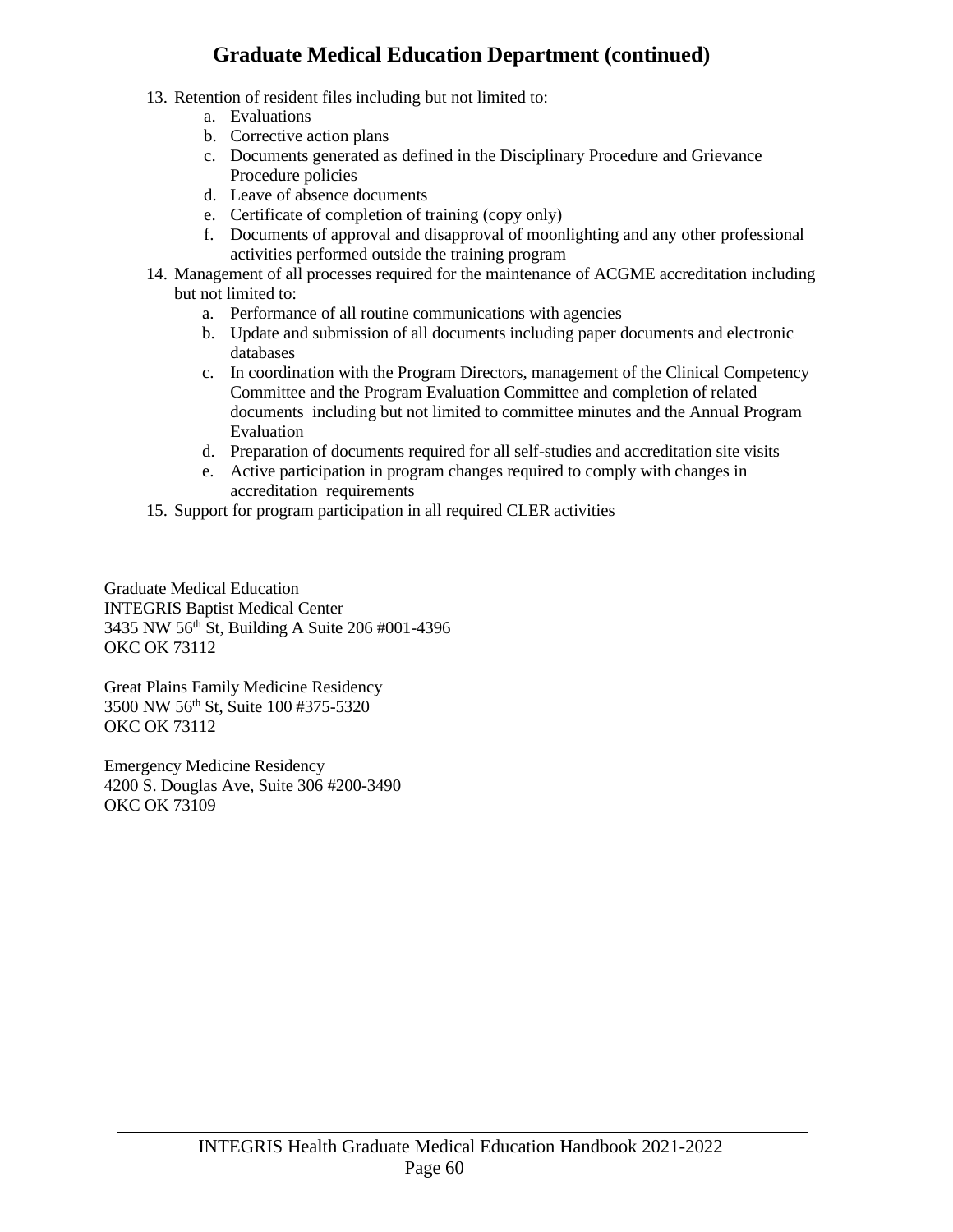## **Glossary of Abbreviations**

| <b>ACGME</b>      | <b>Accreditation Council for Graduate Medical Education</b> |
|-------------------|-------------------------------------------------------------|
| AIR.              | <b>Annual Institutional Review</b>                          |
| <b>APE</b>        | <b>Annual Program Evaluation</b>                            |
| CAP               | Caregiver Assistance Program                                |
| <b>CCC</b>        | <b>Clinical Competency Committee</b>                        |
| <b>CLER</b>       | <b>Clinical Learning Environment Review</b>                 |
| <b>COMLEX</b>     | Comprehensive Osteopathic Medical Licensure Examination     |
| <b>DIO</b>        | Designated Institutional Official                           |
| <b>EIAB</b>       | <b>Extended Illness Accrual Bank</b>                        |
| <b>GME</b>        | <b>Graduate Medical Education</b>                           |
| <b>GMEC</b>       | <b>Graduate Medical Education Committee</b>                 |
| <b>GPMF</b>       | <b>Great Plains Medical Foundation</b>                      |
| <b>HIPAA</b>      | Health Insurance Portability and Accountability Act         |
| <b>IBMC</b>       | <b>INTEGRIS Baptist Medical Center</b>                      |
| <b>ISMC</b>       | <b>INTEGRIS Southwest Medical Center</b>                    |
| <b>NRMP</b>       | <b>National Resident Matching Program</b>                   |
| <b>OSBMLS/OMB</b> | Oklahoma State Board of Medical Licensure and               |
|                   | Supervision/Oklahoma Medical Board                          |
| <b>OSBOE</b>      | Oklahoma State Board of Osteopathic Examiners               |
| <b>OSMA</b>       | <b>Oklahoma State Medical Association</b>                   |
| <b>PEC</b>        | <b>Program Evaluation Committee</b>                         |
| <b>PGY</b>        | Postgraduate Year                                           |
| <b>PPL</b>        | <b>Personal Paid Leave</b>                                  |
| <b>OHPP</b>       | Oklahoma Health Professionals Program                       |
| <b>RRC</b>        | <b>Residency Review Committee</b>                           |
| <b>USMLE</b>      | <b>United States Medical Licensing Examination</b>          |
|                   |                                                             |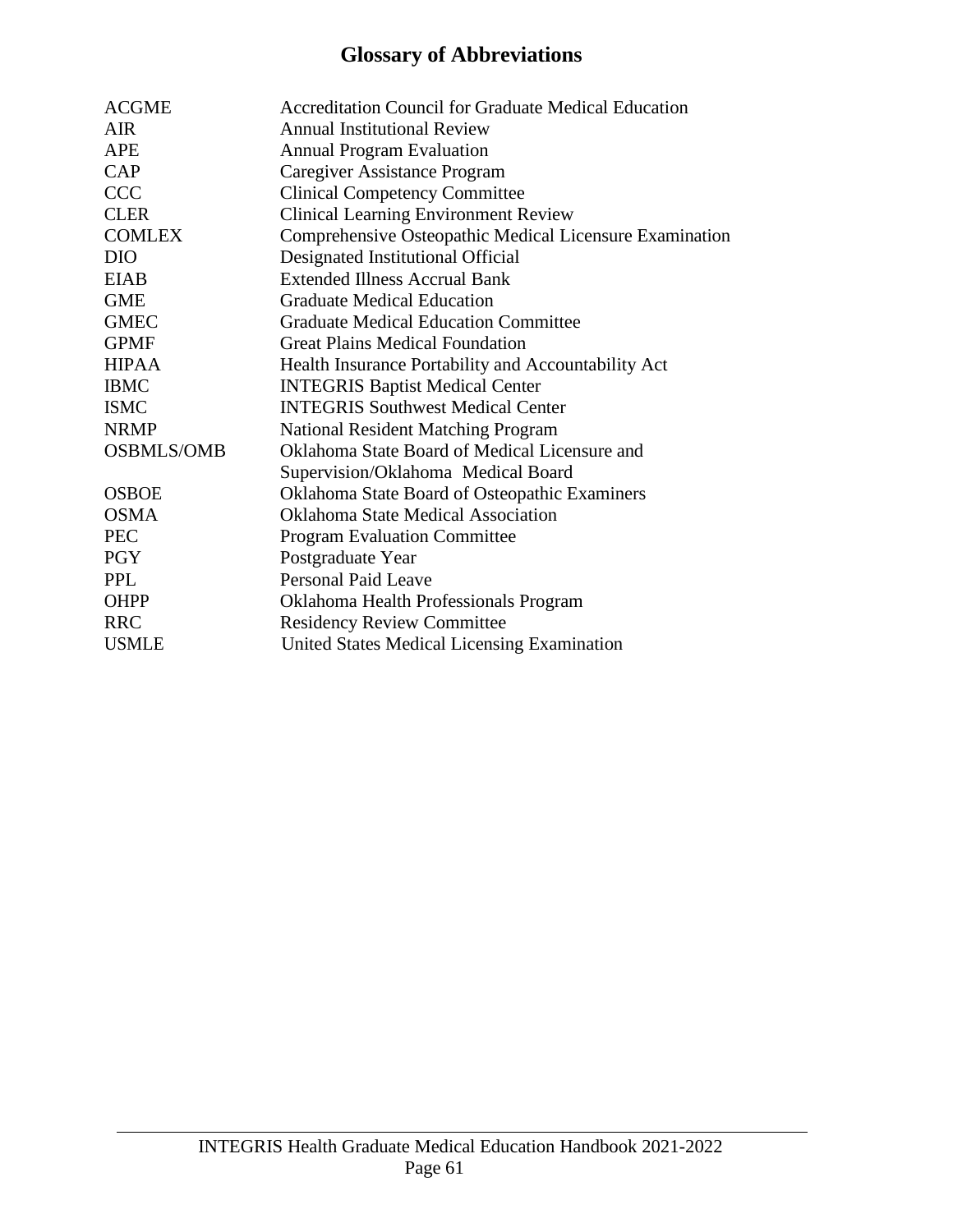## **Appendix A Policies**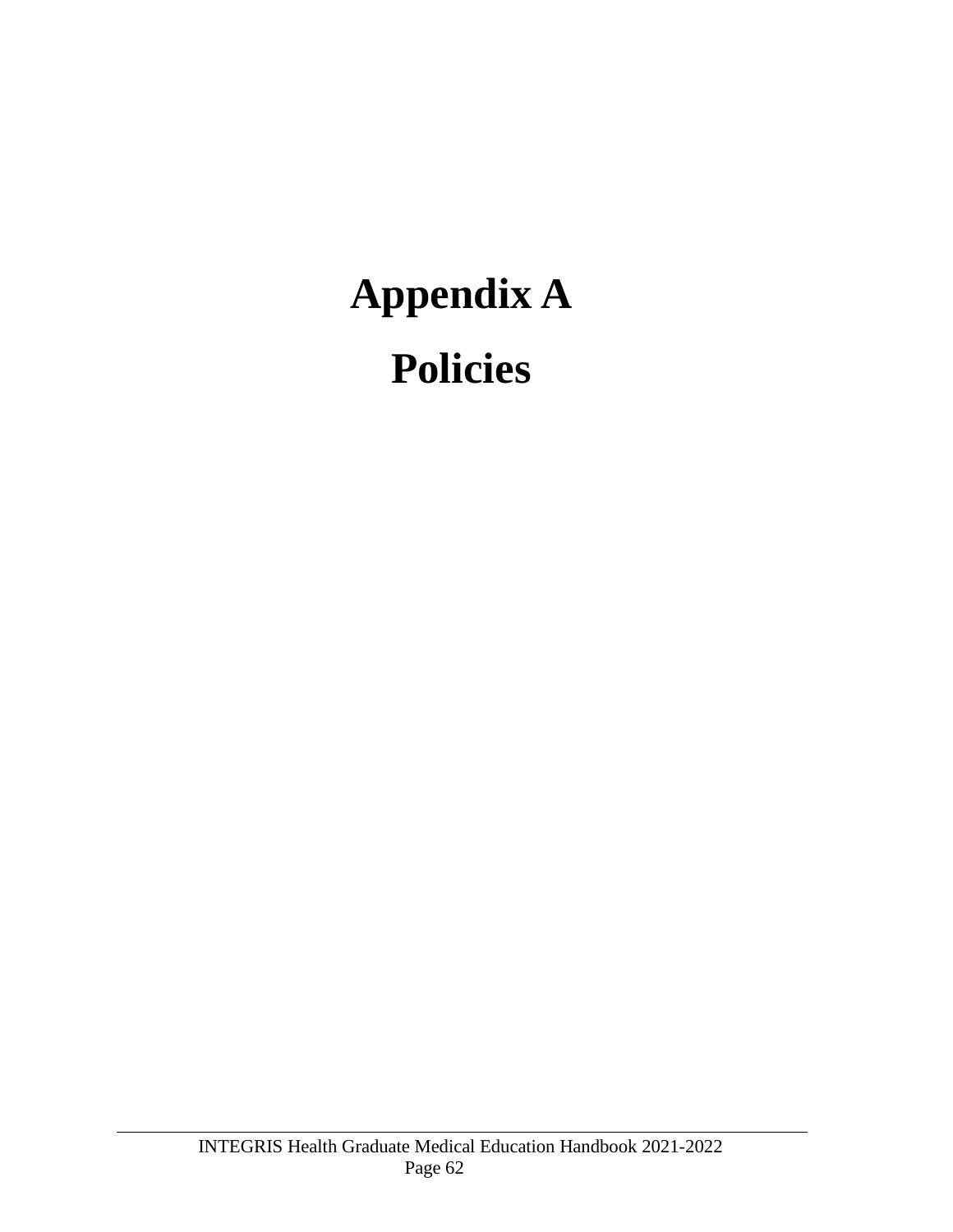## **Policies**

For a complete list of INTEGRIS Health policies, please view the link given below.

<https://integrispolicies.corp.integris-health.com/Pages/Default.aspx>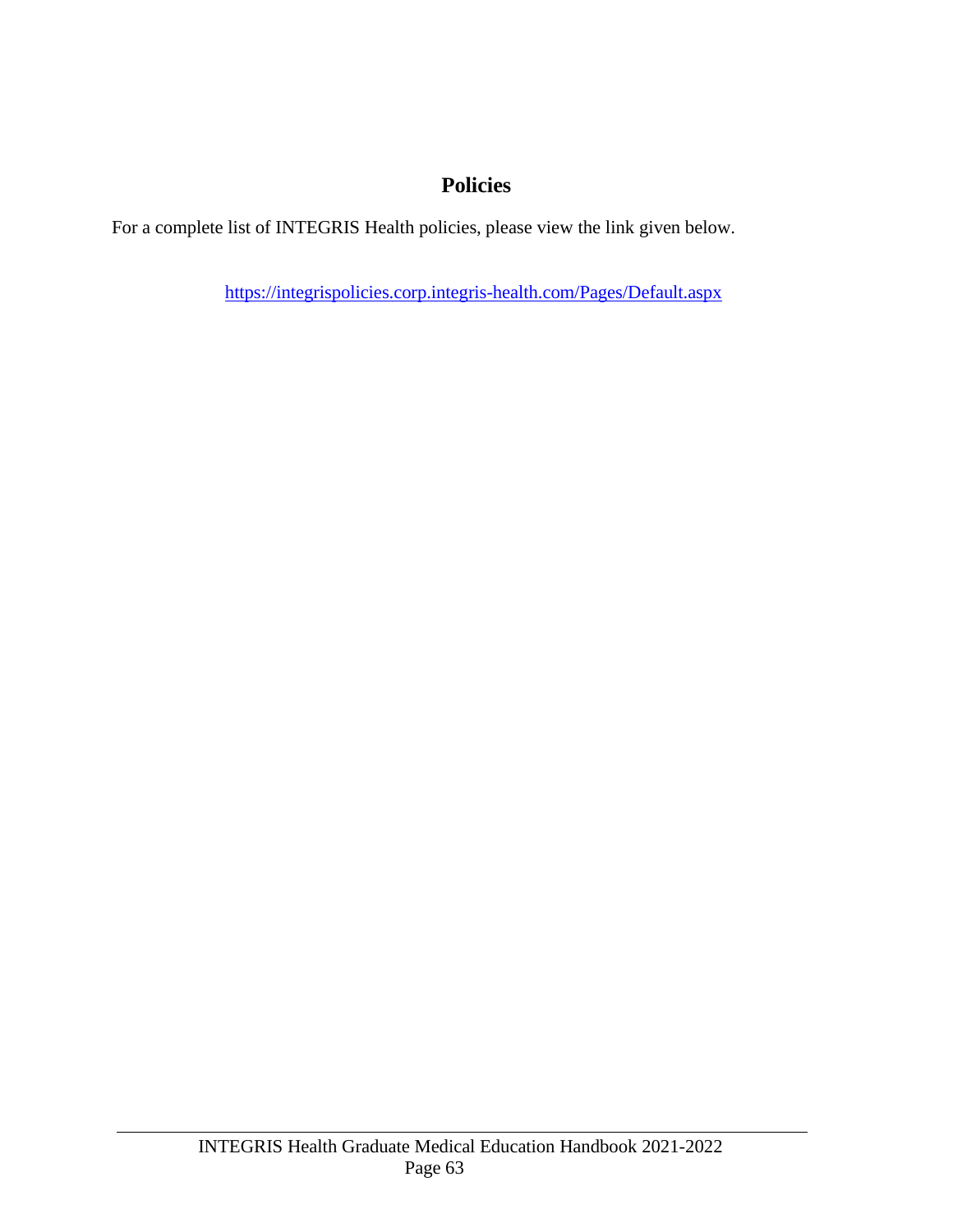## **Appendix B GMEC Organization Chart**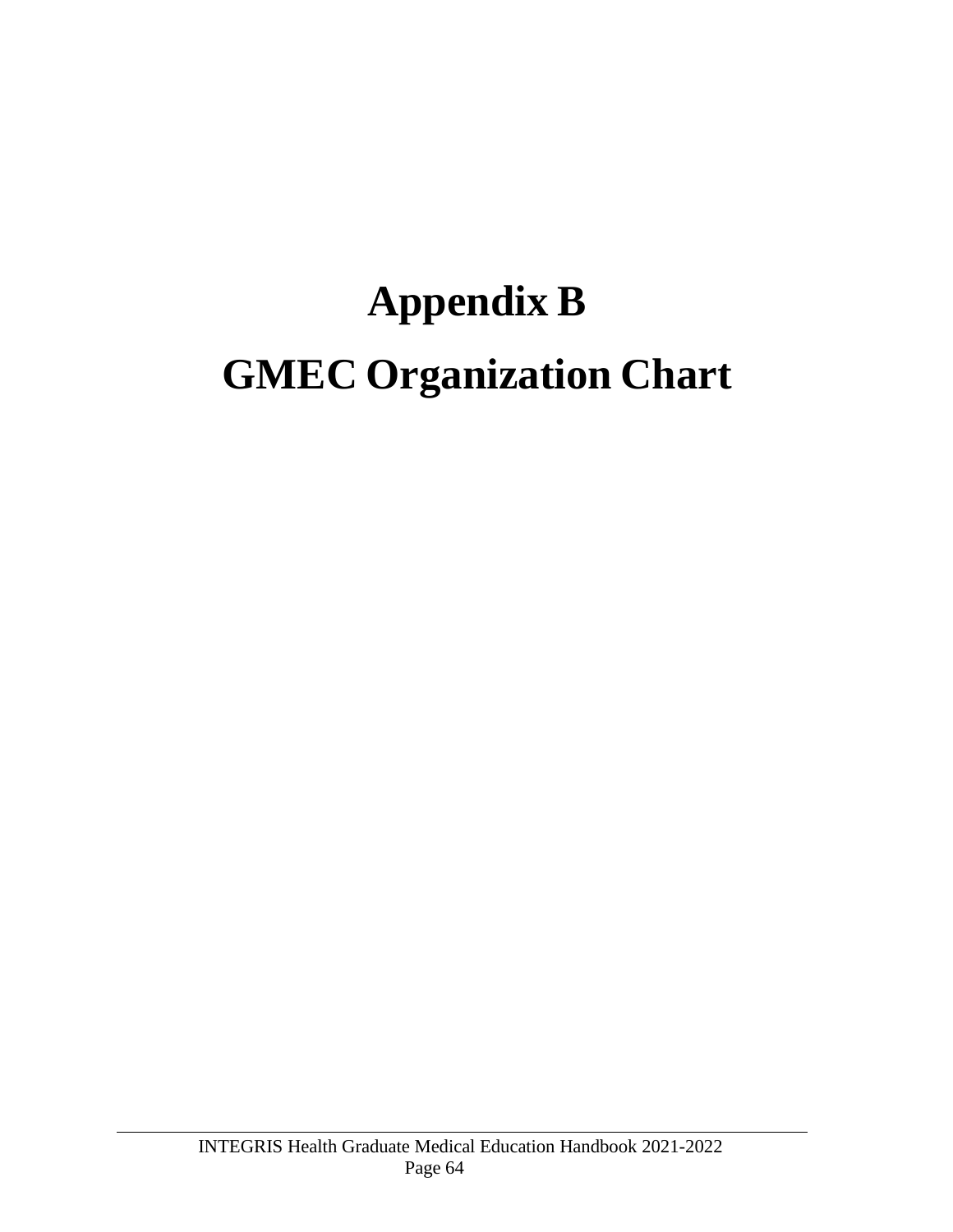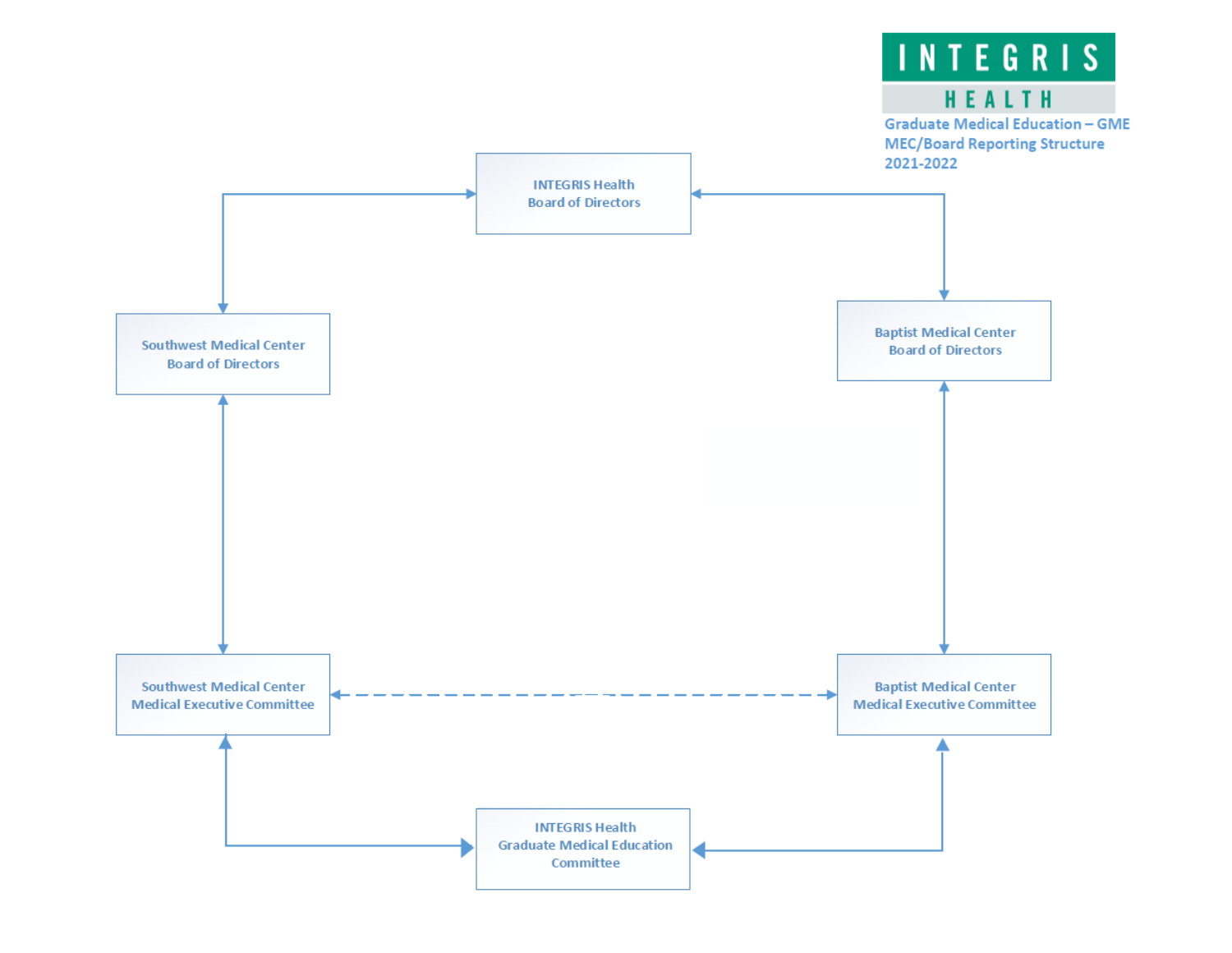## **Appendix C GME Personnel Organization Chart**

INTEGRIS Health Graduate Medical Education Handbook 2021-2022 Page 66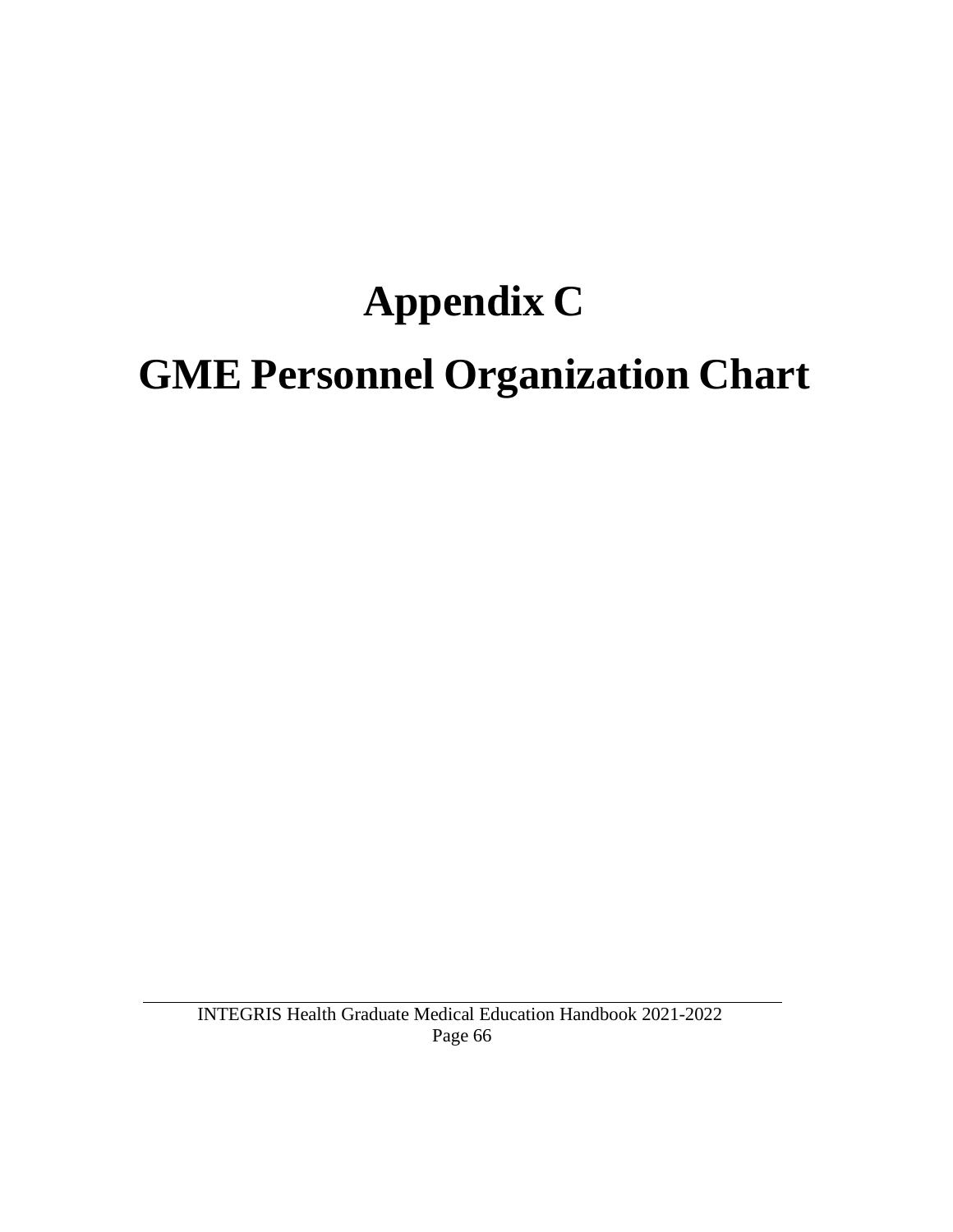

Highlighted boxes indicate non-employed positions

\* ACGME accredited programs / sponsored by INTEGRIS Health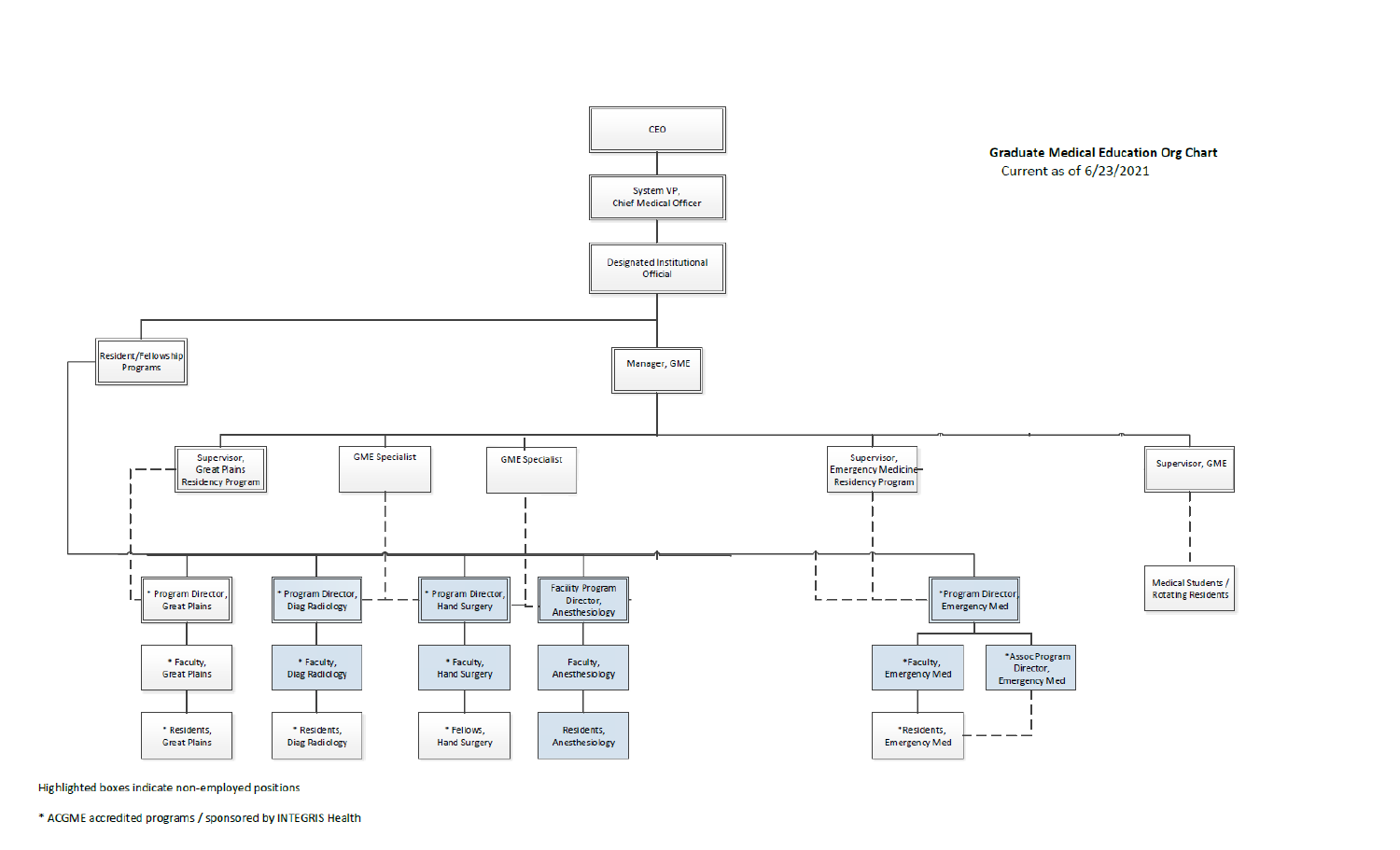# **Appendix D**

## **Benefits**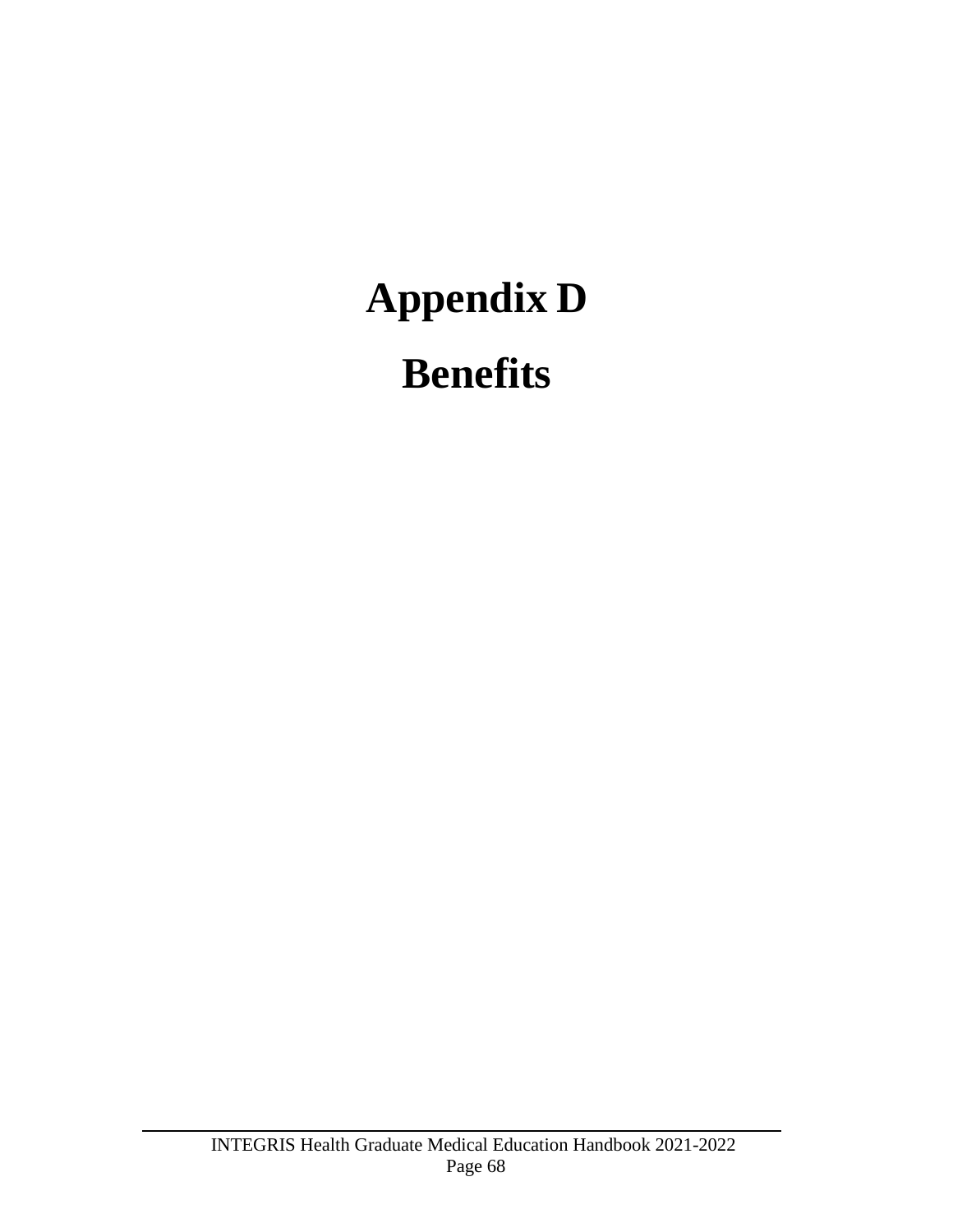### **Benefits**

For information regarding resident benefits, please view the link given below.

<https://www.integrisokbenefits.com/>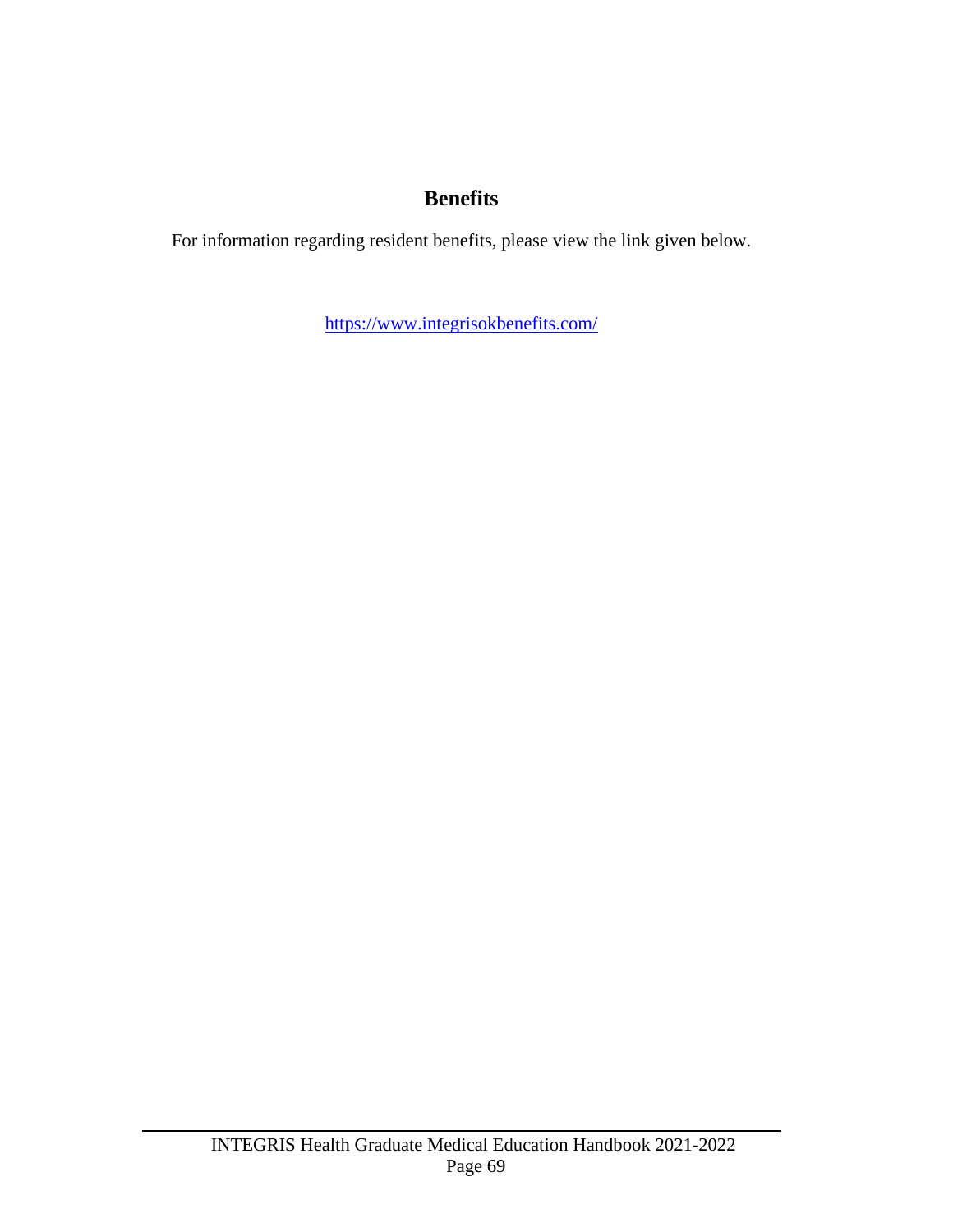## **Appendix E Behavioral and Performance Assessment Document with Corrective Action Plan**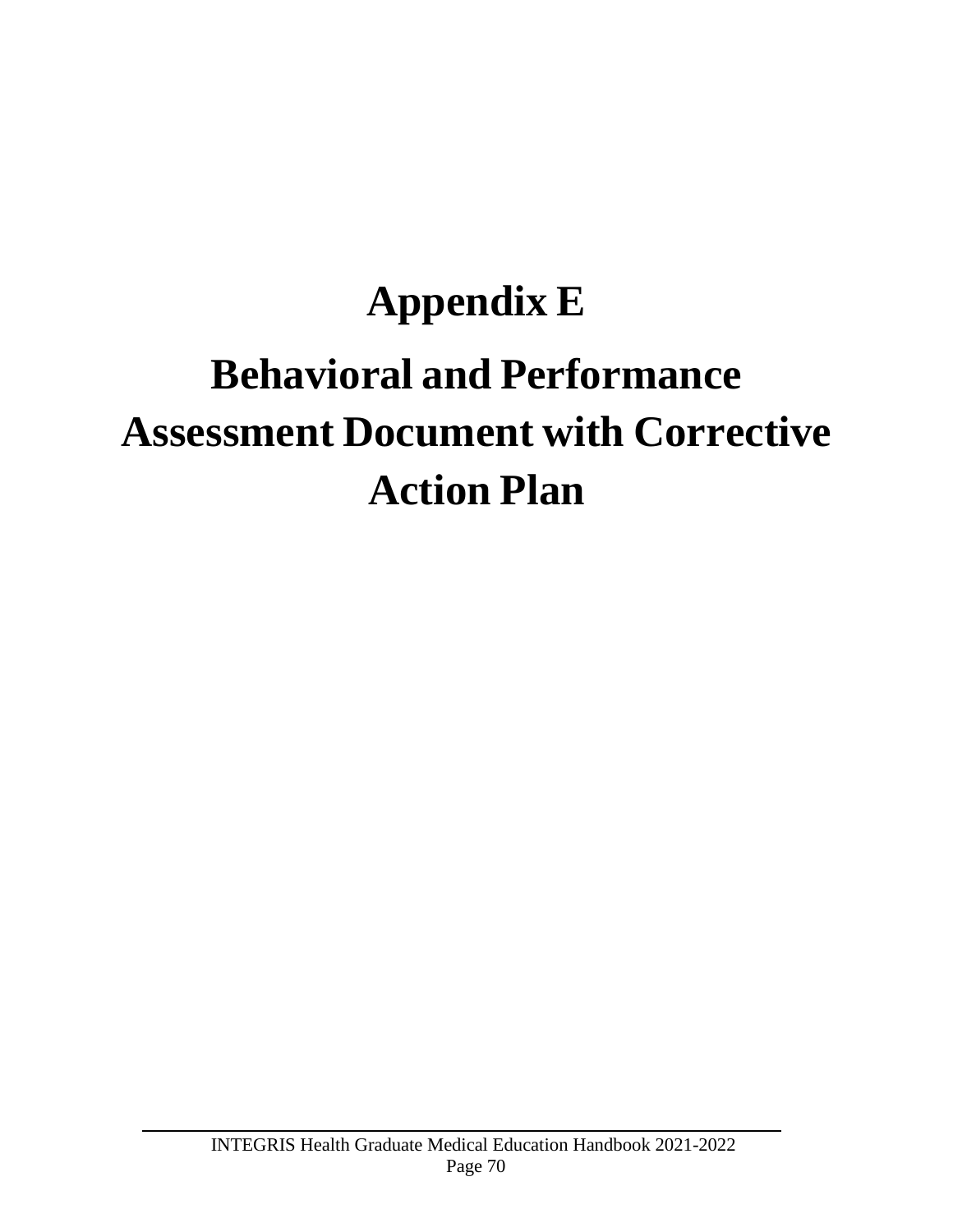

#### **Behavioral and Performance Assessment Document**

#### **with Corrective Action Plan**

| <b>Competency</b>                                        | Performance/<br><b>Behavioral Issue</b> | Improvement<br><b>Goal (Required)</b> | <b>Action Plans</b> | Reassessment<br><b>Date</b> |
|----------------------------------------------------------|-----------------------------------------|---------------------------------------|---------------------|-----------------------------|
| Medical<br>Knowledge                                     |                                         |                                       |                     |                             |
| Patient Care and<br>Procedural<br><b>Skills</b>          |                                         |                                       |                     |                             |
| Interpersonal<br>and<br>Communication<br><b>Skills</b>   |                                         |                                       |                     |                             |
| Professionalism                                          |                                         |                                       |                     |                             |
| Practice-<br><b>Based</b><br>Learning and<br>Improvement |                                         |                                       |                     |                             |
| Systems-Based<br>Practice                                |                                         |                                       |                     |                             |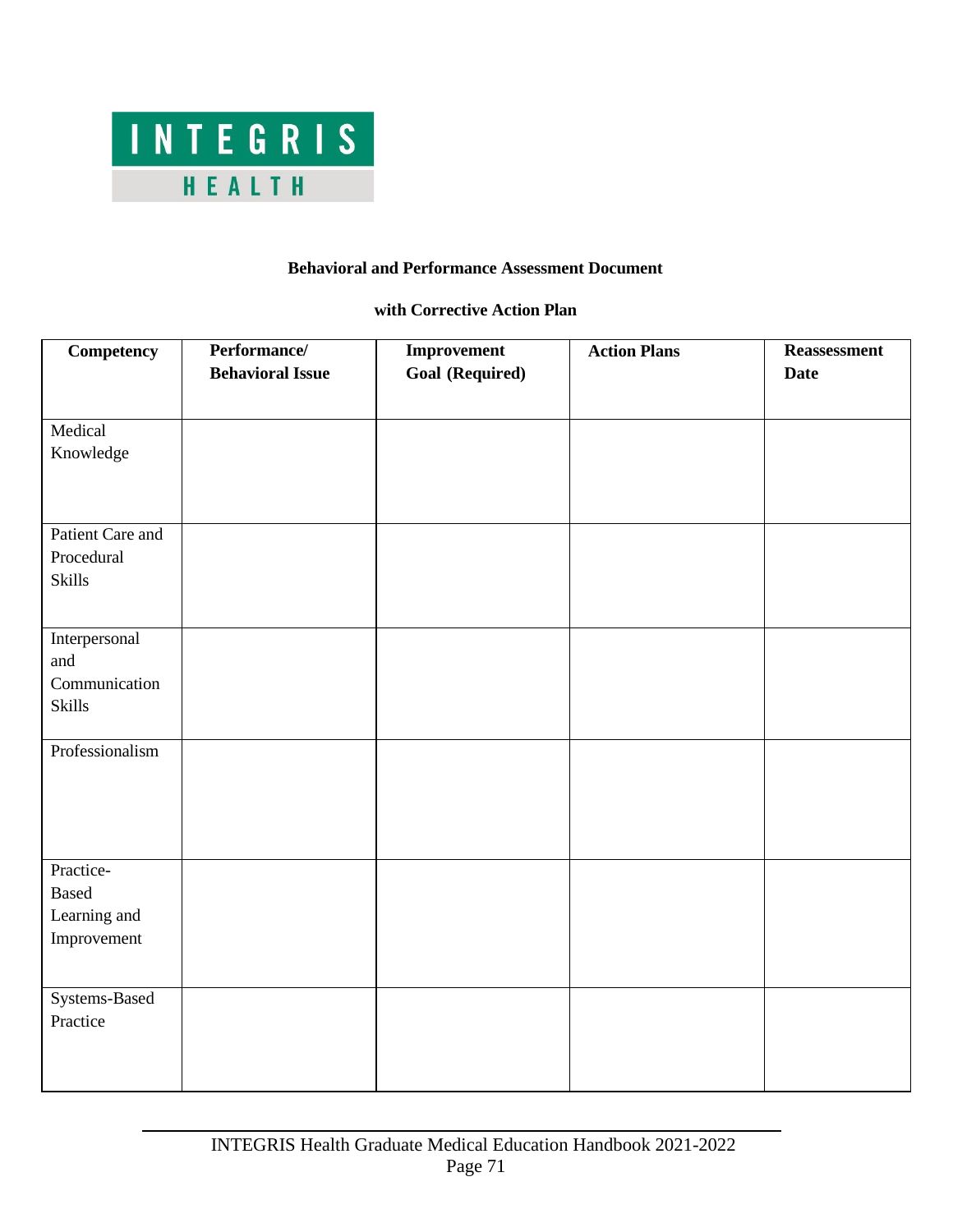

#### **Behavioral and Performance Assessment**

#### **Document with Corrective Action Plan**

Comments:

Program Director:

Resident:

Program Director Signature/Date

Resident Signature/Date

Witness Signature/Date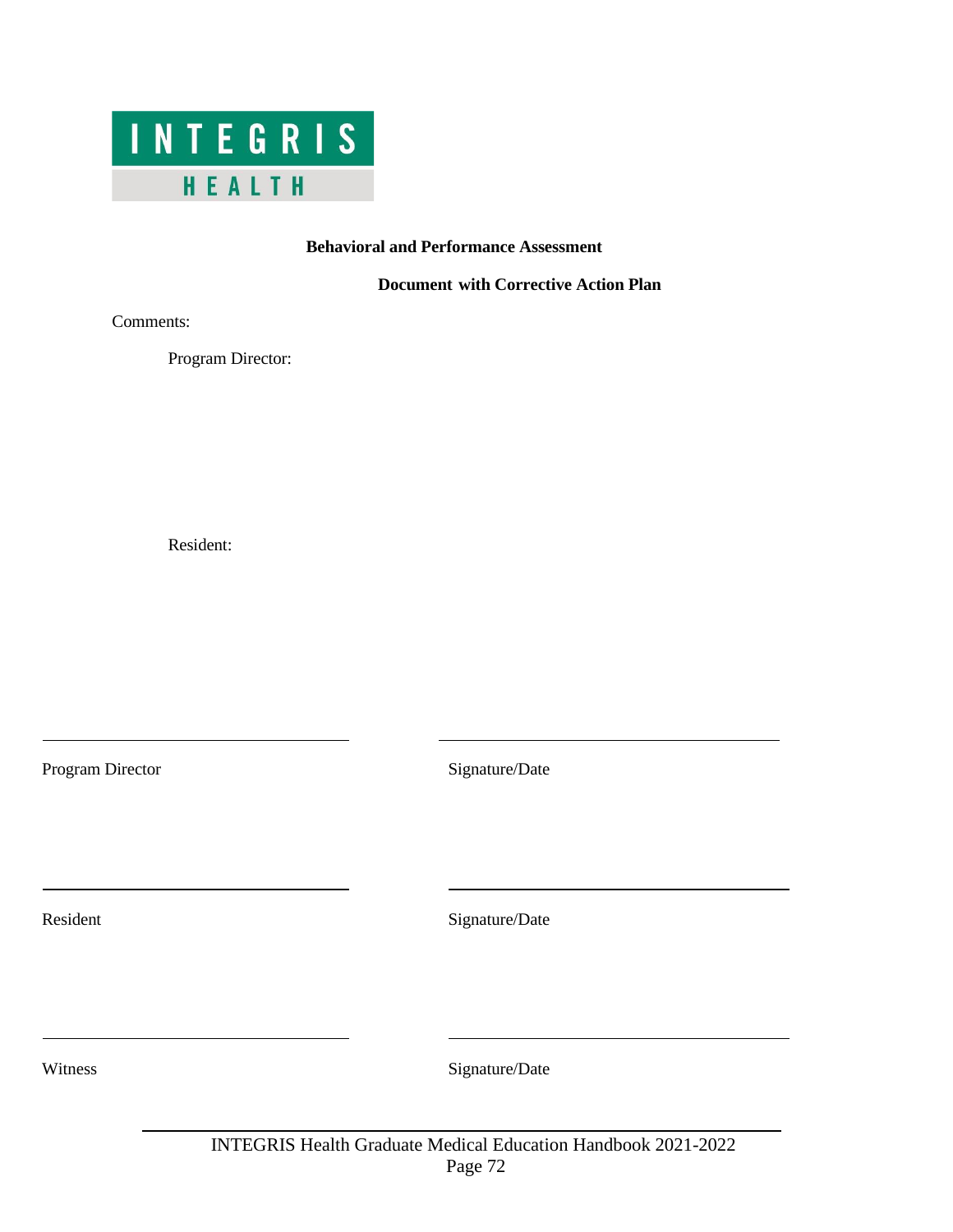# **Appendix F Medicare Requirements**